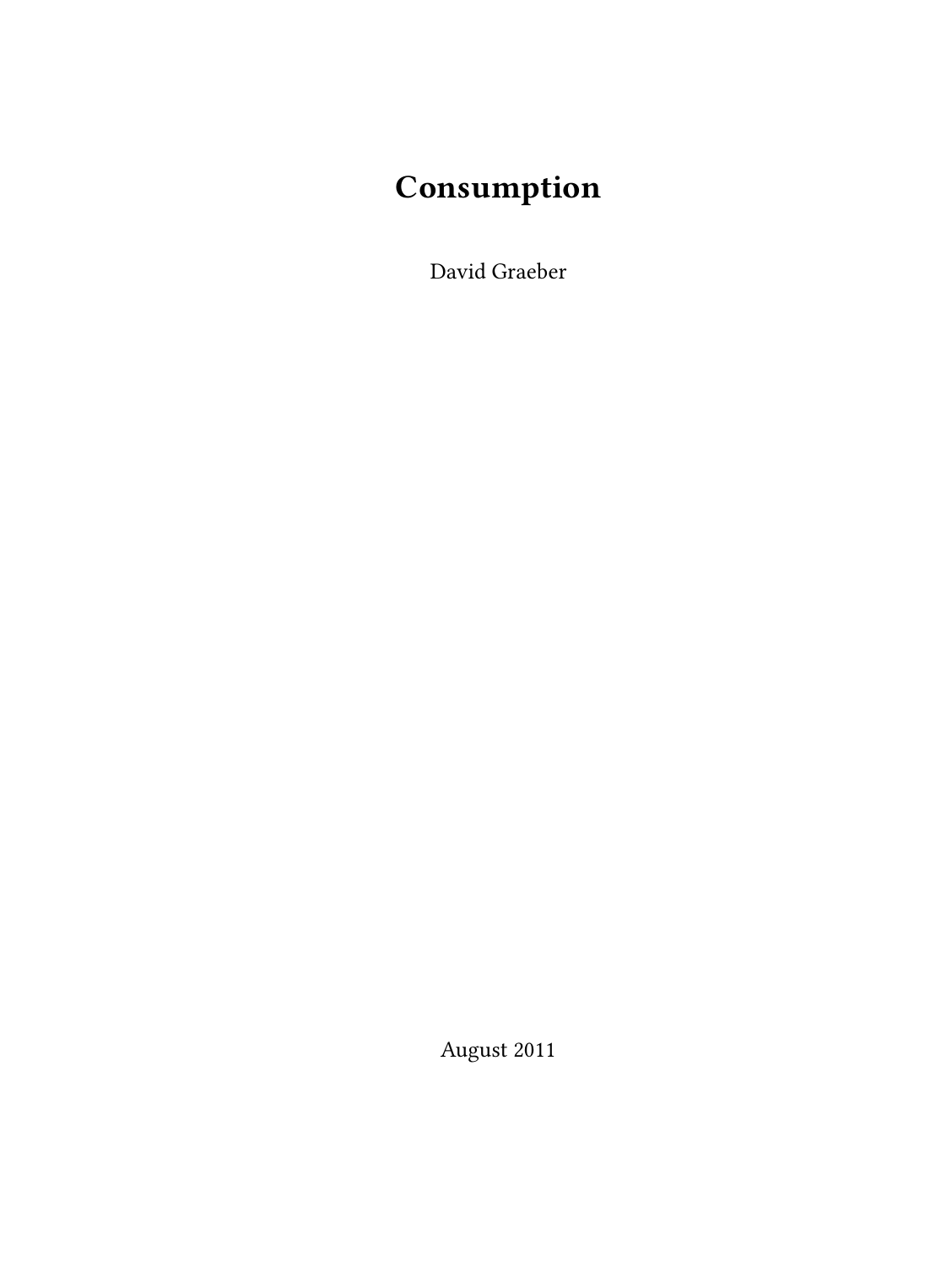# **Contents**

| $7\phantom{.0}$                                                                                                                                                                                                                      |
|--------------------------------------------------------------------------------------------------------------------------------------------------------------------------------------------------------------------------------------|
| $\mathbf Q$                                                                                                                                                                                                                          |
| 12                                                                                                                                                                                                                                   |
| 14                                                                                                                                                                                                                                   |
| 16                                                                                                                                                                                                                                   |
| On Having Your Cake and Eating It, Too, and Certain Problems Incumbent Therein.<br>17                                                                                                                                                |
| 20                                                                                                                                                                                                                                   |
| 24                                                                                                                                                                                                                                   |
| 24                                                                                                                                                                                                                                   |
| 25<br>Dimitra Doukas received a contractor of the contractor of the contractor of the contractor of the contractor of the contractor of the contractor of the contractor of the contractor of the contractor of the contractor of th |
| 27                                                                                                                                                                                                                                   |
| 28                                                                                                                                                                                                                                   |
| 29                                                                                                                                                                                                                                   |
| 31                                                                                                                                                                                                                                   |
| 32                                                                                                                                                                                                                                   |
| 35                                                                                                                                                                                                                                   |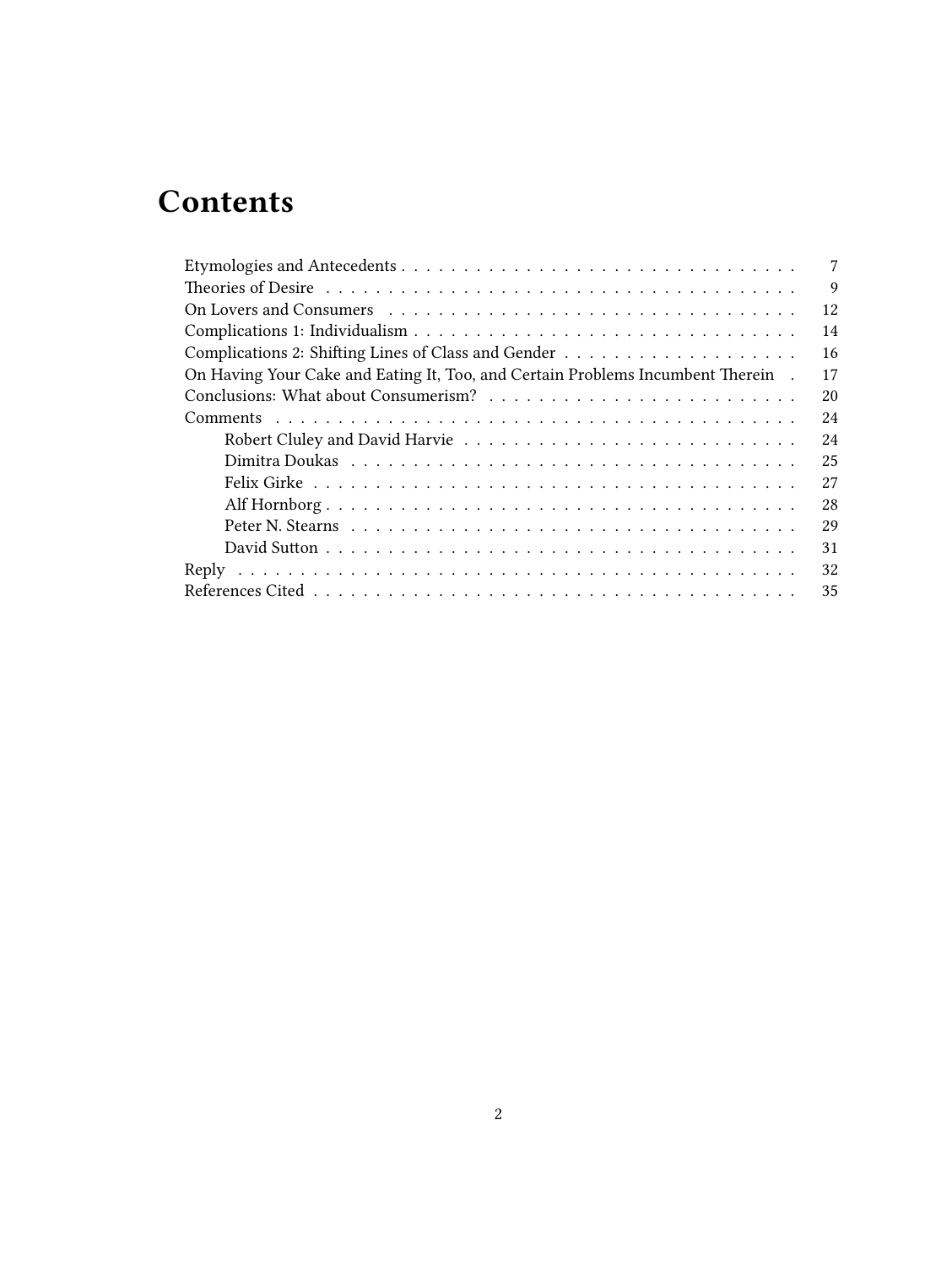Beginning in the 1980s, anthropologists began to be bombarded with endless—and often strangely moralistic—exhortations to acknowledge the importance of something referred to as "consumption." The exhortations were effective; for the past 2 decades, the term has become a staple of theoretical discourse. Rarely, however, do anthropologists examine it: asking themselves why it is that almost all forms of human self-expression or enjoyment are now being seen as analogous to eating food. This essay seeks to investigate how this came about, beginning with medieval European theories of desire and culminating in the argument that the notion of consumption ultimately resolves certain conceptual problems in possessive individualism.

I do not want to offer yet another critique of consumption or of consumer practices. I want to ask instead why it is that we assume such things exist. Why is it that when we see someone buying refrigerator magnets and someone else putting on eyeliner or cooking dinner or singing at a karaoke bar or just sitting around watching television, we assume that they are on some level doing the same thing, that it can be described as "consumption" or "consumer behavior," and that these are all in some way analogous to eating food?<sup>1</sup> I want to ask where this term came from, why we ever started using it, and what it says about our assumptions about property, desire, and social relations that we continue to use it. Finally, I want to suggest that maybe this is not the best way to think about such phenomena and that we might do well to come up with better ones.

To do so necessarily means taking on a whole intellectual industry that has developed over the past few decades around the study of consumption. For most scholars, not only is the category of "consumption" self-evident in its importance<sup>2</sup> but also one of the greatest sins of past social theorists was their failure to acknowledge it. Since the mid-1980s, theoretical discussions of the topic in anthropology, sociology, history, or cultural studies almost invariably begin by denouncing past scholars for having refused to give consumption sufficient due. The most frequent villains are the Frankfurt School. One widely used cultural studies textbook begins by explaining that theorists such as Adorno and Horkheimer

argued that the expansion of mass production in the twentieth century had led to the commodification of culture, with the rise of culture industries. Consumption served the interests of manufacturers seeking greater profits, and citizens became the passive victims of advertisers. Processes of standardization, they argued, were accompanied by the development of a materialistic culture, in which commodities came to lack authenticity and instead merely met "false" needs. These needs were generated by marketing and advertising strategies and, it is argued, increased the capacity for ideological control or domination. (MacKay 1997:3)<sup>3</sup>

The author goes on to observe that this view was first shaken when ethnographers such as Dick Hebdige (1979) began examining the actual behavior of those involved in youth subcultures and discovered that

 $^{\rm 1}$  As Richard Wilk (2004) has shown in endless and elegant detail, the term "consumption" is basically a metaphor of eating.

<sup>2</sup> To take one example, a while ago a book came out called *The Consumer Society Reader* (Schor and Holt 2000), which contains essays by 28 authors, ranging from Thorsten Veblen to Tom Frank, about consumption and consumerism. Not a single essay offers a definition of either term or asks why these terms are being used rather than others.

<sup>&</sup>lt;sup>3</sup> As Conrad Lodziak (2002), who also cites this passage, makes clear, this standard version does not really reflect the actual arguments of anyone involved in the Frankfurt School. It is all something of a myth.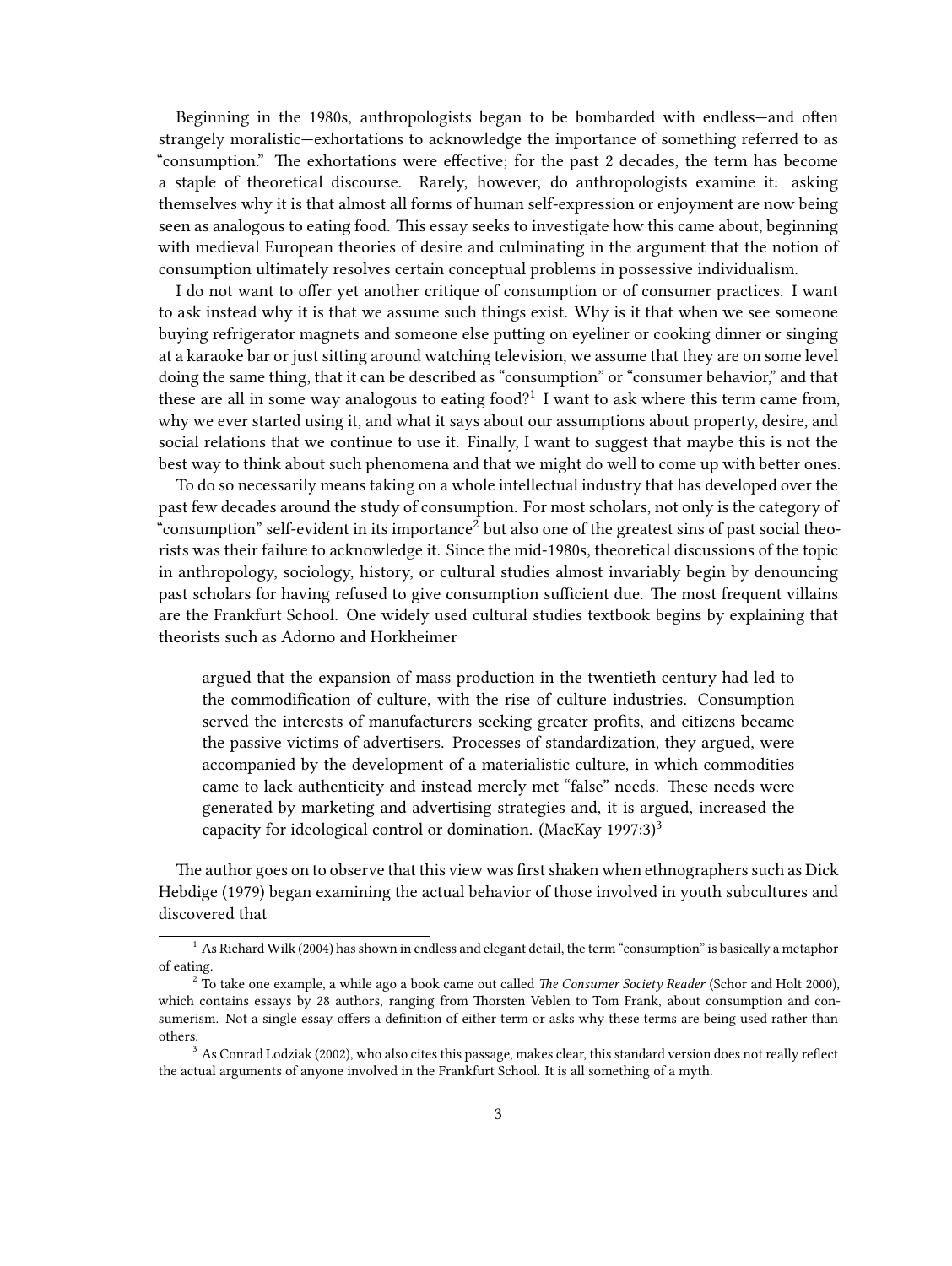rather than being passive and easily manipulated … young consumers were active, creative and critical in their appropriation and transformation of material artifacts. In a process of bricolage, they appropriated, reaccented, rearticulated or transcoded the material of mass culture to their own ends, through a range of everyday creative and symbolic practices. Through such processes of appropriation, identities are constructed. (MacKay 1997:3)

Of course, Hebdige was dealing not just with subcultures but mainly with self-conscious countercultures. Still, this became the model. Before long, what was taken to be true of rebellious youth came to be seen as true, if perhaps in a less flamboyant fashion, of all consumers. Rather than being passive victims of media manipulation, they were active agents. In anthropology, a number of scholars soon began making similar arguments and telling similar stories from the mid1980s to the early 1990s: Arjun Appadurai (1986) in *The Social Life of Things*, Jonathan Friedman (1994) in *Consumption and Identity*, and above all, Daniel Miller (1987, 1995, 1997, 1998, 2001) in a series of books beginning with *Material Culture and Mass Consumption*. Each of these authors had his own version of the story, and each developed his own idiosyncratic theories of what consumption was all about, but what was ultimately more important than any particular author's version was what might be described as the standard narrative that began to take shape in classes, seminars, and informal graduate school conversations at the time. This was a surprisingly uniform little morality tale that runs something like this. Once upon a time, it begins, we all used to subscribe to a Marxist view of political economy that saw production as the driving force of history and the only truly legitimate field of social struggle. Insofar as we even thought about consumer demand, it was largely written off as an artificial creation, the results of manipulative techniques by advertisers and marketers meant to unload products that nobody really needed. But eventually we began to realize that this view was not only mistaken but also profoundly elitist and puritanical. Real working people find most of their life's pleasures in consumption. What is more, they do not simply swallow whatever marketers throw at them like so many mindless automatons; they create their own meanings out of the products with which they chose to surround themselves. In fact, insofar as they fashion identities for themselves, those identities are largely based on the cars they drive, clothes they wear, music they listen to, and videos they watch. In denouncing consumption, we are denouncing what gives meaning to the lives of the very people we claim we wish to liberate.<sup>4</sup>

The obvious question is, Who is this "we"? After all, it is not as if cultural anthropology had ever produced any Frankfurt School–style analysis of consumption to begin with. This seems all the more significant because the story was not simply told at one historical juncture. By now it has effectively become a regular instrument of academic socialization whereby graduate students—many themselves coming from countercultural backgrounds or at least still struggling with their own adolescent revulsion against consumer culture—adjust themselves to more settled, consumer-oriented lives. Still, the real (and rather perverse) effect of this narrative has been to import the categories of political economy—the picture of a world divided into two broad

<sup>&</sup>lt;sup>4</sup> I note that such demotic wisdom is rarely precisely reflected in the works of any particular author, though Miller often comes very close to saying this. Yet they have tremendous power. Another example of the phenomenon is the phrase "How can I know The Other?" and the debate surrounding the question, which raged around the same time, in the late 1980s and early 1990s. As far as I know, the phrase never actually appeared in print at all, even in the works of those authors (e.g., Marcus and Clifford) with whom it was broadly identified.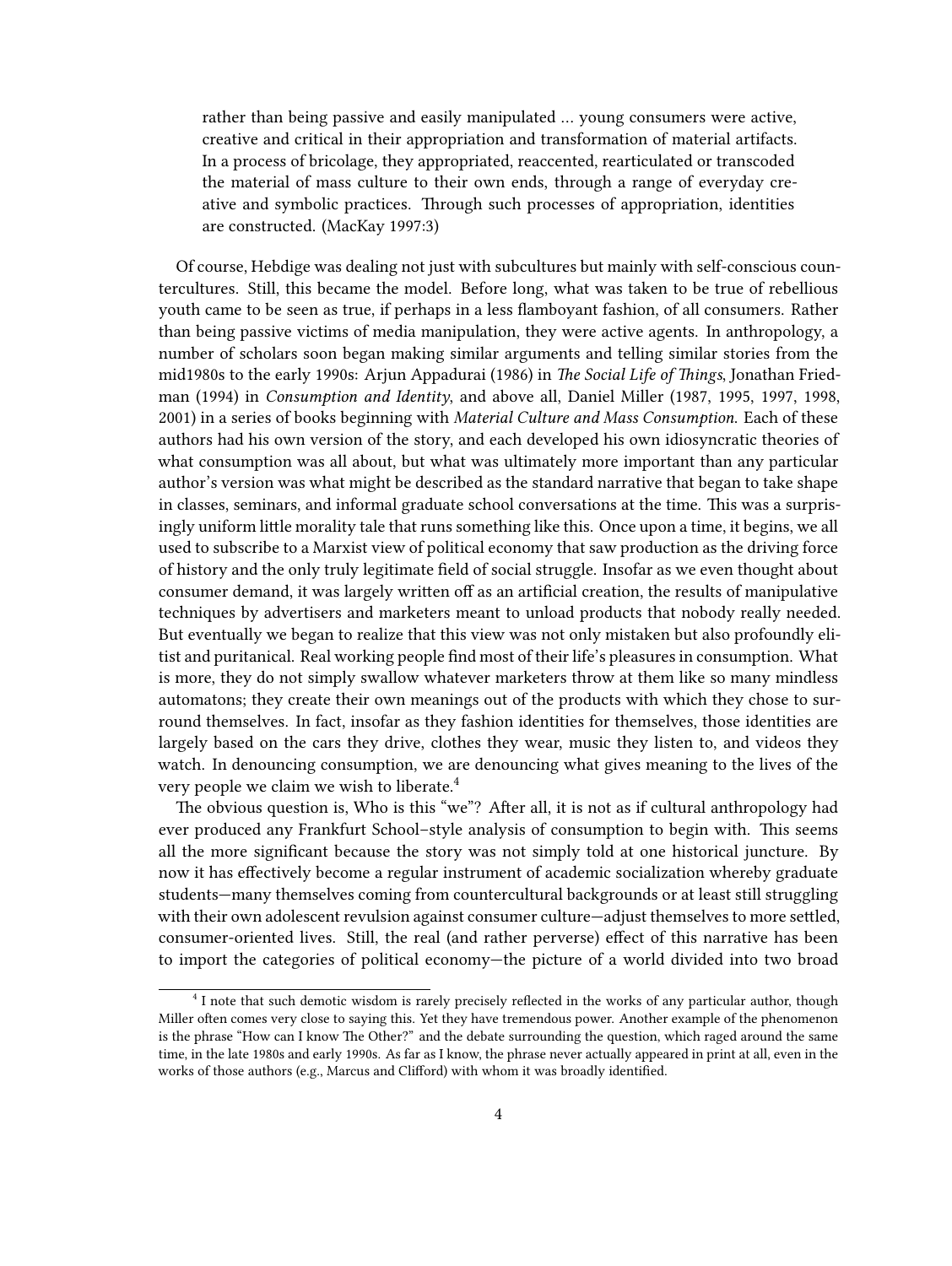spheres, one of industrial production, another of consumption—into a field that had never seen the world that way before. It is no coincidence that this is a view of the world equally dear to Marxist theorists who once wished to challenge the world capitalist system and to the neoliberal economists currently managing it.

Perhaps this is not entirely surprising. I have argued elsewhere (Graeber 2010) that as an ideology, at least, neoliberalism consists largely of such systematic inversions: taking concepts and ideas that originated in subversive, even revolutionary rhetoric and transforming it into ways of presenting capitalism itself as subversive and revolutionary. And the story looks rather different if one looks at the broader social context, particularly what was happening within capitalism itself. Until the mid-1970s, economists and marketers, when they sought outside expertise to help understand consumer behavior, tended to consult psychologists. Starting in the late 1970s, essays in the *Journal of Consumer Behavior* and other marketing journals began to argue for the importance of social context—the foundational essay here is often considered to be by Belk (1975)—and look to anthropology, in particular, for models and assistance. At first there was a great deal of resistance to this line of approach within marketing studies itself, but as advertisers themselves began to speak of accelerated "market segmentation" and increasingly move to defining consumers as, essentially, a diverse collection of subcultures, it became more and more obviously relevant.

The first major attempt at an alliance between anthropologists and economists in the study of consumption was soon to follow—Mary Douglas's (1979) work with Baron Isherwood, *The World of Goods: Towards an Anthropology of Consumption*. Their work, however, had little real traction in the discipline largely because it came from a fairly explicitly conservative political position—it was framed in part as a rejoinder to 1960s countercultural types who criticized materialist values. In fact, with the exception of a few mavericks such as Steve Barnett, who (also in 1979) left academia to set up his own marketing consultancy firm, anthropology as a discipline remained largely reluctant to answer the business world's call.<sup>5</sup> The real breakthrough occurred in the late 1980s with the populist turn described above, that is, when anthropologists began to take the opposite approach to Douglas, and rather than condemn countercultures, they effectively began treating all cultures as subcultures and all subcultures as countercultures.

The following quote is from a recently published encyclopedia of anthropology, in the section, "Anthropology and Business":

The British anthropologist Daniel Miller argues that this "turn" represented a metamorphosis of anthropology, from a less mature state in which mass consumption goods were viewed as threatening (i.e., signifying both the loss of culture and a threat to the survival of anthropology), to a more enlightened outlook that frankly acknowledges consumption as the local idiom through which cultural forms express their creativity and diversity. This rather amazing about-face has permitted a confluence of interest between anthropology and the field of marketing. (Baba 2006:43)

The author goes on to observe that

<sup>&</sup>lt;sup>5</sup> In fact there was equal resistance in the early 1980s on either side. Richard Wilk (personal communication) informs me that he and Eric Arnould, a professor of marketing, wrote a paper called "Why Do the Indians Want Adidas?" in 1981; no anthropological journal would accept it, and *American Anthropologist* returned it unreviewed with the comment "This is not an anthropological topic."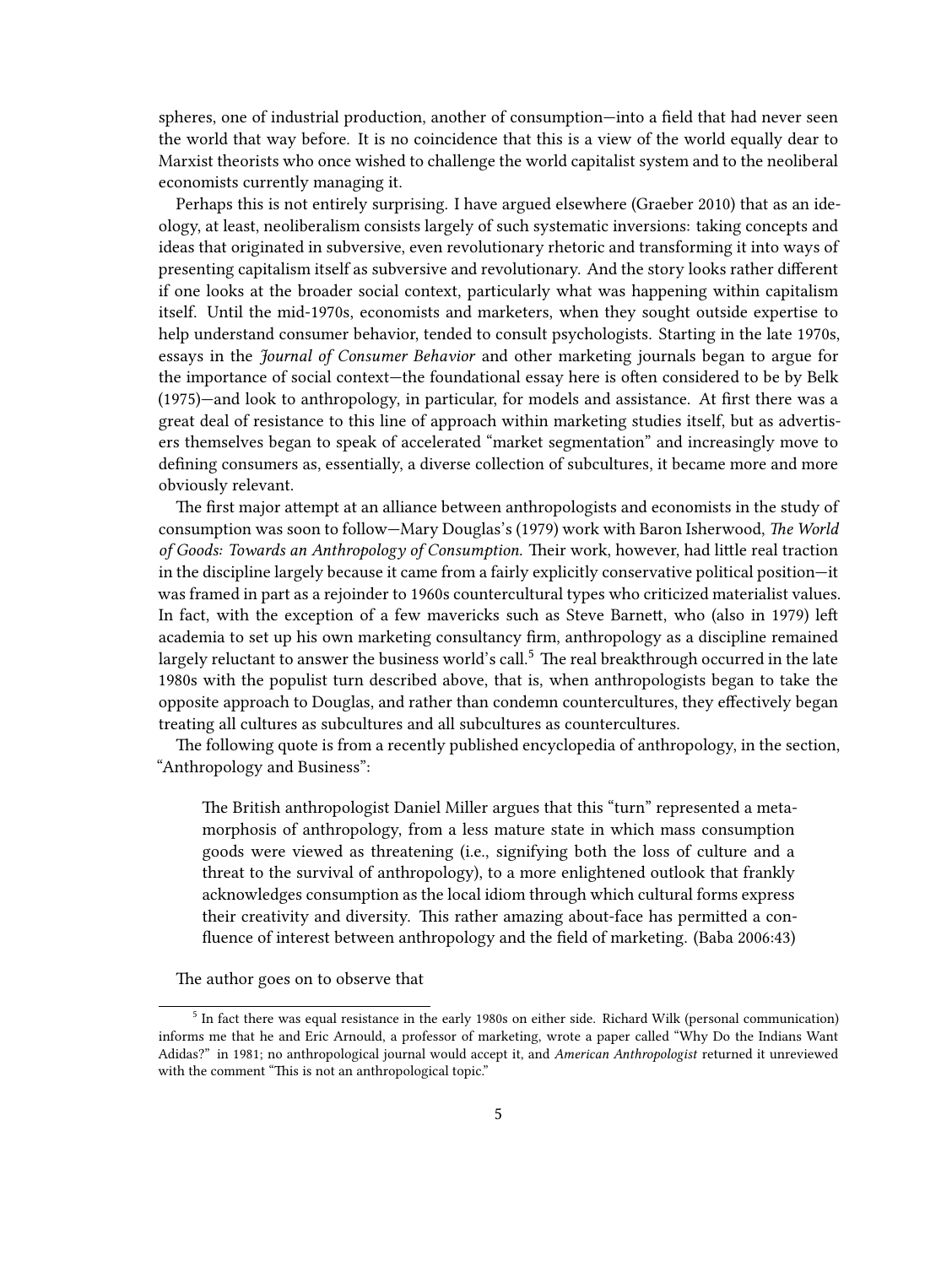the literature in consumer behavior and marketing produced by anthropologists has been well received by marketing departments and corporations, with the result that anthropologists now hold positions in the marketing departments of several major business schools (e.g., University of Pennsylvania, Northwestern University, University of Nebraska, University of Utah). It would appear that anthropology is now a permanent addition to the disciplines that comprise the academic marketing field. (Baba 2006:47)

A synthetic discipline, called "consumer culture theory" (see Arnould and Thomson 2005) has emerged as increasing numbers of anthropologists follow the path blazed by Barnett and work directly with advertising firms on specific campaigns.

I certainly do not mean to suggest that pressures from the corporate world created this discourse; as I say, all this was part of a much broader infiltration of neoliberal categories into anthropology that was happening at the time. Neither do I mean to suggest that the resultant field of "consumption studies" has been driven by business interests or for that matter that it has not produced any number of interesting and worthwhile analyses. What I do want to argue is that this choice of initial terms has made a difference.

This is what I really want to investigate. How did "consumption" become a field of anthropology, and what does it mean that we now call certain kinds of behavior "consumption" rather than something else? It is a curious fact, for example, that those who write about consumption almost never define the term.<sup>6</sup> I suspect this is in part because the tacit definition they are using is so extraordinarily broad. In common academic usage (and to an only slightly less degree popular usage), "consumption" has come to mean "any activity that involves the purchase, use or enjoyment of any manufactured or agricultural product for any purpose other than the production or exchange of new commodities." For most wage laborers, this means nearly anything one does when not working for wages. Imagine, for example, four teenagers who decide to form a band. They scare up some instruments, teach themselves to play, write songs, come up with an act, and practice long hours in the garage. Now it seems reasonable to see such behavior as production of some sort or another, but if one takes the common de facto definition to its logical conclusion, it would be much more likely to be placed in the sphere of consumption simply because they did not themselves manufacture the guitars.<sup>7</sup> Granted, this is something of a reductio ad absurdum. But it is precisely by defining "consumption" so broadly that anthropologists can then turn around and claim that consumption has been falsely portrayed as passive acquiescence when in fact it is more often an important form of creative self-expression. Perhaps the real question should be, Why does the fact that manufactured goods are involved in an activity automatically come to define its very nature?

<sup>6</sup> Of the few exceptions of which I am aware, one is Miller (1987), who first defined "consumption" as an action that "translates the object from an alienable to an inalienable condition; that is from being a symbol of estrangement and price value to being an artifact invested with particular inseparable connotations" (190), a rather idiosyncratic and arcane definition related to his own Hegelian notion of self-creation that, however, I do not believe is shared by any other consumption theorist, and later (Miller 2001:1) as "the consequences of objects for the people that use them," a definition that is so broad it is presumably not really meant as a definition at all. The other is Appleby (1999:130): "the desiring, acquiring and enjoying of goods and services which one has purchased," though elsewhere in the same piece she also defines consumption as "the active seeking of personal gratification through material goods" (164).

 $^7$  Especially if the band had not yet received a record contract or many professional gigs; if they were able to market some kind of product, it might be considered production again.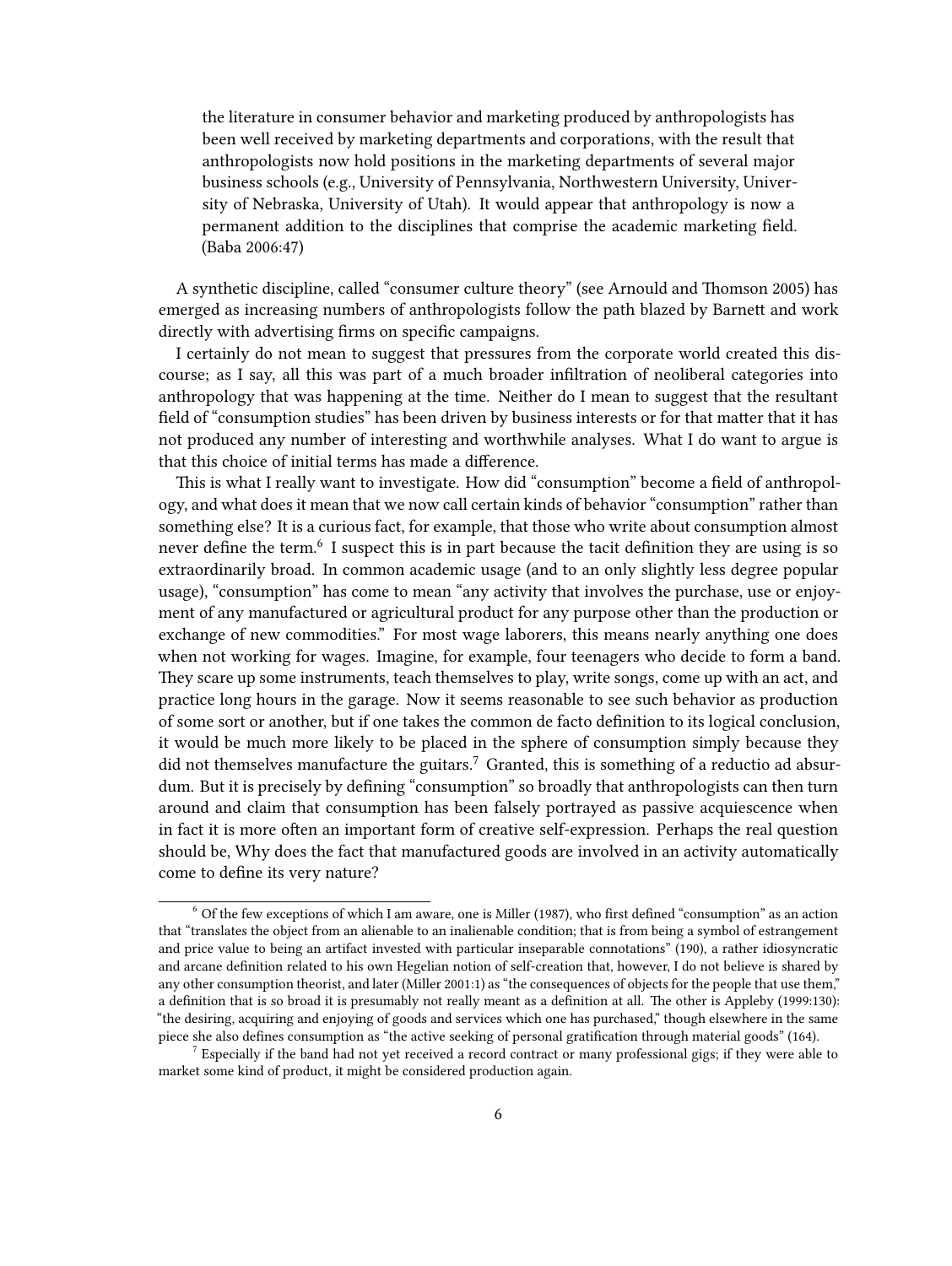It seems to me that this theoretical choice—the assumption that the main thing people do when they are not working is "consuming" things—carries within it a tacit cosmology, a theory of human desire and fulfillment whose implications we would do well to think about.<sup>8</sup> This is what I want to investigate in the rest of this paper. Let me begin by looking at the history of the word "consumption" itself.

# <span id="page-6-0"></span>**Etymologies and Antecedents**

The English "to consume" derives from the Latin verb *consumere*, meaning "to seize or take over completely" and, hence, by extension, to "eat up, devour, waste, destroy, or spend." To be consumed by fire, or for that matter consumed with rage, still holds the same implications: it implies something not just being thoroughly taken over but being overwhelmed in a way that dissolves away the autonomy of the object or even that destroys the object itself.

"Consumption" first appears in English in the fourteenth century. In early French and English usages, the connotations were almost always negative. To consume something meant to destroy it, to make it burn up, evaporate, or waste away. Hence, wasting diseases "consumed" their victims, a usage that according to the Oxford English Dictionary is already documented by 1395. This is why tuberculosis came to be known as "consumption." At first the now-familiar sense of consumption as eating or drinking was very much a secondary meaning. Rather, when applied to material goods, "consumption" was almost always synonymous with waste: it meant destroying something that did not have to be (at least quite so thoroughly) destroyed.<sup>9</sup>

The contemporary usage, then, is relatively recent. If we were still talking the language of the fourteenth or even seventeenth centuries, a "consumer society" would have meant a society of wastrels and destroyers.

Consumption in the contemporary sense really appears in the political economy literature only in the late eighteenth century, when authors such as Adam Smith and David Ricardo began to use it as the opposite of "production."<sup>10</sup> One of the crucial features of the industrial capitalism emerging at the time was a growing separation between the places in which people—or men, at least—worked and the places where they lived. This in turn made it possible to imagine that the "economy" (itself a very new concept) was divided into two completely separate spheres: the workplace, in which goods were "produced," and the household, in which they were "consumed." That which was created in one sphere is used— ultimately, used up, destroyed—in the other. Vintners produce wine, and consumers take it home and drink it; chemical plants produce ink, and consumers take it home, put it in pens, and write with it, and so on. Of course, even from the start, it was more difficult to see in what sense consumers were "consuming" silverware or books because these are not destroyed by use; however, because just about anything does eventually wear out or have to be replaced, the usage was not entirely implausible.

<sup>&</sup>lt;sup>8</sup> Here I also want to answer some of the questions rather left dangling at the end of my book on value theory (Graeber 2001).

<sup>&</sup>lt;sup>9</sup> In French the word consummation, which is from a different root, eventually displaced consumption. But the idea of taking possession of an object seems to remain, and any number of authors have remarked on the implied parallel between sexual appropriation and eating food.

<sup>&</sup>lt;sup>10</sup> "Produce" is derived from a Latin word meaning to "bring out" (a usage still preserved in phrases such as "the defense produced a witness" or "he produced a flashlight from under his cloak") or "to put out" (as from a factory).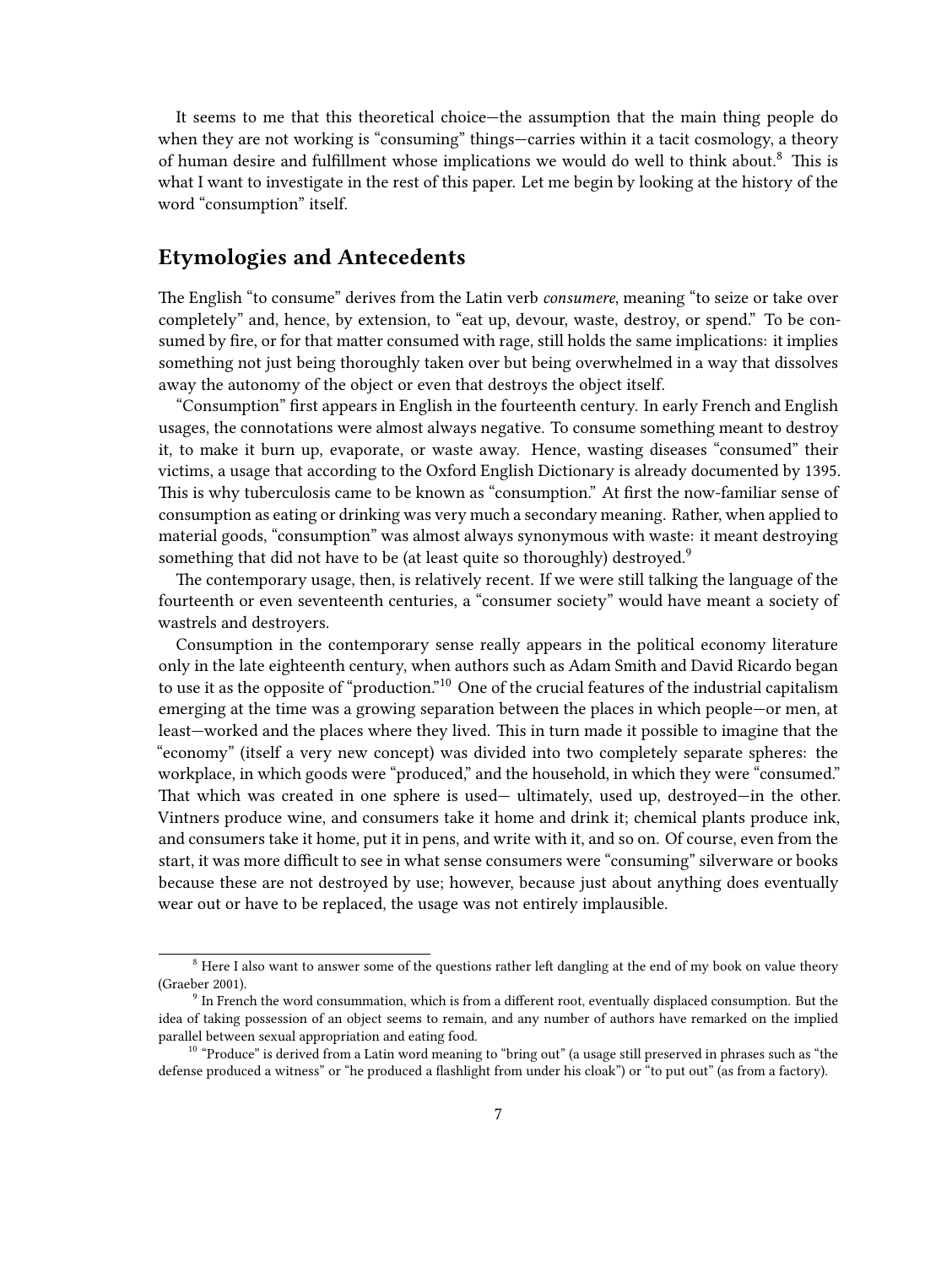All this did, certainly, bring home one of the defining features of capitalism: that it is a motor of endless production, one that can maintain its equilibrium, in fact, only by continual growth. Endless cycles of destruction do seem to be, necessarily, the other side of this. To make way for new products, all that old stuff must somehow be cleared away, destroyed, or at least cast aside as outmoded or irrelevant. And this is indeed the defining feature of "consumer society" as usually described (especially by its critics): one that casts aside any lasting values in the name of an endless cycling of ephemera. It is a society of sacrifice and destruction. And often what seems to most fascinate Western scholars—and the Western public—about people living in radically different economic circumstances are phenomena that seem to mirror this in one way or another. George Bataille (1985[1937]) saw here a clue to the nature of culture itself, whose essence he saw as lying in apparently irrational acts of wild sacrificial destruction, for which he drew on examples such as Aztec human sacrifice or the Kwakiutl potlatch.<sup>11</sup> Or consider the fascination with the potlatch itself. It is hard not to think about Northwest Coast potlatch without immediately evoking images of chiefs setting fire to vast piles of wealth—such images play a central role not only in Bataille's but in just about every popular essay on "gift economies" since. If one examines the sources, though, it turns out most Kwakiutl potlatches were stately redistributive affairs, and our image is really based on a handful of extremely unusual ones held around 1900 at a time when the Kwakiutl population was simultaneously devastated by disease and was undergoing an enormous economic boom (e.g., Masco 1995). Clearly, the spectacle of chiefs vying for titles by setting fire to piles of blankets or other valuables strikes our imagination not so much because it reveals some fundamental truth about human nature largely suppressed in our own society as because it reflects a barely hidden truth about the nature of our own consumer society: that it is largely organized around the ceremonial destruction of commodities.

"Consumption," then, refers to an image of human existence that first appears in the North Atlantic world around the time of the industrial revolution, one that sees what humans do outside the workplace largely as a matter of destroying things or using them up. It is especially easy to perceive the impoverishment this introduces into accustomed ways of talking about the basic sources of human desire and gratification by comparing it to the ways earlier Western thinkers had talked about such matters. St. Augustine and Hobbes (1968), for example, both saw human beings as creatures of unlimited desire, and they therefore concluded that if left to their own devices, they would always end up locked in competition. As Marshall Sahlins (1996) has pointed out, in this they almost exactly anticipated the assumptions of later economic theory. But when they listed what humans desired, neither emphasized anything like the modern notion of consumption. In fact, both came up with more or less the same list: humans, they said, desire (1) sensual pleasures, (2) the accumulation of riches (a pursuit assumed to be largely aimed at winning the praise and esteem of others), and (3) power.<sup>12</sup> None were primarily about using anything up.<sup>13</sup> Even Adam Smith (1976[1776]), who first introduced the term "consumption" in

<sup>&</sup>lt;sup>11</sup> Bataille's argument was that production, which Marx saw as quintessentially human, is also the domain of activity most constrained by practical considerations—consumption the least so. To discover what is really important to a culture, therefore, one should look not at how things are made but at how they are destroyed.

<sup>&</sup>lt;sup>12</sup> Similar lists appear throughout the Western tradition. Kant also had three—wealth, power, and prestige interestingly skipping pleasure.

<sup>&</sup>lt;sup>13</sup> The sensual pleasures they had in mind seem to have centered as much on having sex as on eating food, on lounging on silk pillows, and on burning incense or hashish, and by "wealth," both seemed to have in mind, first and foremost, permanent things such as mansions, landed estates, and magnificent jewelry rather than consumables.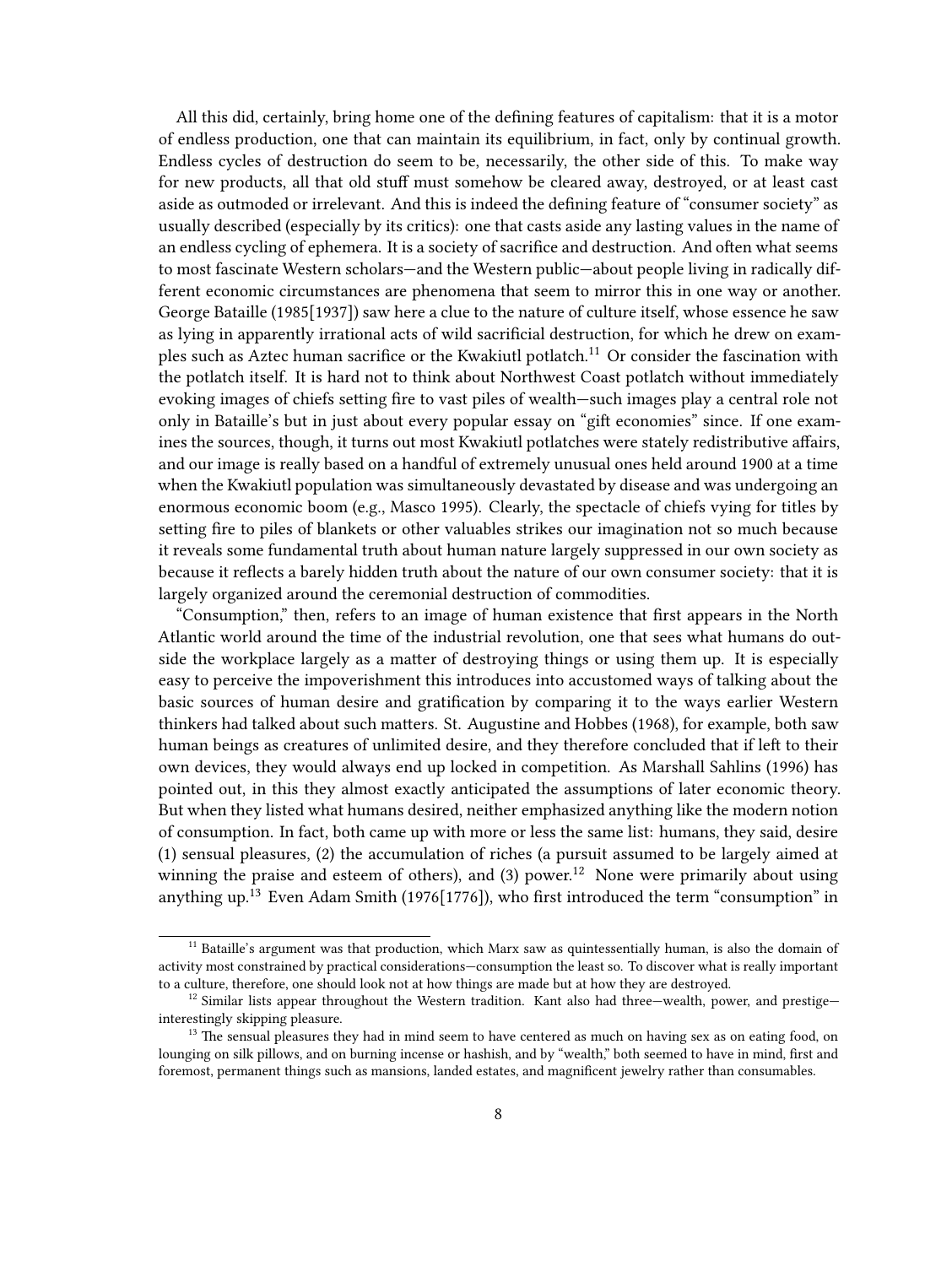its modern sense in *The Wealth of Nations*, turned to an entirely different framework when he developed a theory of desire in his *Theory of Moral Sentiments* (Smith 2002[1761]), one that assumed that what most humans want above all is to be the object of others' sympathetic attention.<sup>14</sup> It was only with the growth of economic theory and its gradual colonization of other disciplines that desire itself began to be imagined as the desire to consume.

The notion of consumption, then, that assumes that human fulfillment is largely about acts of (more or less ceremonial) material destruction represents something of a break in the Western tradition. It is hard to find anything written before the eighteenth century that precisely anticipates it. It seems to appears abruptly, mainly in countries such as England and France, at exactly the moment when historians of those places begin to talk about the rise of something they call "consumer society" or simply "consumerism" (Berg and Clifford 1999; McKendrick, Brewer, and Plum 1982; Smith 2002; Stearns 2001), that is, the moment when a significant portion of the population could be said to be organizing their lives around the pursuit of something called "consumer goods," defined as goods they did not see as necessities but as in some sense objects of desire, chosen from a range of products, subject to the whims of fashion (ephemera again), and so on.

## <span id="page-8-0"></span>**Theories of Desire**

All this makes it sound as if the story should really begin around 1750 or even 1776. But could such basic assumptions about what people thought life is about really have changed that abruptly? It seems to me there are other ways to tell the story that suggest much greater continuities. One would be to examine the concept of "desire" itself as it emerged in the Western philosophical tradition, to understand how it is that "consumption" could become our key idiom for talking about material desire. Here I think there is a great deal of continuity, and investigating it should make it much easier to understand why in fact European thought provided fertile ground for the emergence of such a concept—one that, I suspect, would have seemed quite odd almost anywhere else.

This approach might seem surprising because it is not as if one can immediately identify a single "Western" theory of desire. In fact, thinking on the matter in what we have come to think of as the Western philosophical tradition contains a number of apparently contradictory strands. Since Plato, the most common approach has been to see desire as rooted in a feeling of absence or lack. This does make a certain obvious intuitive sense. One desires what one does not have. One feels an absence and imagines how one might like to fill it; this very action of the mind is what we think of as "desire." But there is also an alternative tradition that goes back at least to Spinoza (2000) that starts off not from the yearning for some absent object but from something even more fundamental: self-preservation, the desire to continue to exist (Nietzsche's "life which desires itself"). Here desire becomes the fundamental energetic glue that makes individuals what they are over time. Both strands continue to do battle in contemporary social theory as well. Desire as lack is especially developed in the work of Jacques Lacan (1977). The key notion here is of the "mirror stage," where an infant, who is at first really a bundle of drives and sensations unaware of

<sup>&</sup>lt;sup>14</sup> One could even argue that Smith's approach to questions of desire and fulfillment is so one sided, centering almost entirely on social recognition and immaterial rewards (wealth, in his system, was only really desirable insofar as wealthy people were more likely to be the object of others' attention and spontaneous sympathetic concern), that it is meant to head off the very possibility of the consumption model that was to develop from his economic work.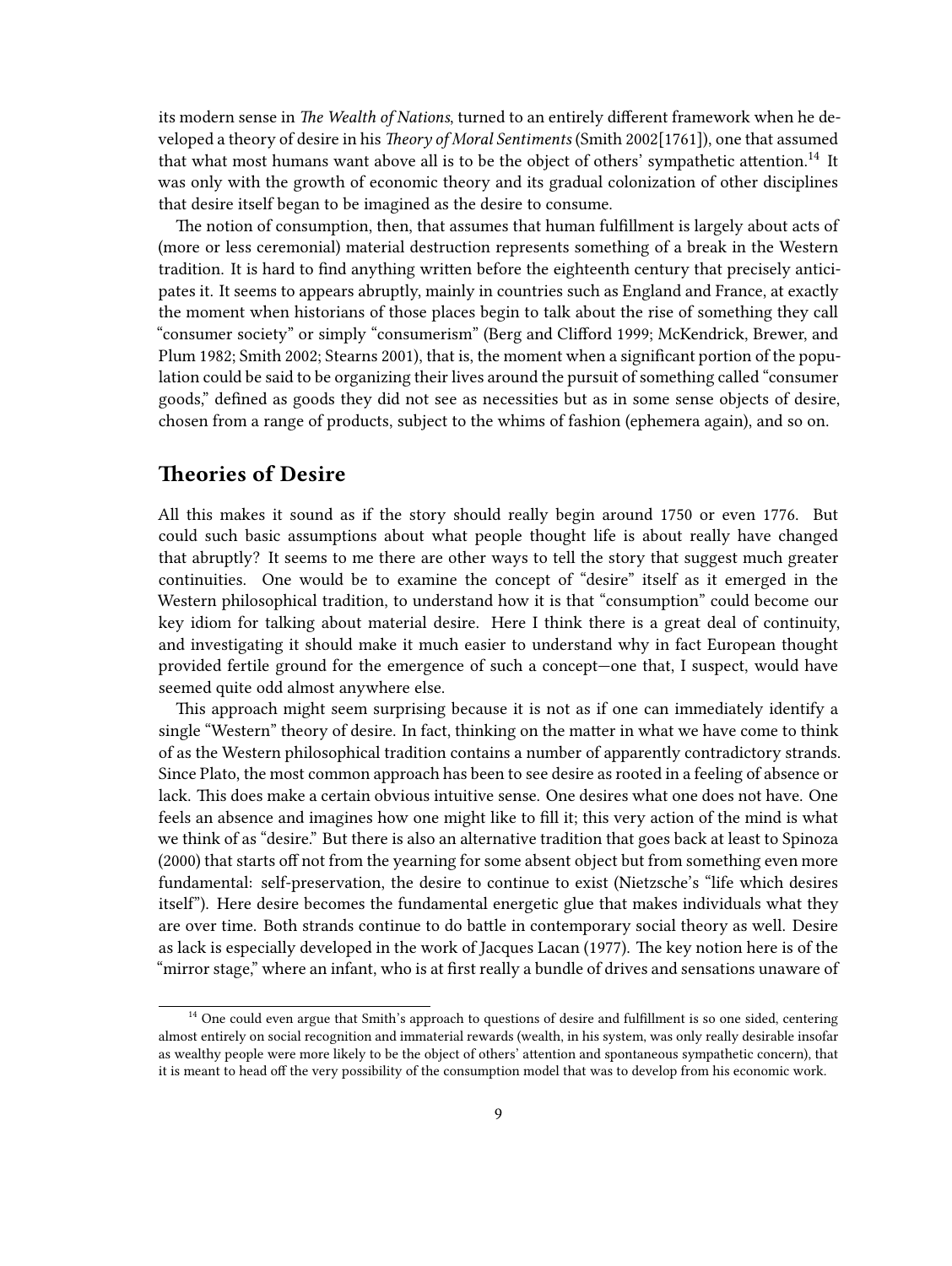its own existence as a discrete bounded entity, manages to construct a sense of self around some external image, for example, an encounter with his or her own reflection in the mirror. One can generalize from here a much broader theory of desire (or perhaps merely desire in its more tawdry narcissistic forms) where the object of desire is always some image of perfection, an imaginary completion for one's own ruptured sense of self (Graeber 2001:257–258). But then there is also the approach adopted by authors such as Deleuze and Guattari (1983), who wrote *Anti-Oedipus*, their famous critique of psychoanalysis, largely as an attack on this kind of thinking. Appealing to the Spinozist/Nietzschean tradition, they deny that desire should be found in any sense of lack at all. Rather, it is something that "flows" between everyone and everything; much like Foucault's power, it becomes the energy knitting everything together. As such, desire is everything and nothing; there is very little one can actually say about it.

One might be tempted to conclude at this point that "desire" is not a very useful theoretical concept<sup>15</sup> —that is, one that can be meaningfully distinguished from needs, or urges, or intentions—because even authors working within the same philosophical tradition cannot make up their minds what it is supposed to mean. But if one goes back to the origins of the alternative tradition of Spinoza (2000), one soon discovers that the two strands are not nearly as different as they appear. When Spinoza refers to the universal driving force of all beings to persist in their being and expand their powers of action, he is referring not to desire (*cupiditas*) but to what he calls conatus, usually translated "will." On a bodily level, *conatus* takes the form of a host of appetites: attractions, dispositions, and so forth. Desire is "the idea of an appetite," the imaginative construction one puts on some such attraction or disposition.<sup>16</sup> In other words, the one constant element in all these definitions is that desire (unlike needs, urges, or intentions) necessarily involves the imagination. Objects of desire are always imaginary objects and usually imaginary totalities of some sort because, as I have argued before, most totalities are themselves imaginary objects (Graeber 2001).

The other way one might say desire differs from needs, urges, or intentions is that as Tzvetan Todorov (2001) puts it, it always implies the desire for some kind of social relation. There must necessarily be some kind of quest for recognition involved. The problem is that owing to the extreme individualism typical of the Western philosophical tradition, this tends to be occluded; even where it is not, the desire for recognition is assumed to be the basis for some kind of profound existential conflict. The classic text here is Hegel's (1998) "On Lordship and Bondage," the famous "master/slave dialectic" in *Phenomenology of Spirit* that has made it difficult for future theorists to think of this kind of desire without also thinking of violence and domination.

If I may be allowed a very abbreviated summary of Hegel's argument, $17$  human beings are not animals because they have the capacity for self-consciousness. To be self-conscious means to be able to look at ourselves from an outside perspective— that must necessarily be that of another human being. All these were familiar arguments at the time; Hegel's great innovation

<sup>&</sup>lt;sup>15</sup> Working here on the assumption that if one examines any intellectual tradition carefully enough, one could find the materials for a genuinely insightful analysis of such "big questions" (i.e., sufficient perusal of the Buddhist would also have yielded useful results had I been competent to do it, which I am not).

<sup>&</sup>lt;sup>16</sup> For the best collection of essays on Spinoza's theory of desire, see Yovel (1999). On his theory of imagination, see Gates and Lloyd (1999) and Negri (1991).

<sup>&</sup>lt;sup>17</sup> I am especially drawing on the famous "strong reading" of this passage by Alexander Kojéve (1969) that had such an influence on Bataille, Lacan, Sartre, de Beauvoir, Fanon, and so on. Levinas (1998) has recently challenged this reading, but it has certainly dominated social theory, and particularly French social theory, for at least half a century.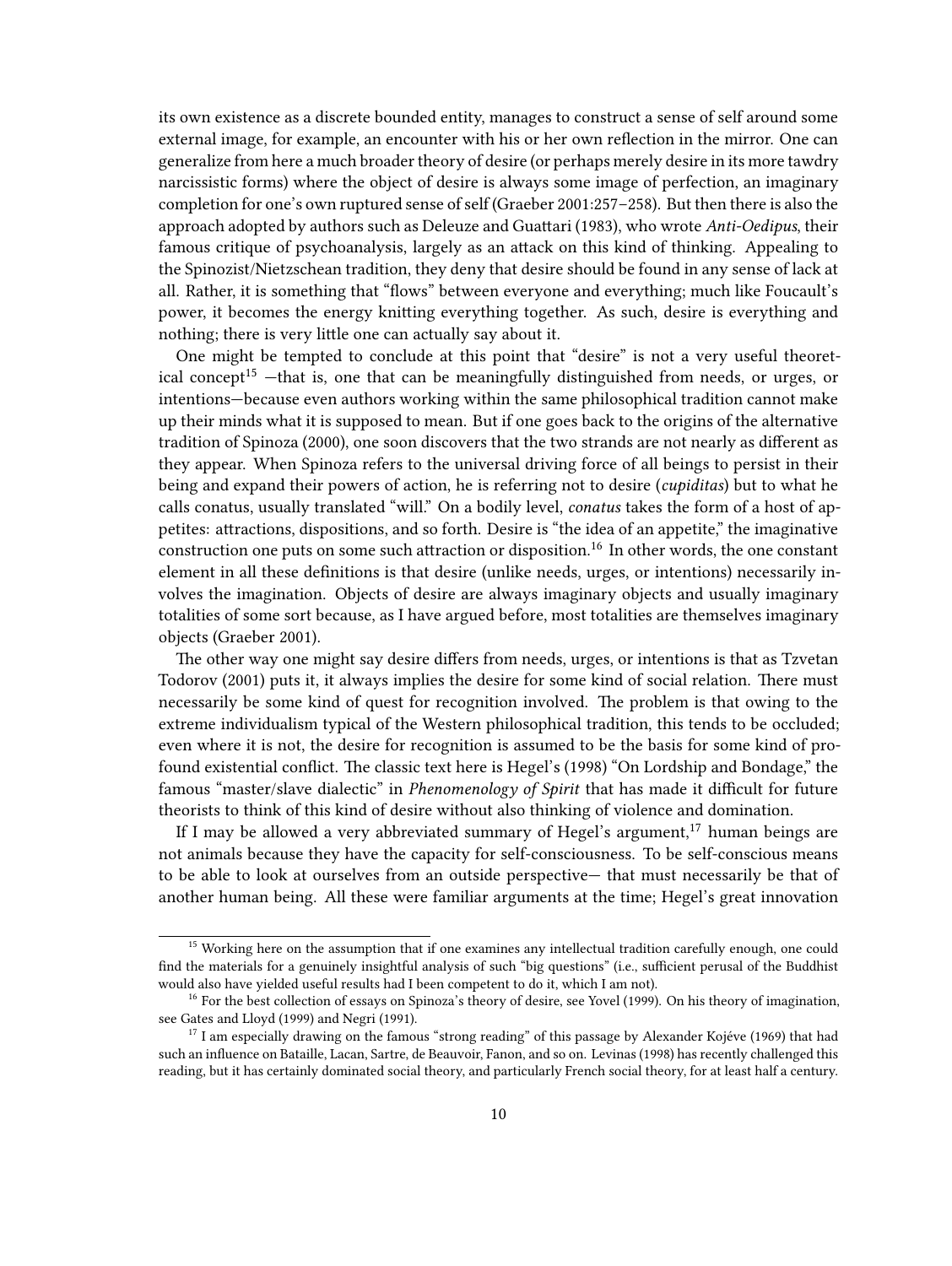was to bring in desire, to point out that to look at ourselves this way, one has to have some reason to want to do it. This sort of desire is also inherent in the nature of humanity, according to Hegel, because unlike animals, humans desire recognition. Animals experience desire simply as the absence of something: they are hungry; therefore, they wish to "negate that negation" by obtaining food; they have sexual urges; therefore, they seek a mate.<sup>18</sup> Humans go further. They not only wish to have sex—at least, if they are being truly human about the matter—but also wish to be recognized by their partner as someone worthy of having sex with. That is, they wish to be loved. We desire to be the object of another's desire. So far this seems straightforward enough: human desire implies mutual recognition. The problem is that for Hegel, the quest for mutual recognition inevitably leads to violent conflict, to "life-and-death struggles" for supremacy. He provides a little parable: two men confront each other at the beginning of history (as in all such stories, they appear to be 40-year-old males who simply rose out of the earth fully formed). Each wishes to be recognized by the other as a free, autonomous, fully human being. But in order for the other's recognition to be meaningful, he must prove to himself that the other is fully human and worthy of recognizing him; the only way to do this is to see whether he values his freedom and autonomy so much that he is willing to risk his life for it. A battle ensures. But a battle for recognition is inherently unwinnable, because if you kill your opponent, there is no one to recognize you; on the other hand, if your opponent surrenders, he proves by that very act that he was not willing to sacrifice his life for recognition after all and therefore that his recognition is meaningless. One can of course reduce a defeated opponent to slavery, but even that is selfdefeating, because once one reduces the Other to slavery, one becomes dependent on one's slave for one's very material survival while the slave at least produces his own life and is in fact able to realize himself to some degree through his work.

This is a myth, a parable. Clearly, there is something profoundly true in it. Still, it is one thing to say that quest for mutual recognition is necessarily going to be tricky, full of pitfalls, with a constant danger of descending into attempts to dominate or even obliterate the Other. It is another thing to assume from the start that mutual recognition is impossible. As Majeed Yar (2001) has pointed out, this assumption has come to dominate almost all subsequent Western thinking on the subject, especially since Sartre refigured recognition as "the gaze" that, he argued, necessarily pins down, squashes, and objectifies the Other.<sup>19</sup> As in so much Western theory, when social relations are not simply ignored, they are assumed to be inherently competitive. Todorov (2001:66–67) notes that much of this is the result of starting one's examples with a collection of adult males: psychologically, he argues, it is quite possible to argue that the first moment in which we act as fully human beings is when we seek recognition from others, but that is because the first thing a human baby does that an animal baby does not do is try to catch her mother's eye, an act with rather different implications.

At this point, I think we have the elements for a preliminary synthesis. Insofar as it is useful to distinguish something called "desire" from needs, urges, or intentions, then, it is because desire (*a*) is always rooted in imagination and (*b*) tends to direct itself toward some kind of social relation, real or imaginary, and that social relation generally entails a desire for some kind of recognition

<sup>&</sup>lt;sup>18</sup> In Hegel's language, they construct themselves as a negation; therefore, they seek to negate that negation by negating something else, that is, by eating it.

<sup>&</sup>lt;sup>19</sup> Lacan's "mirror phase" itself actually draws directly on Hegel (Casey and Woody 1983; Silverman 2000). I might note, too, that it is the Hegel-Kojéve-Sartre connection that is responsible for the habit of writing about "the Other" with a capital O, as an inherently unknowable creature.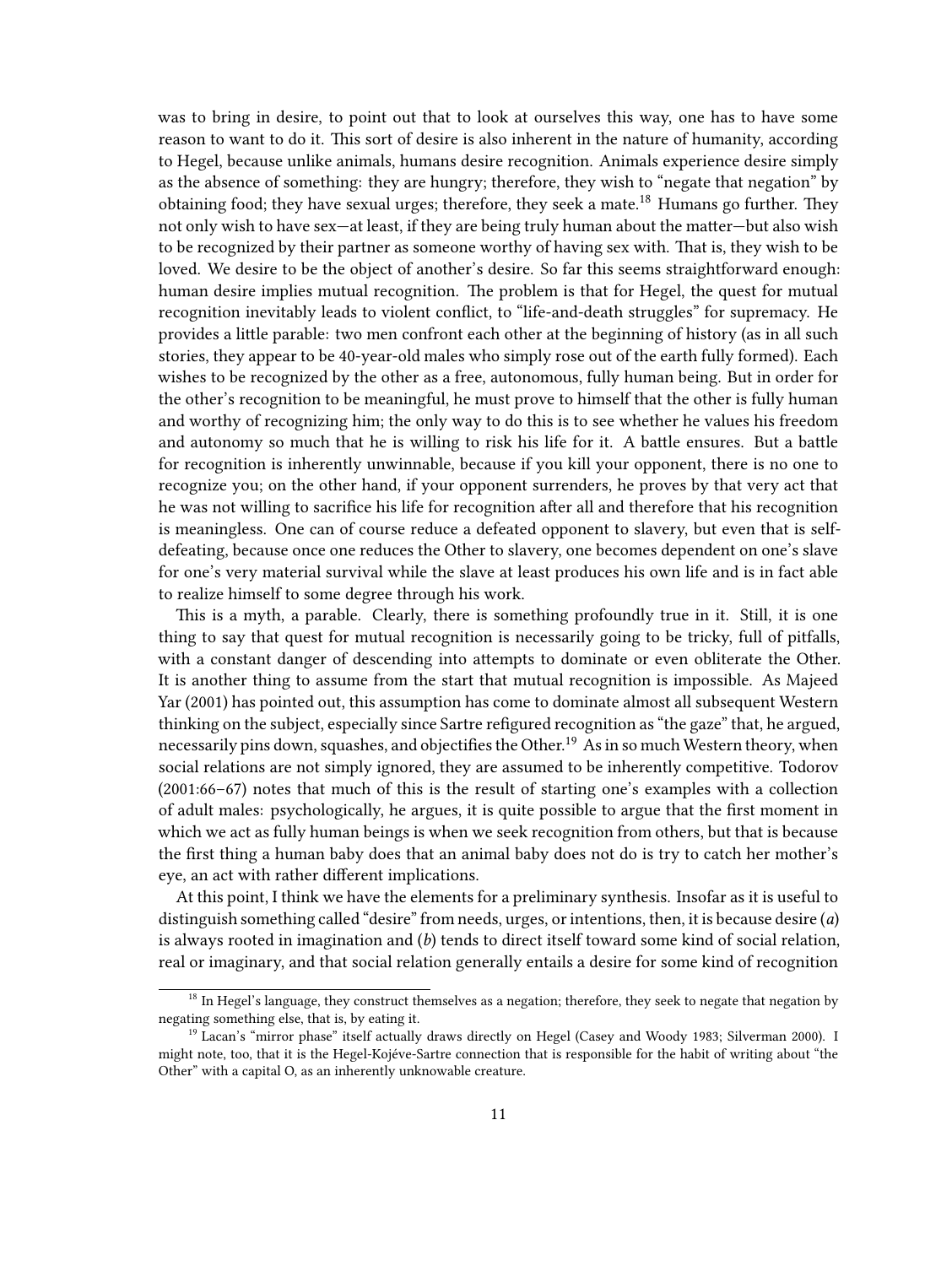and hence an imaginative reconstruction of the self, a process fraught with dangers of destroying that social relation or turning it into some kind of terrible conflict.

Now, all this is more arranging the elements of a possible theory than proposing one; it leaves open the actual mechanics of how these elements interact. But if nothing else, it helps explain why the word "desire" has become so popular with authors who write about modern consumerism, which is, we are told, all about imaginary pleasures and the construction of identities. Even here, though, the historical connections between ideas are not what one might imagine.

In the next section, I will look at theories of consumerism as desire and see how they tie into this broader philosophical tradition—one rooted, I believe, in some very fundamental underlying assumptions about the nature of human beings.

## <span id="page-11-0"></span>**On Lovers and Consumers**

Let me begin with Colin Campbell's (1987) *Romantic Ethic and the Spirit of Modern Consumerism*, certainly one of the more creative essays on the subject. Campbell's book aims to provide a corrective to the usual critique of consumer culture, which is that it throws up all sorts of wonderful fantasies about what you will get when you purchase some product and inevitably disappoints you once you get the product. It is this constant lack of satisfaction, the argument goes, that then drives consumption and thus allows the endless expansion of production. If the system delivered on its promises, the whole thing would not work. Campbell is not denying this happens so much as he is questioning whether the process itself is really so frustrating or unpleasant as most accounts imply. Really, he says, is not all this a form of pleasure in itself? In fact, he argues that it is the unique accomplishment of modern consumerism that it has assisted in the creation of a genuinely new form of hedonism.

"Traditional hedonism," Campbell argues, was based on the direct experience of pleasure: wine, women, and song; sex, drugs, and rock and roll; whatever the local equivalent. The problem from a capitalist perspective is that there are inherent limits to all this. People become sated and bored. There are logistical problems. "Modern self-illusory hedonism," as he calls it, solves this dilemma because here what one is really consuming are fantasies and daydreams about what having a certain product would be like. The rise of this new kind of hedonism, he argues, can be traced back to certain sensational forms of Puritan religious life but primarily to the new interest in pleasure through the vicarious experience of extreme emotions and states that one sees emerge in the popularity of Gothic novels and the like in the eighteenth century and that peaks with romanticism itself. The result is a social order that has become, in large measure, a vast apparatus for the fashioning of daydreams. These reveries attach themselves to the promise of pleasure afforded by some particular consumer good or set of them; they produce the endless desires that drive consumption, but in the end, the real enjoyment is not in the consumption of the physical objects but in the reveries themselves (see also Wagner 1995).

The problem with this argument—or one of them (one could find all sorts)—is the claim that all of this was something new. It is not just the obvious point that pleasure through vicarious participation in extreme experience did not become a significant social phenomenon only in the seventeenth century. It was accepted wisdom as early the eleventh century that desire was largely about taking pleasure in fantasies.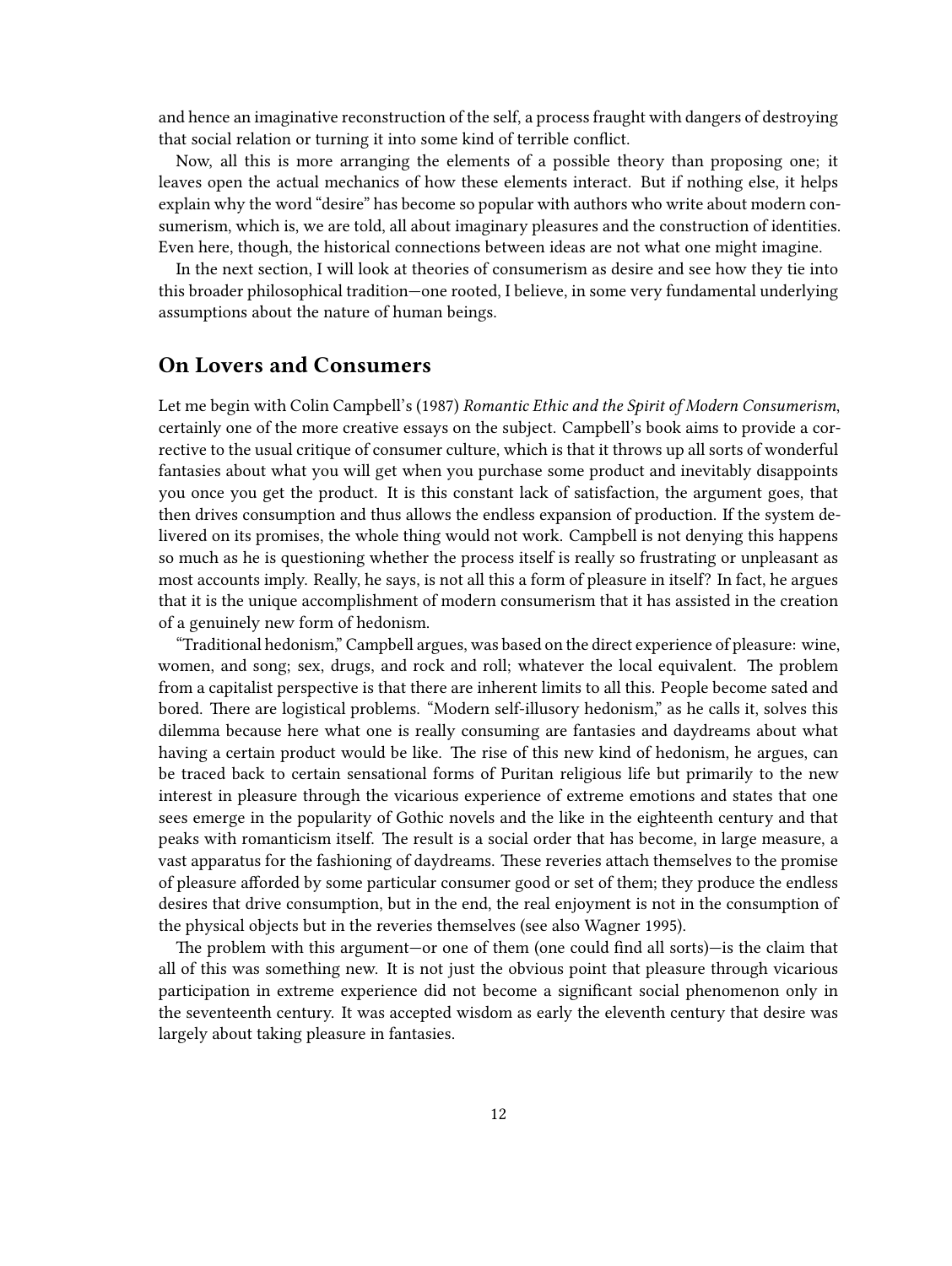Here I turn to the work of the Italian philosopher Giorgio Agamben (1993a, 1993b) and the Romanian historian of religions Ioan Couliano (1987) on medieval and Renaissance theories of love. These theories all turned on the notion of what was called the "pneumatic system." One of the greatest problems in medieval metaphysics was to explain how it was possible for the rational soul to perceive objects in the material world because the two were assumed to be of absolutely alien natures. The solution was to posit an intermediate astral substance called "pneuma," or spirit, that translated sense impressions into phantasmic images. These images then circulated through the body's pneumatic system (which centered on the heart) before they could be comprehended by the intellectual faculties of the soul. Because this was essentially the zone of imagination, all sensations, or even abstract ideas, had to proceed through the imagination—becoming emotionally charged in the process—before they could reach the mind. Hence, erotic theory held that when a man fell in love with a woman, he was really in love not with the woman herself but with her image, one that, once lodged in his pneumatic system, gradually came to hijack it, vampirizing his imagination and ultimately drawing off all his physical and spiritual energies. Medical writers tended to represent this as a disease that needed to be cured; poets and lovers represented it as a heroic state that combined pleasures (in fantasy but also, somewhat perversely, in the very experience of frustration and denial) with an intrinsic spiritual or mystical value in itself. The one thing all agreed on, though, is that anyone who got the idea that one could resolve the matter by "embracing" the object of his or her fantasy was missing the point. The very idea was considered a symptom of a profound mental disorder, a species of "melancholia."

Here Agamben discusses Ficino:

In the same passage, the specific character of melancholic Eros was identified by Ficino as disjunction and excess. "This tends to occur," he wrote, "to those who, misusing love, transform what rightly belongs to contemplation into the desire of the embrace." The erotic intention that unleashes the melancholic disorder presents itself as that which would possess and touch what ought merely to be the object of contemplation, and the tragic insanity of the saturnine temperament thus finds its root in the intimate contradiction of a gesture that would embrace the unobtainable. (Agamben 1993b:17–18)

Agamben goes on to quote the French scholastic Henry of Ghent to the effect that melancholics "cannot conceive the incorporeal" as such because they do not know "how to extend their intelligence beyond space and size." For such depressive characters, lonely brooding is punctuated by frustrated urges to seize what cannot really be seized.<sup>20</sup>

Now, one might quibble over whether anyone was ever quite so consistently pure in his or her affections as all this might imply. A fair amount of "embracing" certainly did go on in medieval Europe, as elsewhere. Still, this was the ideal, and critically it became the model not just for sexual desire but for desire in general—that is, at least among the literate elites. This leads to the interesting suggestion that from the perspective of this particular form of medieval psycholog-

<sup>&</sup>lt;sup>20</sup> "That is the incapacity of conceiving the incorporeal and the desire to make of it the object of an embrace are two faces of the same coin, of the process in whose course the traditional contemplative vocation of the melancholic reveals itself vulnerable to the violent disturbance of desire menacing it from within" (Agamben 1993b:18).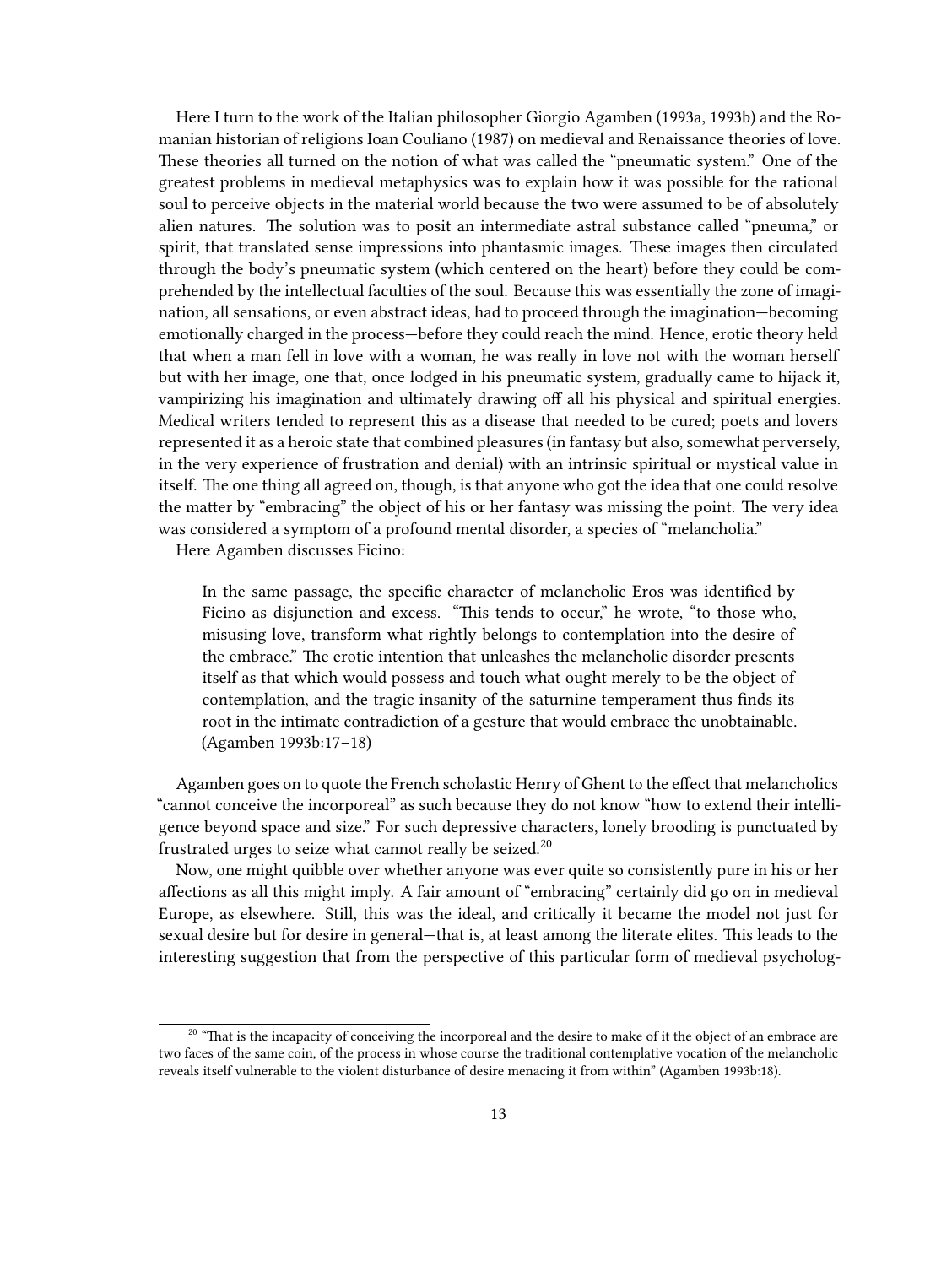ical theory, our entire civilization—as Campbell (1987) describes it—is really a form of clinical depression, which in some ways does actually make a lot of sense.<sup>21</sup>

Couliano (1987) is more interested in how erotic theory was appropriated by Renaissance magicians such as Giordano Bruno, for whom the mechanics of sexual attraction became the paradigm for all forms of attraction or desire and, hence, the key to social power. If human beings tend to become dominated by powerful, emotionally charged images, then anyone who developed a comprehensive scientific understanding of the mechanics by which such images work could become a master manipulator. It should be possible to develop techniques for "binding" and influencing others' minds, for instance, by fixing certain emotionally charged images in their heads or even little bits of music (jingles, basically) that could be designed in such a way as to keep coming back into people's minds despite themselves and pull them in one direction or another.<sup>22</sup> In all of this, Couliano sees, not unreasonably, the first self-conscious form of the modern arts of propaganda and advertising. Bruno felt his services should be of great interest to princes and politicians.

It apparently never occurred to Bruno or anyone else in this early period to apply such protoadvertising techniques to economic rather than political purposes. Politics, after all, is about relations between people. Manipulating others was, by definition, a political business, which I think brings out the most fundamental difference between the medieval conception of desire and the sort of thing Campbell (1987) describes. If one starts with a model of desire where the object of desire is assumed to be a human being, then it only makes sense that one cannot completely possess the object. ("Embrace" is a nice metaphor, actually, because it is so inherently fleeting.) And one is presumably not intentionally in the business of destroying it, either.

One might say, then, as a starting point, that the shift from the kind of model of desire that predominated in the Middle Ages and Renaissance to the kind of consumerist model described by Campbell is a shift from one whose paradigm is erotic to one in which the primary metaphor is eating food.

### <span id="page-13-0"></span>**Complications 1: Individualism**

Still, even if one examines the original medieval version, the basic conception is already surprisingly individualistic. This is because it is so passive. Desire is the result of an individual receiving sense impressions from outside. Now it is certainly true that this is one very common experience of desire, as something that seems to seize us from outside our conscious control, let alone better judgment, and often causes us to do things for which we would really rather not hold ourselves entirely responsible. But it also allows us to overlook the fact that desire emerges in relations between people.

<sup>&</sup>lt;sup>21</sup> There is a lot of evidence that suggests that levels of clinical depression do in fact rise sharply in consumeroriented societies; they have certainly been rising steadily in the United States for most of the century. I should emphasize, by the way, that while Agamben (1993b) and Couliano (1987) draw exclusively on European sources, these ideas were very likely developed earlier and more extensively in the Islamic world. Certainly, it is well established that the courtly love tradition in medieval France harkened back to Sufi poetic traditions of love as the chaste and spiritually fulfilling contemplation of an idealized object (e.g., Boase 1977; Massignon 1982:348–349). Unfortunately, I lack the language skills to pursue the question of medieval Islamic theories of the imagination, but I would underline that this is yet another way in which when one refers to the "Western tradition," one should think of oneself, especially in this period, referring equally or even primarily to Islam.

 $^{22}$  Along lines already developed by the Art of Memory (see Yates 1964, 1966).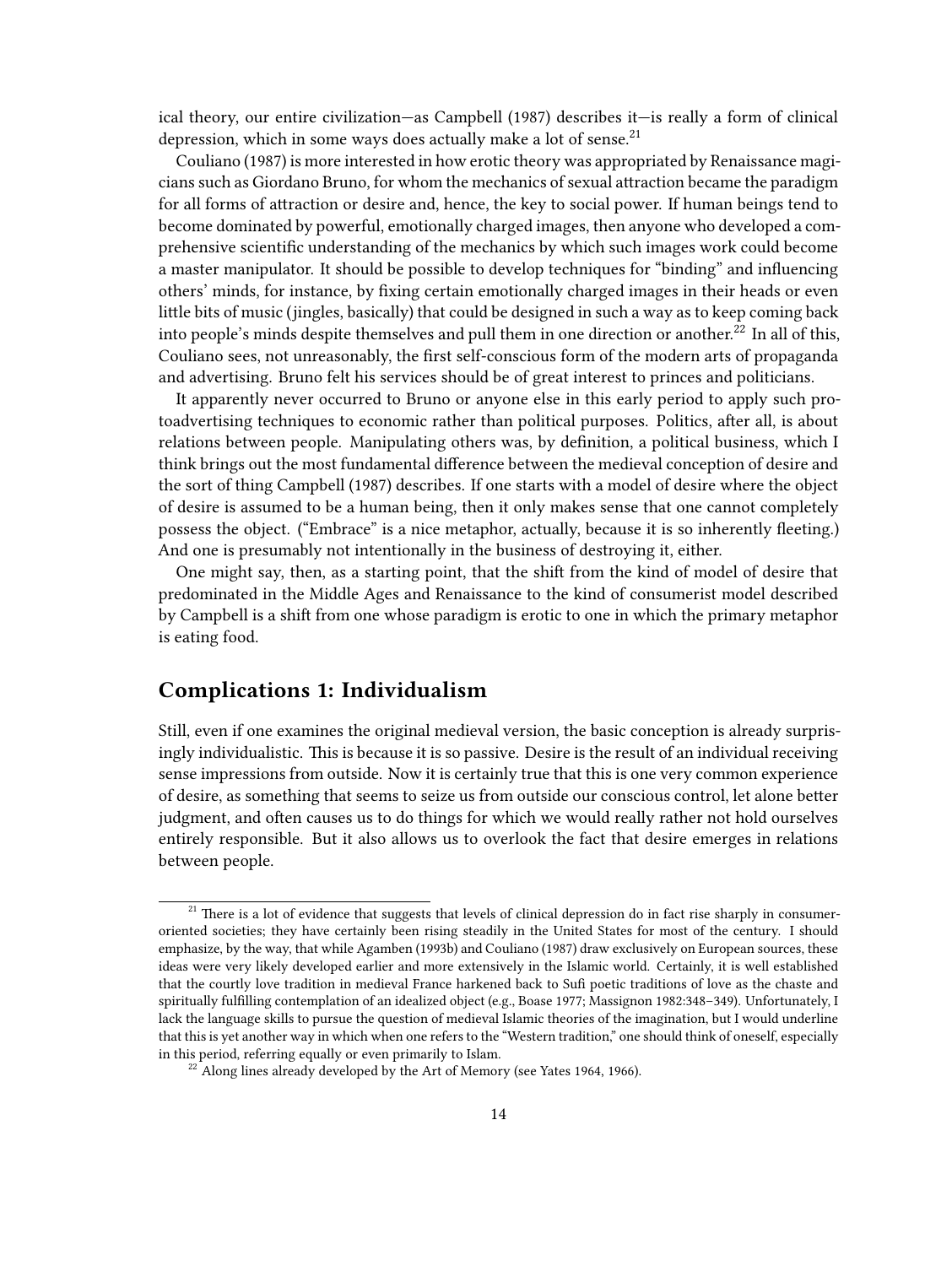Granted, the relationship between lover and beloved, even an imaginary one, is a relationship of a sort. Still, it is easier to see how much this opens the way to a purely individualistic conception if one compares this particular model of desire as developed explicitly in medieval and Renaissance theory and tacitly through the sort of consumer practice Campbell (1987) describes with, say, the kind of value-based approach I have tried to develop elsewhere (Graeber 2001). Money, for example, can be considered in Marxian terms as a representation of the value (importance) of productive labor (human creative action) as well as the means by which it is socially measured and coordinated, but it is also a representation that brings into being the very thing it represents, because after all, in a market economy, people work in order to get money. Arguably, something analogous happens everywhere. Value then could be said to be the way the importance of one's own actions register in the imagination—always by translation into some larger social language or system of meaning, by being integrated into some greater social whole. It also always happens through some kind of concrete medium—which can be almost anything (wampum, oratorical performances, sumptuous tableware, kula artifacts, Egyptian pyramids) and these objects in turn (unless they are utterly generic substances, such as money, that represent sheer potentiality) tend to incorporate in their own structure a kind of schematic model of the forms of creative action that bring them into being but that also become objects of desire that end up motivating actors to carry out those very actions. Just as the desire for money inspires one to labor, the desire for tokens of honor inspires forms of honorable behavior, the desire for tokens of love inspires romantic behavior, and so on.<sup>23</sup>

By contrast, pneumatic theory begins not from actions but from what might once have been called "passions." Godfrey Lienhardt (1961) long ago pointed out that while actions and passions form a logical set—either you act on the world or the world acts on you—we have become so uncomfortable with the idea of seeing ourselves as passive recipients that the latter term has almost completely disappeared from the way we talk about experience. Medieval and Renaissance authors did not yet have such qualms. In pneumatic theory, "passions" are not what one does but what is done to one (where one is not agent but "patient"); at the same time, they referred, as they do now, to strong emotions that seem to seize us against our will. The two were linked: emotions such as love were in fact seen as being caused by just such impressions on the pneumatic system. Far from being models of action, in fact, passivity came to be seen as a virtue in itself: it was those who tried to act on their passions, to seize the object rather than contemplate it, who really missed the point.

Framing things in such passive terms then opened the way for that extreme individualism that appears to be the other side of the peculiarly Western theory of desire. A schema of action is almost of necessity a collective product; the impression of a beautiful image is something that one can imagine involves a relation between only two people or even (insofar as love became a mystical phenomenon) between the desirer and God. Even with romantic love, the ideal was that it should not really be translated into an ongoing social relation but remain a matter of contemplation and fantasy.

 $23$  Almost always this also ends up involving a certain degree of fetishization, where the objects end up appearing, from the actor's perspective, to be the source of the very powers by which they are in fact created—because from the actor's position, this might as well be true. Often, too, these objects become imaginary micrototalities that play a similar role to Lacan's mirror objects or similar critiques of the commodity as capturing an illusory sense of wholeness in a society fragmented by capitalism itself (Debord 1994; Graeber 2001).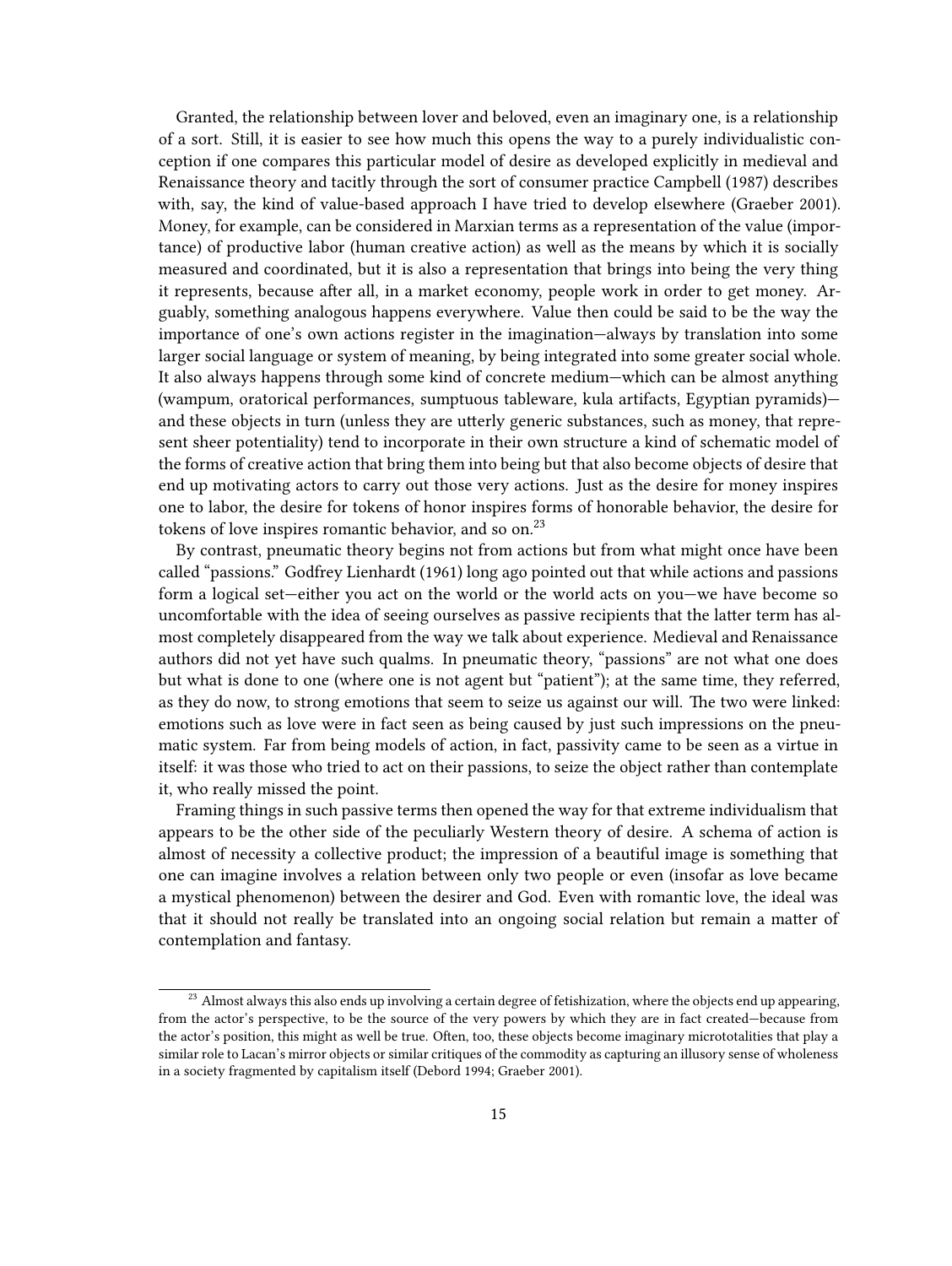# <span id="page-15-0"></span>**Complications 2: Shifting Lines of Class and Gender**

All this makes it easier to understand how it might be possible to shift from erotic fantasies to something more like the modern idea of "consumption." Still, the transition, I would argue, also required a number of other conceptual shifts and displacements in terms of both class and gender.

Compare, for example, how images of paradise in medieval and early modern Europe varied by social milieu. When peasants, craftspeople, and the urban poor tried to imagine a land in which all desires would be fulfilled, they tended to focus on the abundance of food. Hence, the land of Cockaigne, where bloated people loll about as geese fly fully cooked into their mouths, rivers run with beer, and so forth. Carnival, as Mikhail Bakhtin (1984) so richly illustrated, expands on all the same themes, jumbling together every sort of bodily indulgence and enormity, pleasures sexual as well as gastronomic and every other kind. Still, the predominant imagery always centers on sausages, hogsheads, legs of mutton, lard and tripes, and tubs of wine. The emphasis on food is in striking contrast with visions of earthly paradise in other parts of the world at that time (such as those prevalent in the Islamic world), which were mostly about sex. Erotic fantasies are usually strikingly absent from the literature on the Land of Cockaigne; if they are present, they seem thrown in rather by way of an afterthought.

As Herman Pleij (2001:421) has pointed out, the medieval high-culture version of paradise was in many ways conceived in direct opposition to the popular one—not that it emphasized erotic pleasures, either. Instead, it tended to fix on what we would now call elite consumables, the exotic commodities of the day that were primarily essences: spices above all but also incense, perfumes, and similar delicate scents and flavors. Instead of the Land of Cockaigne, one finds a hankering after the lost Garden of Eden, thought to exist somewhere in the East, near the fabled kingdom of Prester John (Delumeau 2000)—anyway, from somewhere near those fragrant lands whence cardamom, mace, peppers, and cumin (not to mention frankincense and myrrh) were harvested. Rather than a land of complete fatty indulgence in every sort of food, these were often conceived as lands whose ethereal inhabitants did not have to eat at all but simply subsisted on beautiful smells (Friedman 1981; Schivelbusch 1992). This emphasis on refined flavors and fragrances in turn opens onto a whole different realm of experience: of "taste," ephemerality, fleeting essences, and, ultimately, the familiar elite consumption worlds of fashion, style, and the pursuit of ungraspable novelty. Once again, then, the elite—who in reality, of course, tended to grasp and embrace all sorts of things—constructed their ideal of desire around that which somehow seemed to escape their hold. One might argue that the modern consumer ethos is built on a kind of fusion between these two class ideals. The shift from a conception of desire modeled on erotic love to one based on the desire for food ("consumption") was clearly a shift in the direction of popular discourse; at the same time, though, one might say the innovative aspect of modern consumeristic theories of desire is to combine the popular materialist emphasis on consumption with the notion of the ephemeral ungraspable image as the driving force of maximization of production.

This might at least suggest a solution to what has always struck me as a profound paradox in Western social theory. As I have already noted, the idea of human beings as creatures tainted by original sin and therefore cursed with infinite wants, as beings living in a finite universe who were inevitably in a state of generalized competition, was already fully developed by authors such as St. Augustine and therefore formed an accepted part of Christian doctrine throughout the Middle Ages. At the same time, very few people actually seemed to behave like this. Eco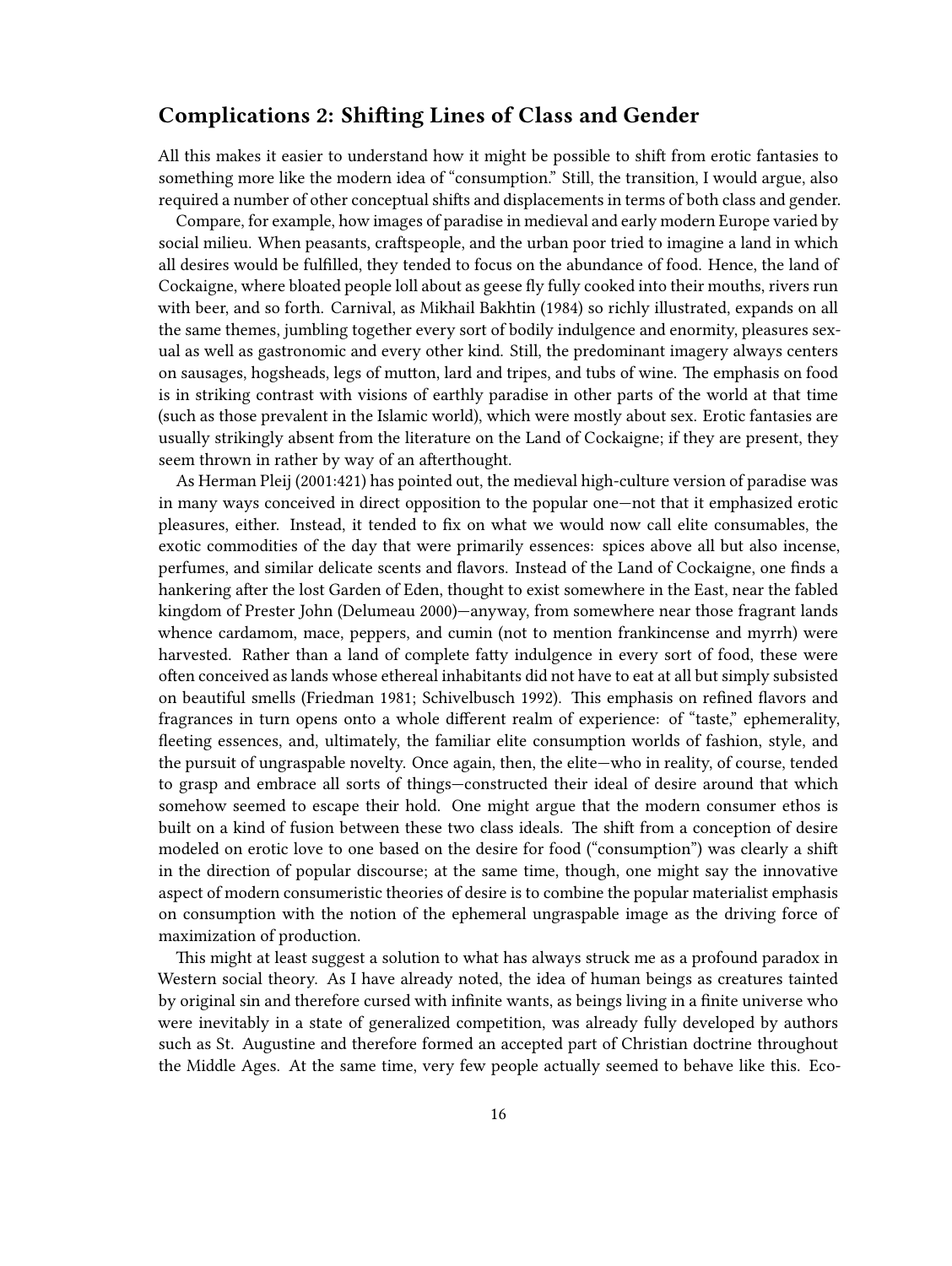nomically, the Middle Ages were still the time of "target incomes," in which the typical reaction to economic good times, even among urban craftspeople and most of the protobourgeoisie, was to take more days off. It is as if the notion of the maximizing individual existed in theory long before it emerged in practice. One explanation might be that until the early modern period, at least, high culture (whether in its most Christian or most courtly versions) tended to devalue any open display of greed, appetite, or acquisitiveness, while popular culture—which could sometimes heartily embrace such impulses—did so in forms that were inherently collective. When the Land of Cockaigne was translated into reality, it was in the form of popular festivals such as Carnival; almost any increase in popular wealth was immediately diverted into communal feasts, parades, and collective indulgences. One of the processes that made capitalism possible, then, was what might be termed the "privatization of desire." The highly individualistic perspectives of the elite had to be combined with the materialistic indulgences of what Bakhtin liked to call the "material lower stratum."

Getting from there to anything like the capitalist notion of consumption required, I think, one further shift, this time along lines not of class but of gender. The courtly love literature and related theories of desire represent a purely male perspective, $^{24}$  and this no doubt was true of fantasies about the Land of Cockaigne and similar idealized worlds of gastronomic fulfillment, too. Although here it was complicated, the fact is that in the folk psychology of the day, women were widely considered more lustful, greedy, and generally desirous than men. Insofar as anyone was represented as insatiable, then, it was women: the image of woman as a ravenous belly, demanding ever more sex and food, and men as haplessly laboring in an endless but ultimately impossible effort to satisfy them is a standard misogynist topos going back at least to Hesiod. Christian doctrine only reinforced it by saddling women with the primary blame for original sin and thus insisting that they bore the brunt of the punishment. It was only around the time of the industrial revolution and the full split between workplace and household that this sort of rhetoric was largely set aside and women—proper bourgeois women, anyway—were redefined as innocent, largely sexless creatures, guardians of homes that were no longer seen as places of production but as "havens in a heartless world." Significantly, it was at just the moment that consumption came to be defined as an essentially feminine business (Davis 1975:125–151; Graeber 1997; Thomas 1971:568–569; cf. Federici 2004).

The legacy of this shift is still with us. As feminist theorists emphasize (e.g., Bordo 1993), women in contemporary consumer culture remain caught in a perpetual suspension between embodying the extremes of both spirit and matter, transcendent image and material reality, that seems to play itself out in impossible dilemmas about food.

# <span id="page-16-0"></span>**On Having Your Cake and Eating It, Too, and Certain Problems Incumbent Therein**

What I am suggesting, then, is that while medieval moralists accepted in the abstract that humans were cursed with limitless desires—that, as Augustine put it, their natures rebelled against them just as they had rebelled against God—they did not think this was an existential dilemma that affected them; rather, people tended to attribute such sinful predilections mainly to people they

<sup>&</sup>lt;sup>24</sup> Even women, when they wrote love poems, tended to adopt a male point of view.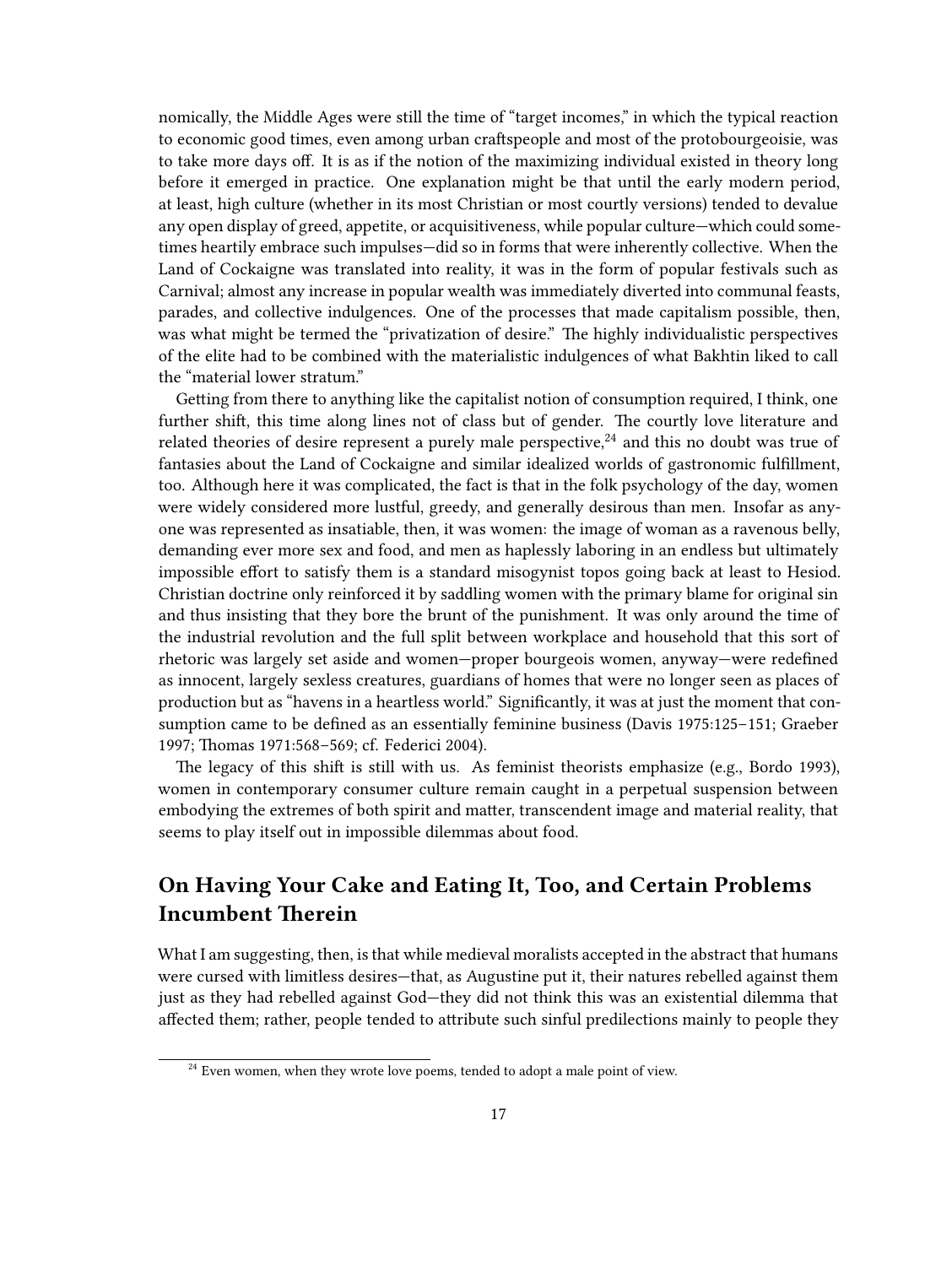saw as social and therefore moral inferiors. Men saw women as insatiable; the prosperous saw the poor as grasping and materialistic. It was really in the early modern period that all this began to change.

Agamben (1993a) has a theory as to why this happened. He suggests that the idea that all humans are driven by infinite unquenchable desires is possible only when one severs imagination from experience. In the world posited by medieval psychology, desires could be satisfied for the very reason that they were really directed at phantasms: imagination was the zone in which subject and object, lover and beloved, could genuinely meet and partake of one another. With Descartes, he argues, this began to change. Imagination was redefined as something inherently separate from experience—as, in fact, a compendium of all those things (dreams, flights of fancy, pictures in the mind) that one feels one has experienced but really has not. It was at this point, once we were expected to try to satisfy one's desires in what we have come to think of as "the real world," that the ephemeral nature of experience, and therefore of any "embrace," becomes an impossible dilemma (Agamben 1993b:25–28). One is already seeing such dilemmas worked out in De Sade, he argues, again around the same time as the dawn of consumer culture.

This is pretty much the argument one would have to make if one were to confine oneself, as Agamben does, entirely to literary and philosophical texts. In the past couple sections I have been trying to develop a more socially nuanced approach that argues, among other things, that the modern concept of "consumption," which carries with it the tacit assumption that there is no end to what anyone might want, could really only take form once certain elite concepts of desire—as the pursuit of ephemera and phantasms—fused, effectively, with the popular emphasis on food. Still, I do not think this is quite a complete or adequate explanation. There is, I believe, another element that made all this possible, perhaps inevitable. This was the expansion of the market in the sixteenth and seventeenth centuries and the redefinition of the world according to an essentially market logic that came to accompany it. MacPherson (1962) first referred to it as an ideology of "possessive individualism"—but in this case, an ideology that extended far beyond the disputations of the learned and effected the perceptions of artisans and rabble-rousing politicians—one by which people increasingly came to see themselves as isolated beings who defined their relation with the world not in terms of social relations but in terms of property rights. It was only then that the problem of how one could "have" things, or for that matter experiences ("we'll always have Paris"), could really become a crisis.<sup>25</sup>

There is a great deal of debate about when the ideal of private property in the modern sense first developed and how early it could be said to have become common sense even among the popular classes. Some (e.g., MacFarlane 1998) insist that it was well under way in the High Middle Ages, at least in England. It was certainly so by the time of Cromwell.<sup>26</sup> The notion of "consumption," I would suggest, eventually came to resolve a certain contradiction inherent within this ideal.

From an analytical perspective, of course, property is simply a social relation: an arrangement between persons and collectivities concerning the disposition of valuable goods. Private property is one particular that entails one individual's right to exclude all others—"all the world"—from access to a certain house or shirt or piece of land, and so on. A relation so broad is difficult to

<sup>&</sup>lt;sup>25</sup> In other words, rather than asking how is it possible to truly "have" or possess some object or experience, perhaps we should be asking why anyone should develop a desire to do so to begin with.

 $26$  To the extent that, as MacPherson (1962) shows, populist politicians such as the Levellers framed their arguments in such terms.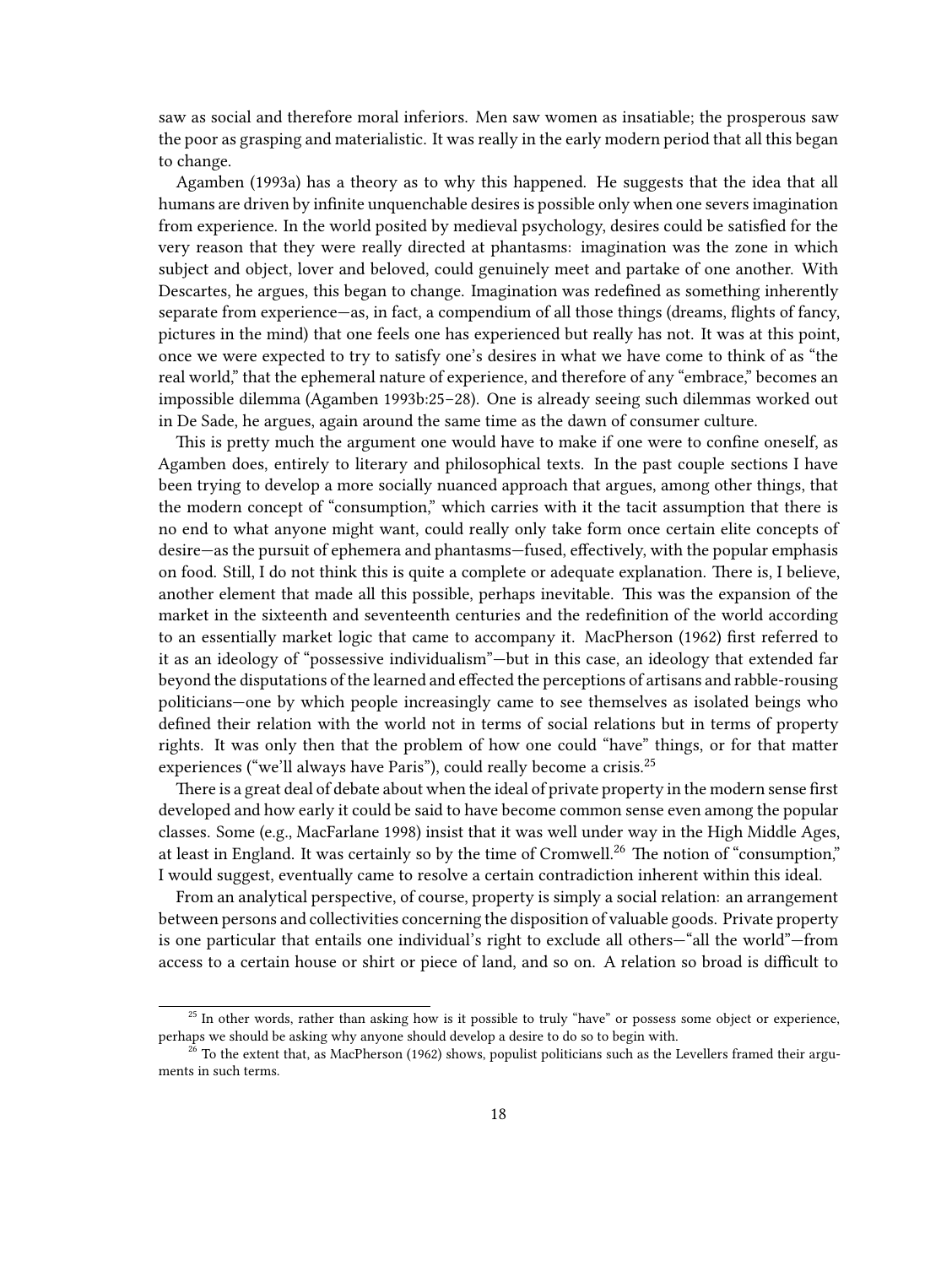imagine, however, so people tend to treat it as if it were a relation between a person and an object. But what could a relation between a person and an object actually consist of?

In English law, such relations are still described according to the logic of sovereignty—that is, in terms of dominium. The power a citizen has over his or her own possessions is exactly the same power once held by kings and princes and that is still retained by states in the form of "eminent domain." This is why private property rights took so long to enshrine in law: even in England, which led the way in such matters, it was almost the eighteenth century before jurists were willing to recognize a *dominium* belonging to anyone other than the king (Aylmer 1980).What would it mean, then, to establish "sovereignty" over an object? In legal terms, a king's dominium extended to his land, his subjects, and their possessions; the subjects were "included in" the person of the king, who represented them in dealing with other kingdoms, in a similar fashion to that by which the father of a family represented his wife, children, and servants before the law. The wife, children, and servants of a head of household were likewise "included in" his legal personality in much the same way as his possessions. And in fact the power of kings was always being likened to that of fathers; the only real difference (aside from the fact that in any conflict, the king was seen to have a higher claim) was that unlike fathers, kings wielded the power of life and death over their subjects. These were the ultimate stakes of sovereignty; certainly, it was the one power kings were least willing to delegate or share.<sup>27</sup> The ultimate proof that one has sovereign power over another human being is one's ability to have the other executed. In a similar fashion, one might argue, the ultimate proof of possession, of one's personal dominium over a thing, is one's ability to destroy it—and indeed this remains one of the key legal ways of defining dominium, as a property right, to this day. But there is an obvious problem here. If one does destroy the object, one may have definitively proved that one owned it, but, as a result, one does not have it any more.

We end up, then, with what might seem a particularly perverse variation on Hegel's master/ slave dialectic in which the actor, seeking some sort of impossible recognition of absolute mastery of an inanimate object, can achieve this recognition only by destroying it. Still, I do not really think this is a variation on the master/slave dilemma. I think a better case could probably be made that the dilemma described by Hegel actually derives from this. After all, the one thing least explained in Hegel's account is where the necessity of conflict comes from (after all, there are ways to risk one's life to impress another person that do not involve trying to murder that person).<sup>28</sup> Hegel's quest for recognition does not lead to the destruction of property, but it does lead to a choice of either destroying the Other or reducing the Other to property. Relations that are not based on property—or, more precisely, on that very ambiguous synthesis between the two types of sovereignty—suddenly become impossible to imagine, and I think this is true because Hegel is starting from a model of possessive individualism.

At any rate, the paradox exists, and it is precisely here where the metaphor of "consumption" gains its appeal because it is the perfect resolution of this paradox<sup>29</sup> -or, at least, about as perfect a resolution as one is ever going to get. When you eat something, you do indeed destroy it (as an autonomous entity), but at the same time, it remains "included in" you in the most material of

<sup>&</sup>lt;sup>27</sup> Supposedly, in early Roman law, the paterfamilias did have the power to execute his children as well as his slaves; both rights, if they really did exist in practice, were stripped away quite quickly.

<sup>&</sup>lt;sup>28</sup> "Similarly, just as each stakes his own life, so each must seek the other's death, for it values the other no more than itself; its essential being is present" (Hegel 1998:114).

<sup>&</sup>lt;sup>29</sup> Or, more technically, I suppose, synecdoche.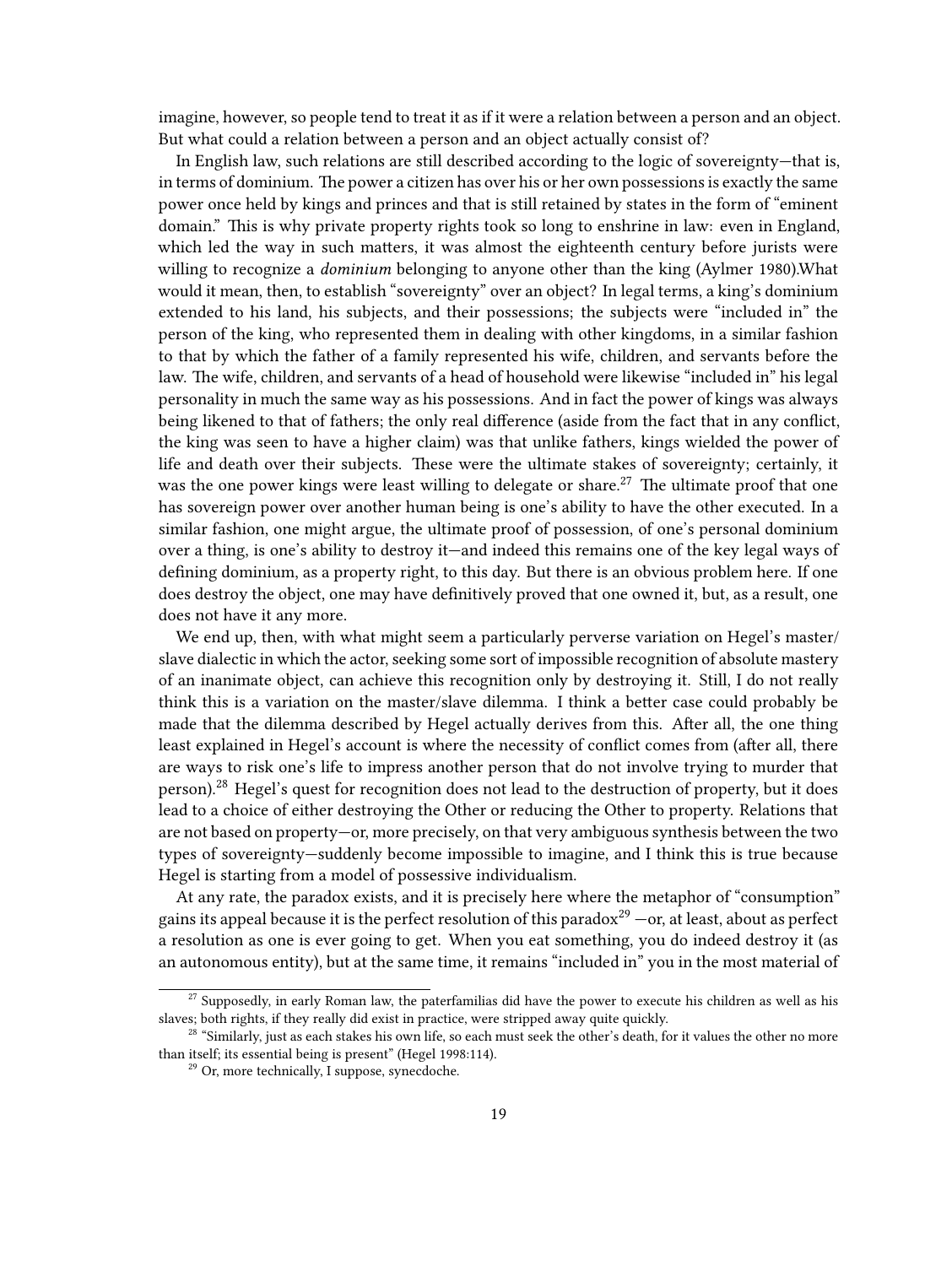senses.<sup>30</sup> Eating food, then, became the perfect idiom for talking about desire and gratification in a world in which everything, all human relations, were being reimagined as questions of property.

Hence we return to Hegel. But I want to emphasize here that Hegel is not the starting point of this journey. He's the end. An account that focused on the actual emergence of the term "consumption" in the late eighteenth century and early nineteenth century would, no doubt, have to contend with the broader sociopolitical context of Hegel's day. As Susan Buck-Morss (2000; see also Fischer 2004) has recently made clear, Hegel composed his master/slave dialectic with questions of real colonial slavery—particularly, the revolution in Haiti—very much at the forefront of his mind. The reappearance of actual chattel slavery in Europe and its colonies was of course another direct result of the emergence of possessive individualism and caused endless dilemmas for its ideologists. The connections here are infinitely complicated: I have argued that capitalism is really a transformation of slavery and cannot be understood outside it (Graeber 2005). But in this essay, in this argument, by taking things back to the eleventh century, before Western Europeans had a colonial empire and when chattel slavery was at its low ebb, I am trying to cast the net even broader to ask, What, in fact, are the origins of that attitude toward the material world that allowed people in certain corners of Atlantic Europe to create these colonial empires to begin with? If we do not ask such questions, we are left with the tacit assumption that there is nothing to be explained here, that anyone in a position to massacre and enslave millions of people in the name of personal profit would naturally wish to do so. I would hardly suggest I have offered a full explanation for this, but I think the material assembled here is quite suggestive in this regard.

### <span id="page-19-0"></span>**Conclusions: What about Consumerism?**

What does all this imply about the current use of the term "consumption"? For one thing, I think it suggests we should think about how far we want to extend the metaphor—as Wilk (2004) has justly emphasized, a metaphor is all this really is. It makes perfect sense to talk about the "consumption" of fossil fuels. It is quite another thing to talk about the "consumption" of television programming—much though this has been the topic of endless books and essays. Why, exactly, are we calling this "consumption"? About the only reason I can see is that television programming is created by people paid wages and salaries somewhere other than where viewers are watching it. Otherwise, there appears to be no reason at all. Programming is not even a commodity, because viewers often do not pay for it (and in the past they almost never did); it is not in any direct sense "consumed" by its viewers. $31$  It is hardly something one fantasizes about acquiring, and one cannot, in fact, acquire it. It is in no sense destroyed by use. Rather, we are dealing with a continual stream of potential fantasy material, some intended to market particular commodities, some not. Cultural studies scholars and anthropologists writing in the same vein will of course insist that these images are not simply passively absorbed by "consumers" but actively interpreted and appropriated in ways the producers would probably never have suspected and employed as

 $30$  And it has the additional attraction of being almost the only power that kings do not have over their subjects: as one sixteenth-century Spanish jurist wrote, in arguing that American cannibalism violated natural law, "no man may possess another so absolutely that he may make use of him as a foodstuf" (Pagden 1987:86).

 $^{\bar{3}1}$  Obviously, with cable, PPV, TiVo, and so on, it is more a commodity than it once was. But still it is so in a very minor sense: most television is still a medium for advertising.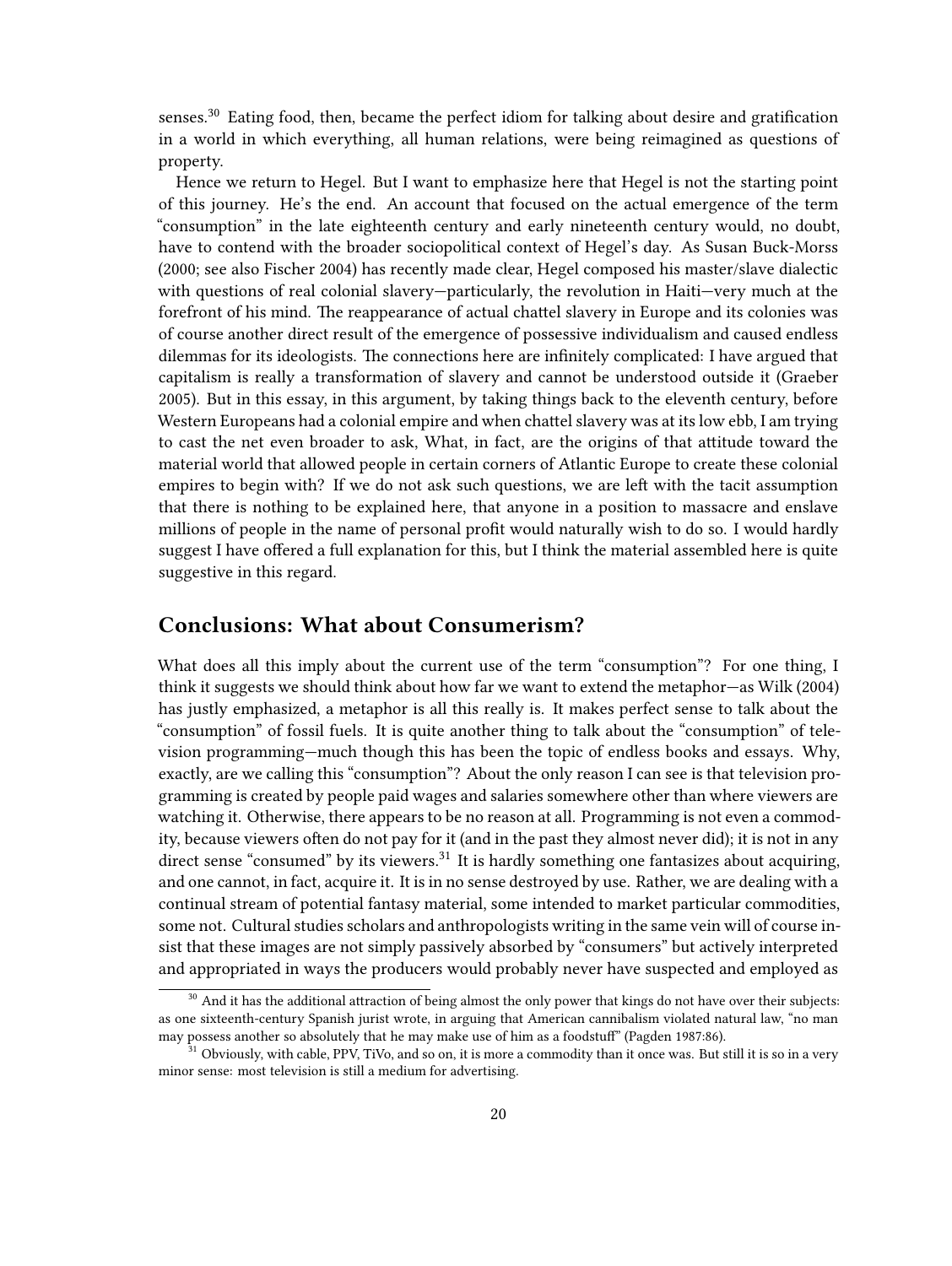ways of fashioning identities—the "creative consumption" model again. It is the undoubted truth that there are people who design their identities around certain TV shows. In fact, there are people who organize much of their imaginative life around one particular show—Trekkies, for instance, who participate in a subculture of fans who write stories or comic zines around their favorite characters, attend conventions, design costumes, and the like. But when a 16year-old girl writes a short story about forbidden love between Kirk and Spock, this is hardly consumption any more; we are talking about people engaging in a complex community organized around forms of (relatively unalienated) production. One can imagine here a kind of continuum with this representing one extreme. At the other, we have a considerable slice of television viewing by people who work 40 or 50 hours a week at jobs they find mind-numbingly boring, extremely stressful, or both; who commute; who come home far too exhausted and emotionally drained to be able to engage in any of the activities they would consider truly rewarding, pleasurable, or meaningful; and who just plop down in front the of the tube because it is the easiest thing to do.<sup>32</sup> In other words, when "creative consumption" is at its most creative, it is not really consumption at all; when it most resembles something we would call "consumption," it is at its least creative. And there is no particular reason to define television watching as "consumption" at all.<sup>33</sup>

Does it really matter that we use the word "consumption" when speaking of television programming as opposed to some other term? Actually, I think it matters a great deal. Because, ultimately, doing so represents a political choice: it means that we align ourselves with one body of writing and research— in this case, the one most closely aligned with the language and interests of the corporate world and not with others— in this instance, that activist literature explicitly critical of the role of television in contemporary life. Around the same time as Steve Barnett was dropping out of academia to become an advertising consultant, an advertising executive named Jerry Mander (1978) abandoned the business world to publish a book called Four Arguments for the Elimination of Television using his own technical knowledge of the industry to make a case that the common popular discourse that sees television as a mind-numbing drug and advertisers as cynical manipulators is entirely accurate. Unlike the works of exponents of the "creative consumption" paradigm, which remain largely confined to the desks of graduate students and marketing executives, this volume found a ready popular audience and continues to sell well to the present day. The same can be said of more recent additions to the literature, such as Kalle Lasn's (1999) *Culture Jam*, and of the flagship journal of the antimarketing activists, *Adbusters*, largely composed by current or former employees in the industry, which (unlike, say, the *Journal of Consumer Research*) can occasionally even be found for sale in supermarket check-

 $32$  The passage above is partly inspired by Conrad Lodziak's (2002: 106-107) discussion of television viewing in his book *The Myth of Consumerism*. Such thoughts are, of course, anathema to the mainstream of media studies and will no doubt provoke the withering ire of many readers, but as Lodziak cogently remarks, empirical studies and questionnaires tend to ask what viewers find meaningful or important about television programming, not how meaningful or important they take the experience to be. Those few studies that do ask consumers how important television viewing is to them find it "the most expendable or least important of daily activities" (Sahlin and Robinson 1980). It is hard to square such stated preferences with the statistical facts—for instance, that in the average American household, the television is on roughly 4.5 hours per day—in any other way.

 $33$  Lest I be instantly accused of affiliation—or at least affinity—with the dreaded Frankfurt School, allow me to provide some personal qualifications. I grew up in a Nielsen family and know all about collective working-class family viewing but also have myself had many horrific jobs from which I often returned to stare blankly at the television. I also have a certain experience of fandom, being, in fact, the first academic ever to publish an essay on the topic of *Buffy the Vampire Slayer* (Graeber 1998), surely one of the greatest shows of all time. I think my personal attitude is typical of most Americans: television is a wasteland, except for those shows I like.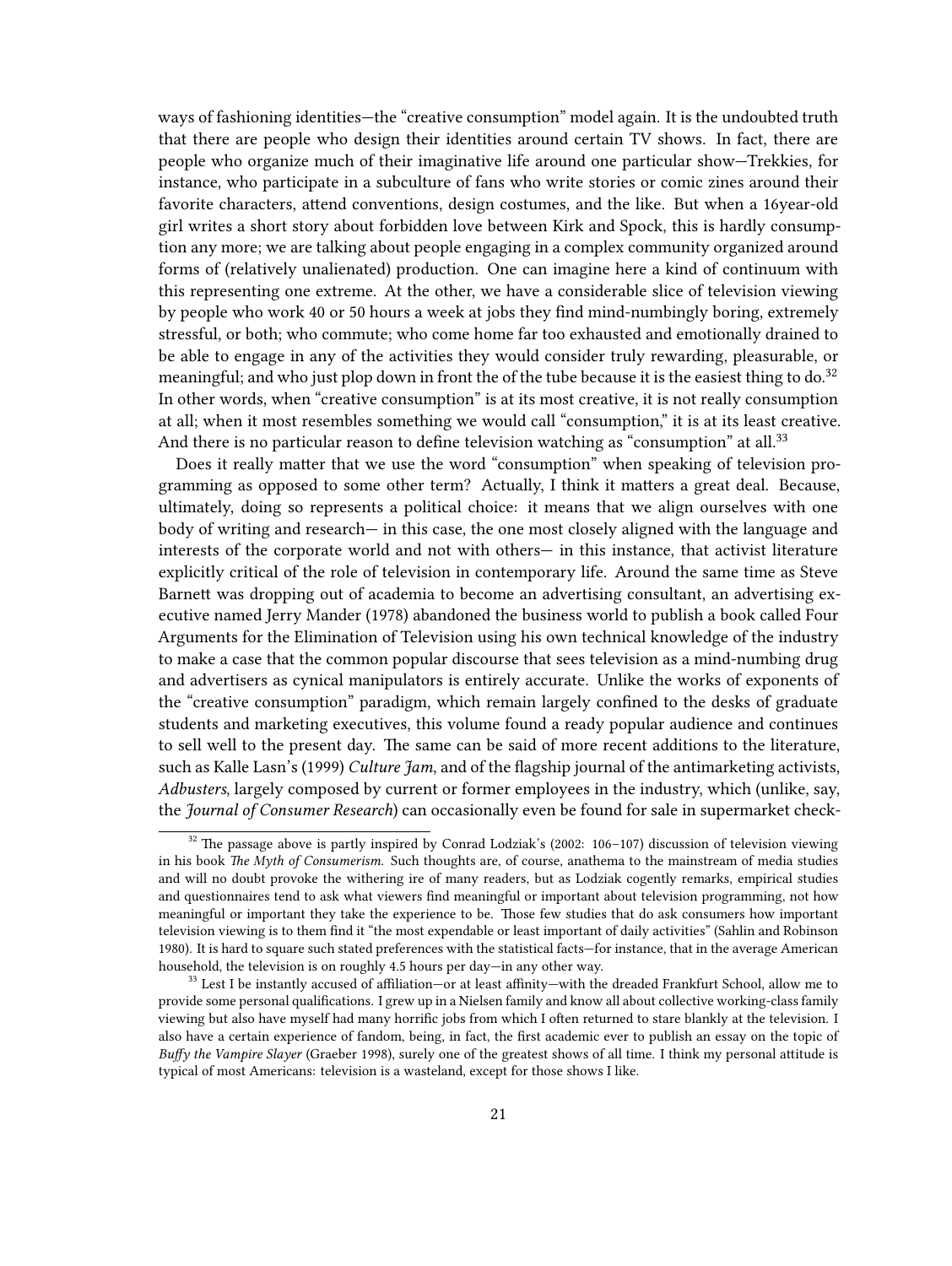out lines (even if, admittedly, mostly cooperative supermarkets). Some of this literature—which incidentally tends to take a neo-Situationist rather than a Frankfurt School approach $34$  –may be anthropologically naive, but this is largely because anthropologists have played almost no role in helping shape it. This literature in turn overlaps with the truly voluminous critical literature on TV journalism, corporate public relations, and the mediatization of political life, from which again anthropologists have largely excluded themselves even if they may often be personally sympathetic. Pierre Bourdieu's (1999) *On Television*, for instance, which emerges from this tradition and which was a surprise best seller in France, has gone largely unnoticed as a result. What I am really trying to draw attention to here is the profound irony of the situation. While academics that espouse such opinions risk being instantly denounced as elitists with contempt for "ordinary people," these opinions seem to resonate with many "ordinary people" in a way that the creative consumption literature never has.

Oddly, those writing in venues such as the *Journal of Consumer Research* itself often seem more open to this critical literature than most anthropologists,<sup>35</sup> perhaps because they are aware that one cannot very well represent consumers as subversive unless there is something out there, some dominant ideology, for them to subvert. After all, if all that existed was a collection of subcultures, there could not also be countercultures, as there would be no hegemony for them to resist. The shadow of the Frankfurt School's "mass society" must therefore be preserved if only to be eternally transcended. This is perhaps also why the story with which I began, that "we used to be naive Marxists," has effectively become a permanent element in academic socialization. We all come to graduate school already aware of the anticonsumerist discourse precisely because it is a popular discourse (if obviously not the only one). Part of our initiation into that peculiar elite that is academia is our learning to denounce that discourse as elitist.

What methodological conclusions am I suggesting, then? Above all, I think we should be suspicious about importing the political economy habit of seeing society as divided into two

 $^{34}$  The ritual vilification of the Frankfurt School is so relentless that I cannot resist one small word in their defense. It is certainly true that Adorno and Horkheimer could be remarkably puritanical and elitist. But it is also important to bear in mind these were German Jews who witnessed the rise of the Nazis to power in Germany and were keenly aware that fascism was one of the first political movements to make full use of modern marketing techniques. Starting from that fact makes it much harder to deny that sometimes people really are intentionally manipulated with political ends in mind. Would anyone seriously suggest that most of those who "consumed," for example, Goebbels's anti-Semitic effusions, were really creatively and subversively reappropriating his messages—or that if they did, this made the slightest bit of difference? No doubt Adorno and Horkheimer overstated their case in making fascism the model for all subsequent political-economic forms, but one could equally argue that others have overstated its uniqueness.

<sup>&</sup>lt;sup>35</sup> For example, Arnould and Thomson (2005), in their summary of 20 years of "Consumer Culture Theory" in the *Journal of Consumer Research*, are careful to acknowledge the importance of this critical literature and sometimes sound very much like ideology critics themselves. "Consumer culture theorists read popular texts (advertisements, television programs, films) as lifestyle and identity instructions that convey unadulterated marketplace ideologies"; thus, they aim to "reveal the ways in which capitalist cultural production systems invite consumers to covet certain identity and lifestyle ideals" (875). However, they add, in such theory, "consumers are conceptualized as interpretive agents rather than as passive dupes. Thus, various forms of consumer resistance inevitably greet the dominant normative ideological influence of commercial media and marketing. Consumers seek to form lifestyles that defy dominant consumerist norms or that directly challenge corporate power" (875). Lest this sound surprisingly radical for a marketing journal, I note that the authors immediately go on to argue that this by no means should be meant to suggest that there is any natural alliance between such subversive consumers and anticorporate "consumer activists." The latter, in their "evangelical" zeal to reform society as a whole, really see consumers themselves as "part of the problem." Corporate power is apparently to be challenged—but not unreservedly.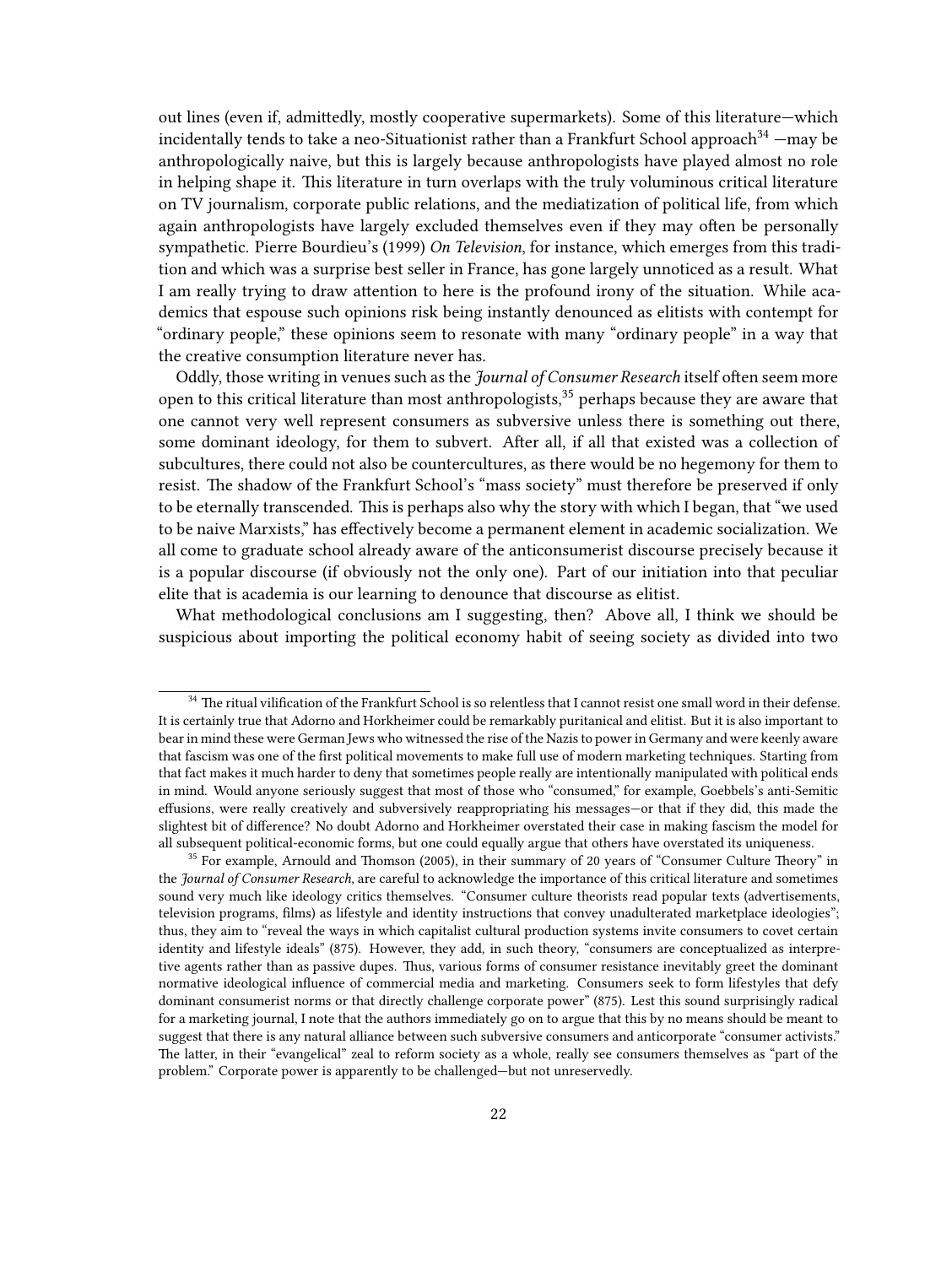spheres, one of production and one of consumption, $36$  into cultural analysis in the first place. Doing so almost inevitably forces us to push almost all forms of nonalienated production into the category of consumption or even "consumer behavior." Consider the following passage, found (in fact) in a critique of the culture of consumption:

Cooking, playing sports, gardening, DIY (Do-It-Yourself), home decoration, dancing and music-making are all examples of consumer activities which involve some participation, but they cannot of themselves transform the major invasion by commercial interest groups into consumption which has occurred since the 1950s. (Bocock 1993:51)

According to the logic of the quote above, if I bought some vegetables and prepared a gazpacho to share with some friends, that is actually consumerism. In fact, it would be even if I grew the vegetables myself (presumably because I bought the seeds). We are back to my earlier parable of the garage band. Any production not for the market is treated as a form of consumption, which has the incredibly reactionary political effect of treating almost every form of unalienated experience we do engage in as somehow a gift granted us by the captains of industry.

How to think our way out of this box? No doubt there are many ways. This paper is meant more to explain why it is important to do so than to propose an actual solution. Still, one or two suggestions might be in order. The first and most obvious is that we might begin treating consumption not as an analytical term but as an ideology to be investigated. Clearly, there are people in the world who do base key aspects of their identity around what they see as the destructive encompassment of manufactured products. Let us find out who these people really are, when they think of themselves this way and when they do not, and how they relate to others who conceive their relations to the material world differently. If we wish to continue applying terms borrowed from political economy—as I have myself certainly done elsewhere (e.g., Graeber 2001, 2005)—it might be more enlightening to start looking at what we have been calling the "consumption" sphere rather as the sphere of the production of human beings, not just as labor power but as persons, internalized nexes of meaningful social relations, because after all, this is what social life is actually about, the production of people (of which the production of things is simply a subordinate moment), and it is only the very unusual organization of capitalism that makes it even possible for us to imagine otherwise. $37$ 

This is not to say that everything has to be considered a form of either production or consumption (consider a softball game—it is clearly neither), but it at least allows us to open up some neglected questions, such as that of alienated and nonalienated forms of labor, terms that have somewhat fallen into abeyance and therefore remain radically undertheorized. What exactly does engaging in nonalienated production actually mean? Such questions become all the more important when we start thinking about capitalist globalization and resistance. Rather than looking at people in Zambia or Brazil and saying "Look! They are using consumption to construct identities!" and thus implying they are willingly or perhaps unknowingly submitting to the logic of neoliberal capitalism, perhaps we should consider that in many of the societies we study, the

<sup>&</sup>lt;sup>36</sup> Or, at best, three: production, consumption, and exchange.

 $37$  Another approach that treats consumption largely as a form of production—in this case, value production—is the "immaterial labor" argument that has emerged from Italian post-Workerism, particularly in the works of Maurizio Lazzarato (1996). I have critiqued this position elsewhere (Graeber 2008).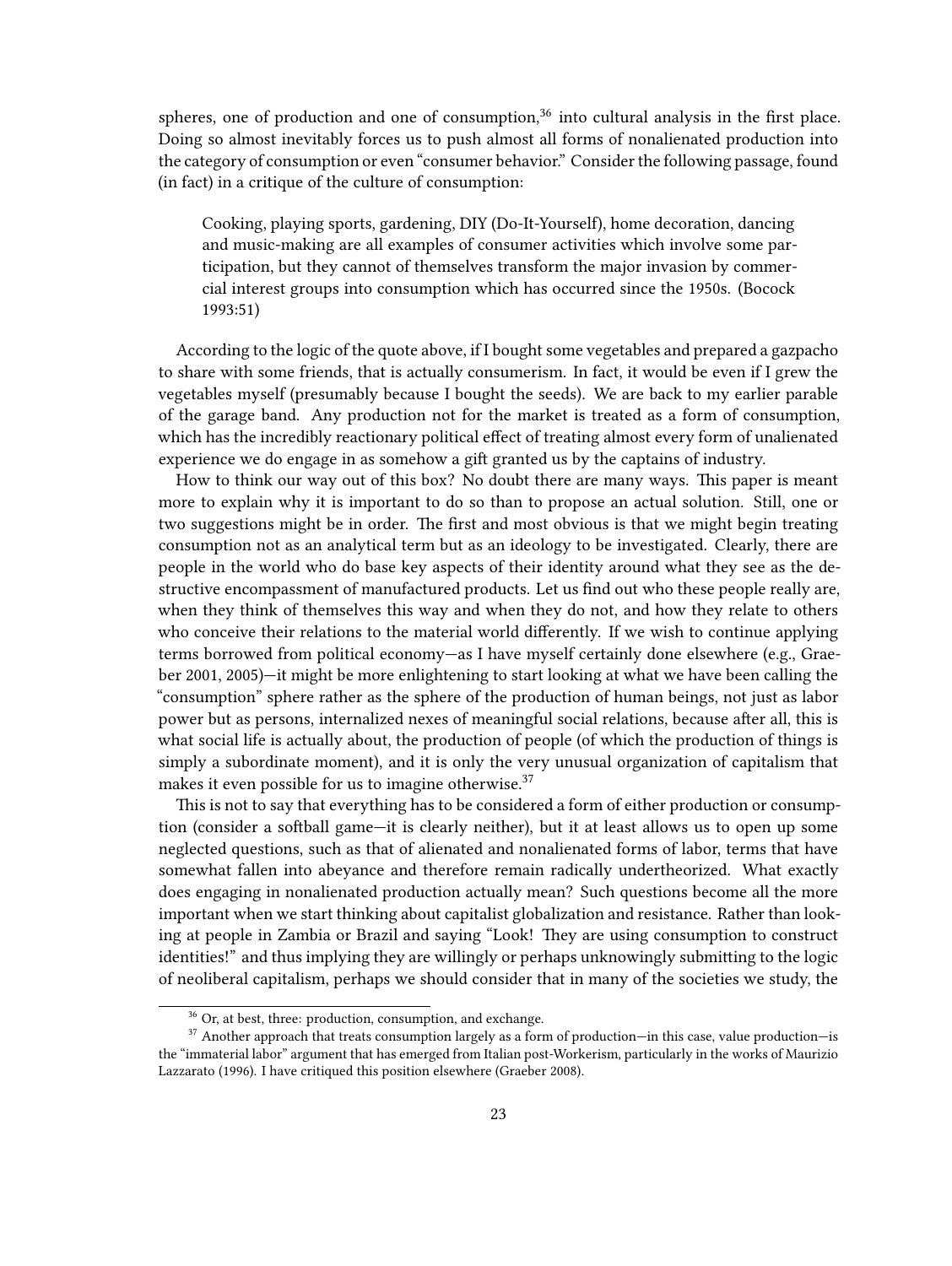production of material products has always been subordinate to the mutual construction of human beings and what they are doing, at least in part, is simply insisting on continuing to act as if this were the case even when using objects manufactured elsewhere. In some cases, this can turn into self-conscious resistance to—or, for that matter, an equally self-conscious enthusiastic embrace of—consumer capitalism. But in many cases, at least, I suspect that our issues and categories are simply irrelevant.

One thing I think we can certainly assert. Insofar as social life is and always has been mainly about the mutual creation of human beings, the ideology of consumption has been endlessly effective in helping us forget this. Most of all it does so by suggesting that (a) human desire is essentially a matter not of relations between people but of relations between individuals and phantasms; (b) our primary relation with other individuals is an endless struggle to establish our sovereignty, or autonomy, by incorporating and destroying aspects of the world around them; (c) for the reason in c, any genuine relation with other people is problematic (the problem of "the Other"); and (d) society can thus be seen as a gigantic engine of production and destruction in which the only significant human activity is either manufacturing things or engaging in acts of ceremonial destruction so as to make way for more, a vision that in fact sidelines most things that real people actually do and insofar as it is translated into actual economic behavior is obviously unsustainable. Even as anthropologists and other social theorists directly challenge this view of the world, the unreflective use—and indeed self-righteous propagation—of terms such as "consumption" end up undercutting our efforts and reproducing the very tacit ideological logic we are trying to call into question.

### <span id="page-23-0"></span>**Comments**

#### <span id="page-23-1"></span>**Robert Cluley and David Harvie**

School of Management, University of Leicester, University Road, Leicester LE1 7RH, United Kingdom (david.harvie@ gmail.com). 29 XI 10

We like this piece a lot. Our only real criticism is perhaps the journal in which it is being published. It should be required reading for all theorists of consumption, but alas, it seems few of them "consume" *Current Anthropology*. A search on the Business Source Premier database reveals that the journal has never been cited in any of the five marketing journals ranked highest by the United Kingdom–based Association of Business Schools or in "top" economics journals.

As Graeber stresses in his article, it is not that these disciplines do not care about anthropology but that they largely care only about what anthropology can do for them. (See Basbøll 2010 for an exemplary exposé of the way organization studies scholars use and abuse anthropological research.) Indeed, one of the most informative aspects of the essay is the way it describes a performative power of "consumption" as an imperialistic concept taking over the academic galaxy one discipline at a time. Graeber shows us that many anthropologists have been willing to add to the marketing and economics literature, but in so doing they have accepted a readymeal understanding of consumption prepackaged by the disciplinary demands of marketing and economics such that their research serves to valorize the very category they should analyze.

Part of the appeal of consumption, then, is that it simultaneously pleases the two handmaidens of the modern university: business and intellectuals. It bridges the practical and the useless, the scholarly and the mundane. But these material factors do not fully explain the power of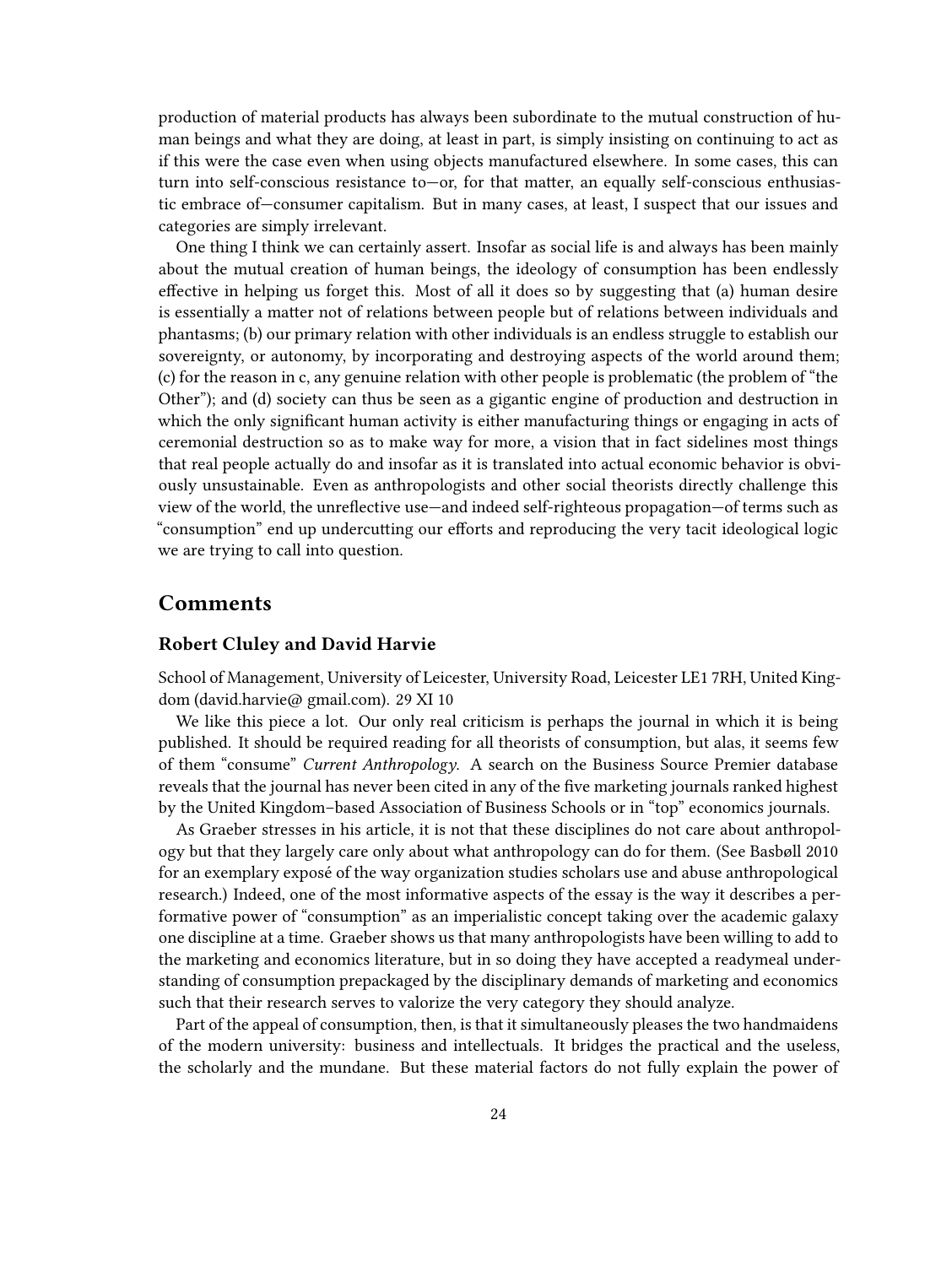consumption-asconcept. All too often an analysis that focuses on political economy does not take account of the libidinal economy. Here Graeber shows us how the concept of consumption has changed over time, from being a reference to waste and destruction to a mirror for production in monopoly capitalism and now, finally, in the "consumer society" to being a mirror to itself. It is not the things we consume that are important to us anymore but that we consume. We no longer produce things in a sphere of production that we consume elsewhere. Rather, we consume everywhere. Or so say the scholars.

For many academics, consumption is a concept whose ingredients are milk and honey. And it is true that for many of us in paradise, we plan to do a lot of consuming. But there is a hell of a lot of consumption going on in hell, too. Here, though, it is the individual who is being consumed by fire, hate, and frustration, by one's inability to be consumed. It is through prolonging desire, as desire for destruction, that hell is imagined to be so, well, hellish. In hell, your appetites are turned against you. The separation of appetite or desires and consumption, we might conclude, is tantamount to hell. In short, capitalism, for most people for most of the time, is a lot like hell. And it is capitalism that produces this separation (or "scarcity" in the language of economics) just as it consumes we who labor within it.

So for us, the power of Graeber's piece is that it encourages us to ask what the world might look like if we, like early political economists, could draw a line around "consumption"—thus defining it and containing it. (Indeed, it is notable that within marketing studies there is much talk of a "nexus" between consumption and production, a blurring of the categories, without ever specifying the contours of this nexus.) Researchers would have to look at consumption rather than *through* consumption. Traditionally, we have done this in terms of production, but that has now melted into air or at least migrated to the global South. But what if we had a concept other than production, consumption, or some stupid combination of the two that would allow us to look into the mirror of consumption rather than hold up another mirror to it?

If marketing scholars do not want to limit their studies, economists rarely care, and anthropologists have been distracted by the very concept they should be critiquing, what is to be done? One solution is to look outside of academia. Those outside the academy are happy to critique consumption. This work is being done. Graeber's challenge to us, though, is to force ourselves to regurgitate the concept, to stick our scholarly fingers down our academic throats until we vomit up the idea of consumption. The question is, once it has been exposed to the disinfectants of sunlight, will we, like dogs, return to the concept and swallow it down once more?

#### <span id="page-24-0"></span>**Dimitra Doukas**

Independent Scholar, 408 West College Street, Fredericksburg, Texas 78624, U.S.A. (dimitra.doukas@gmail.com). 29 X 10

This is a very persuasive analysis. Consumption, Graeber argues, no matter how creatively it is used by the people we study, is an ideology that tricks us into shouldering the modernist assumption of an economy with two spheres, production and consumption. Whatever is not production for markets becomes, by default, consumption, a symbolic eating that both destroys and incorporates its object. Relegated to the sphere of consumption, social life appears as the pursuit of products, its life-giving creativity all but forgotten. In this ideological regime, social life itself, the "mutual creation of human beings," can appear as "a gift granted us by the captains of industry."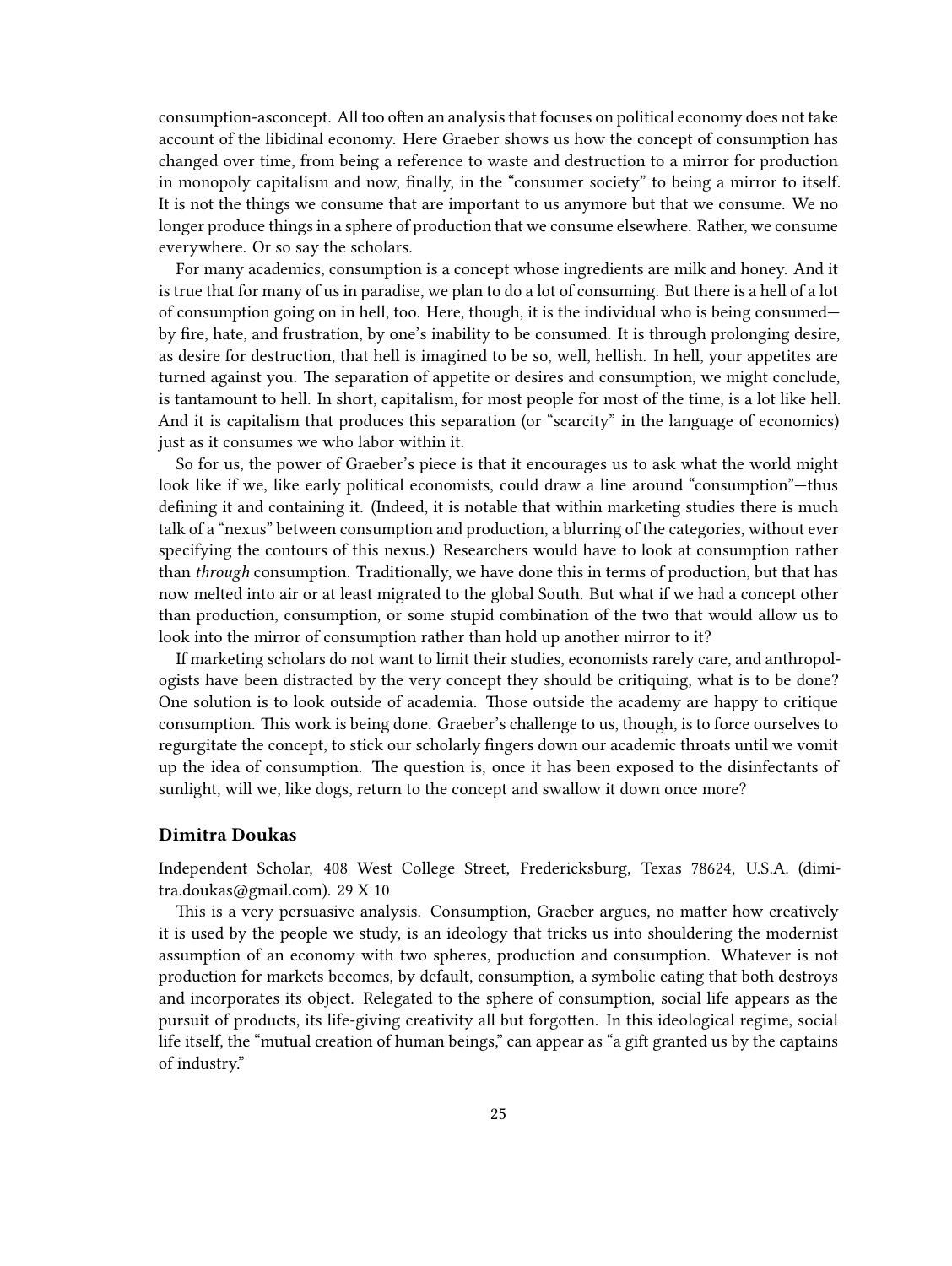What Graeber is doing here is one of anthropologists' most important tasks: owning up to the cultural bias in our analytical vocabulary and pruning it out. In support of this necessarily social effort—the mutual creation of anthropologists—I would like to draw out a couple of Graeber's points, add a pinch of four-fields perspective, and suggest further hidden entanglements of consumerist ideology.

Consumption, Graeber argues, embeds an "impoverished" theory of "human desire and fulfillment" that breaks decisively with all previous Western tradition. Centuries of Western philosophy viewed desire not as directed toward objects for consumption but toward *social* objectives: recognition, "sympathetic attention," sexual pleasure, wealth (for the praise and esteem of others), and power.

By the early modern period, however, the achievement of these social objectives had become a vexing problem in Western thought. Graeber illustrates with a parable of Hegel's: two men desire mutual recognition as free, autonomous, fully human beings but only if the other is *worthy*—the recognition of an inferior does not count. But determining whether the other is equally free and autonomous brings these men to an impossible dilemma. How could they know for sure? A fight would only end in revealing the inferiority of the loser. (It is rather like the other Marx's not being interested in joining any club that would have him as a member.)

Consumption, Graeber suggests, resolves the dilemma of such "passions" by redirecting the imagination from relations with persons to relations with things. This resonates with Albert O. Hirschman's (1977) study of writings from the early Modern period, in which the winning argument for the removal of legal limits on European capitalists was the substitution of "interests" for "passions." Rather than destroying each other, the ideology of consumption, in Graeber's words, has individual consumers relating to each other in "an endless struggle to establish … sovereignty, or autonomy, by incorporating and destroying aspects of the world around them."

The problem here is that a truly autonomous being would have no desire for recognition from another nor any other kind of social relationship. Hegel and those who followed this line of thinking were not so much "starting from a model of possessive individualism," as Graeber proposes, but rather from one of innate competition, a model that would soon surface as "survival of the fittest." Human beings are in no way autonomous. (Hegel's two men meet "at the beginning of history," having never encountered another consciousness, i.e., in the impossible condition of having survived infancy without caregivers.) To the contrary, we are, as the late Walter Goldschmidt (2006) put it, innately "affect hungry," such sluts for recognition that we are likely to see worthiness in anyone who offers us encouraging words, as flatterers and cons the world over have always known.

Consumption in everyday practice is a way to satisfy our affect hunger, and that is exactly what advertisers promise. Get love with cosmetics. Get respect with a Lexus. Be the envy of your friends with the latest electronic gizmo. But not everybody can play this game, and here is where the question of worthiness breaks out on ever larger scales. Take "keeping up with the Joneses," a competitive consumption that is at the same time a mutual creation of human beings—neighbors become worthy of recognition by exhibiting the material signs of having engaged this torturous labor-money system and having been able to claim some of its prizes (tokens, as Graeber says, of the actions they represent). Who cannot play? The unemployed and the so-called underclass constructed as unworthy in consumerist ideology, they suffer the fate of political scapegoats.

Take the same dynamic global and we find "backward" multitudes who have not "evolved" to the heights of modern consumption. As enslavement and colonization were once justified by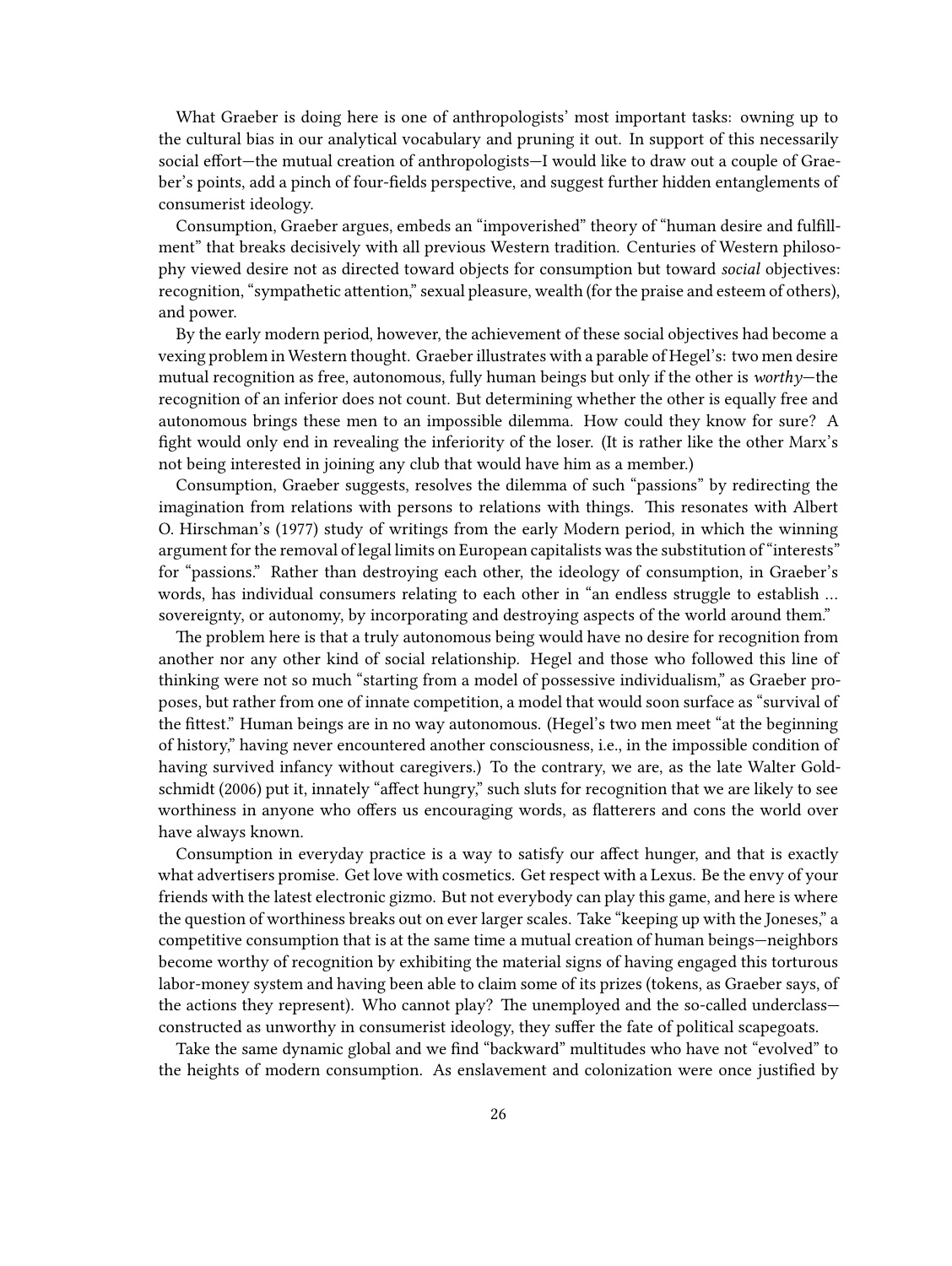enlightening the benighted native, so the unworthiness of the "backward" justifies a so-called international development that covertly pursues the same goals: cheap labor, cheap resources, mass markets. Hidden in the ideology of consumption, no matter how creatively people use it, is the world-shaking contempt of the West for "the rest" that our discipline has long been at pains to deconstruct. Graeber is right. Let it go.

#### <span id="page-26-0"></span>**Felix Girke**

Zentrum für Interdisziplinäre Regionalstudien, MartinLuther-Universität Halle-Wittenberg, Reichardtstraße 6, 06114 Halle/Saale, Germany (felix.girke@zirs.uni-halle.de). 26 I 11

This commentary provides a welcome return to a familiar text, which has gained only a few hundred words since its last and considerably less centrally placed appearance (Graeber 2007b), and I do believe it has earned its republication and discussion in this much more visible format. David Graeber's anamnesis of the current hypertrophic attention to consumption is to me plausibly argued. My commentary, then, is not intensely critical of the argument itself: there is currently a broad public tendency to see citizens as consumers or as "customers" of their own governments even. This does entail a number of disconcerting notions about who we are, what we want, and how we go about getting what we believe we need or, rather, what we ephemerally think we desire. Some anthropologists, instead of deconstructing public discourse, are consumed by the very idea of consumption, having accepted it as our own analytical term instead of treating it as an epistemological arena, as a concept that sits in fact rather uneasily between phenomenon and category. But even in fields such as tourism, where "consumption of people" has long been augmented to "cannibalism," the metaphor needs to be understood as just that: even if people feel as if they are being eaten alive, they are, in fact, not. By calling this "consumption," we actively impoverish our tool kit. Graeber's text does us the considerable service of treating the ongoing consumption conversation as data, as an empirical phenomenon just like others we study, and tracing its emergence as well as some of its ramifications with great clarity. In the end, he returns us to the anthropological commonplace that social life is really about "the production of people," a statement echoing Stephen Gudeman's (2009) consistent calls for attention to what he has termed the base, "the incommensurable collection of goods and services mediating relationships between people, and connecting them to things and intangibles," providing "conditions for sustaining locally constituted life" (64). Not every object-oriented segment of individual behavior is an equally meaningful actualization of the self.

Still, has the argument not overstayed its welcome? Complaints about the turn to consumption and its particulars are not a particularly new phenomenon within anthropology; by now 15 years old, there are the gently cautioning words by Jim Carrier (1996), "whether consumption is the new master narrative we ought to construct about the world and, if so, how we ought to construct it" (422), and Carrier and Heyman's (1997) only slightly later explicitly stated "intellectual and political dissatisfaction with the anthropology of consumption" (356). Strikingly, in these earlier texts, the hypertrophic overextension of the term was not a critical issue; in fact, the authors themselves might be targets for Graeber's criticism because they include items from housing to television in the category of consumption. Their thrust, then, was instead turned against one-dimensional semiological analyses of the "meaning" of objects rather than their actual consequences and practical applications and the larger contextual constraints of class and race, that is, inequality. Additionally, Carrier and Heyman (1997) emphasize how much of con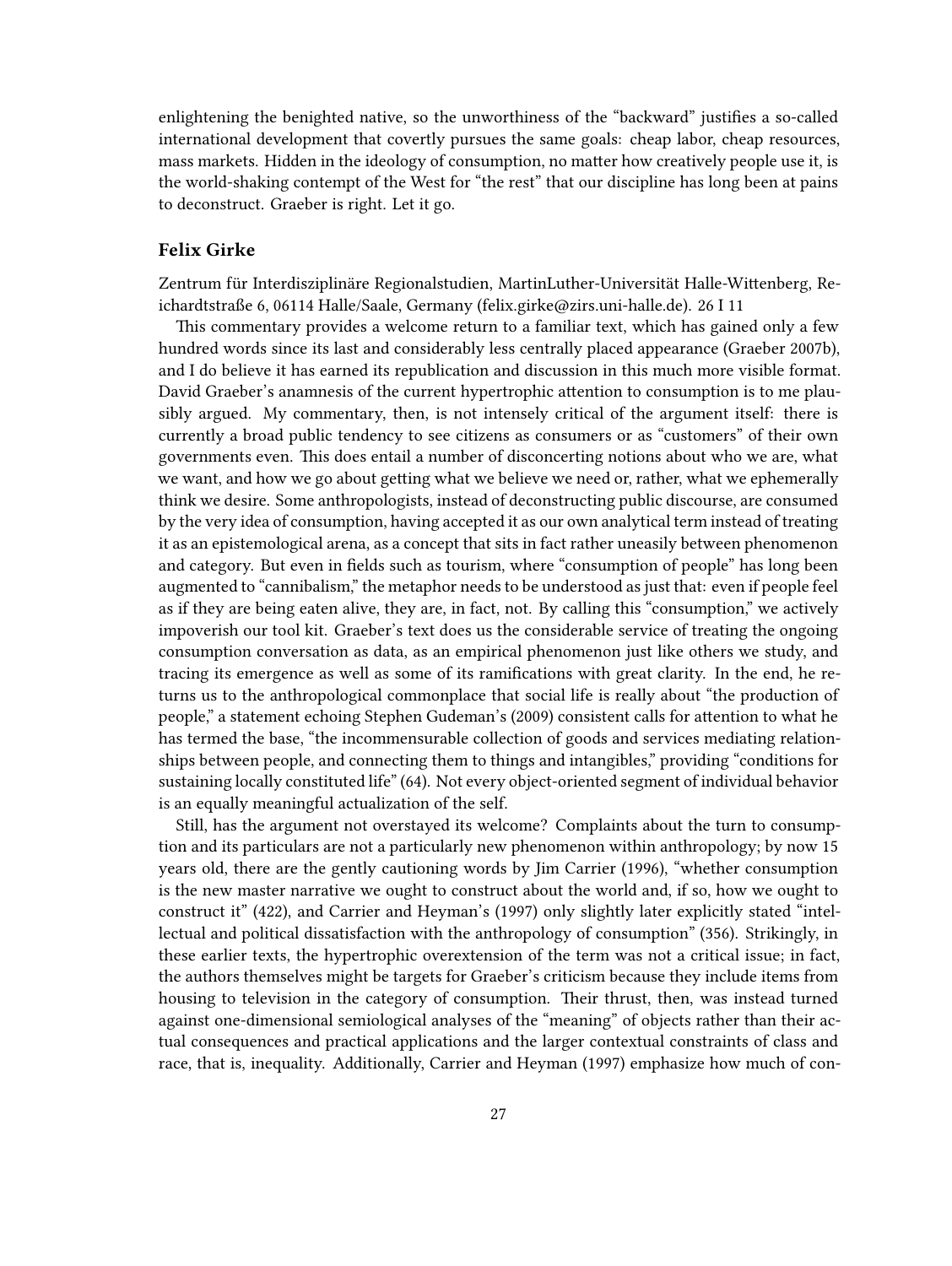sumption is in fact about reproduction of the household, about necessity and practical uses more than about fantastic desires, a turn that also allows them to divert the focus away from "the individual actors who populate much of the conventional consumption literature" (362). This is where they again converge with Graeber's stance against the commonly involved emancipatory narratives, which while seemingly liberating the constrained agents and turning them into selfactualizing individuals (or members of self-actualizing sub/ countercultures; e.g., Habeck/Ventsel 2009) also cast them out of their supportive dependences. Of course, this eviction locks such agents with quite a bit of interpretive violence into the everyday battle for "recognition," which in its antagonistic sense is usefully shown here as a social *unobtainium*.

This leads me to the intriguing methodological (as well as ideological) alternative of acknowledging "passion(s)" along with actions/agency. Burkhard Schnepel (2009), not coincidentally a student of Godfrey Lienhardt's, has recently suggested a return of this dialectic to its proper place: it could serve both to balance the overly individualistic and infuriatingly vague postmodern propagation of human agency and to better understand certain emic positions in which, classically, one does not catch a cold but is caught by a cold. Just because it is more difficult to talk about passions does not mean we should not try to do it. Thinking through this dialectic, then, we soon reach the field of the middle voice, where desire (to have, to absorb) might be reconceived as "something that befalls the subject without subjugating him or her" (Eberhard 2004:63), with untold effects on the idea of consumption. Such an understanding might be critical for the research program suggested by Graeber, to work out what it is that actually drives people to destructive encompassment. In this theoretical tangent, I find this valorously quixotic paper most stimulating.

#### <span id="page-27-0"></span>**Alf Hornborg**

Human Ecology Division, Lund University, Sölvegatan 12, 223 62 Lund, Sweden (alf.hornborg@hek.lu.se). 26 XI 10

Although at times more convoluted than necessary, Graeber's argument is a welcome antidote to the currently fashionable neoliberal discourse on consumption as creative self-expression. He is supremely justified in asking how anthropologists became engaged in marketing and is to be congratulated for reorienting anthropology toward a critical analysis of the cultural foundations of capitalism. His paper raises several worthwhile questions that deserve lucid and coherent treatment. The least problematic is how consumption became a field of anthropology. For many, it was Marshall Sahlins's (1976) useful elaboration of Baudrillard that taught us to view commodities as elements of semiotic systems that shoppers sought to incorporate into their selves, as the consummation of culturally constituted desires. Such an understanding of consumption, of course, is not in itself a reason to turn to marketing.

Graeber provides several persuasive historical hypotheses for why the metaphor of eating is now applied to whatever people do when they are not working, including the fusion of medieval elite desires for ephemera and plebeian desires for food, the expansion of market principles and individual property rights, and the urge to destroy things in order to gain recognition of one's sovereignty over them. Eating is indeed the perfect idiom for destroying something while literally incorporating it. But Graeber argues that many activities conventionally classified as consumption, such as watching television, do not involve goods that are destroyed by use. Nor, for the same reason, does he think that a teenage band practicing in a garage should be called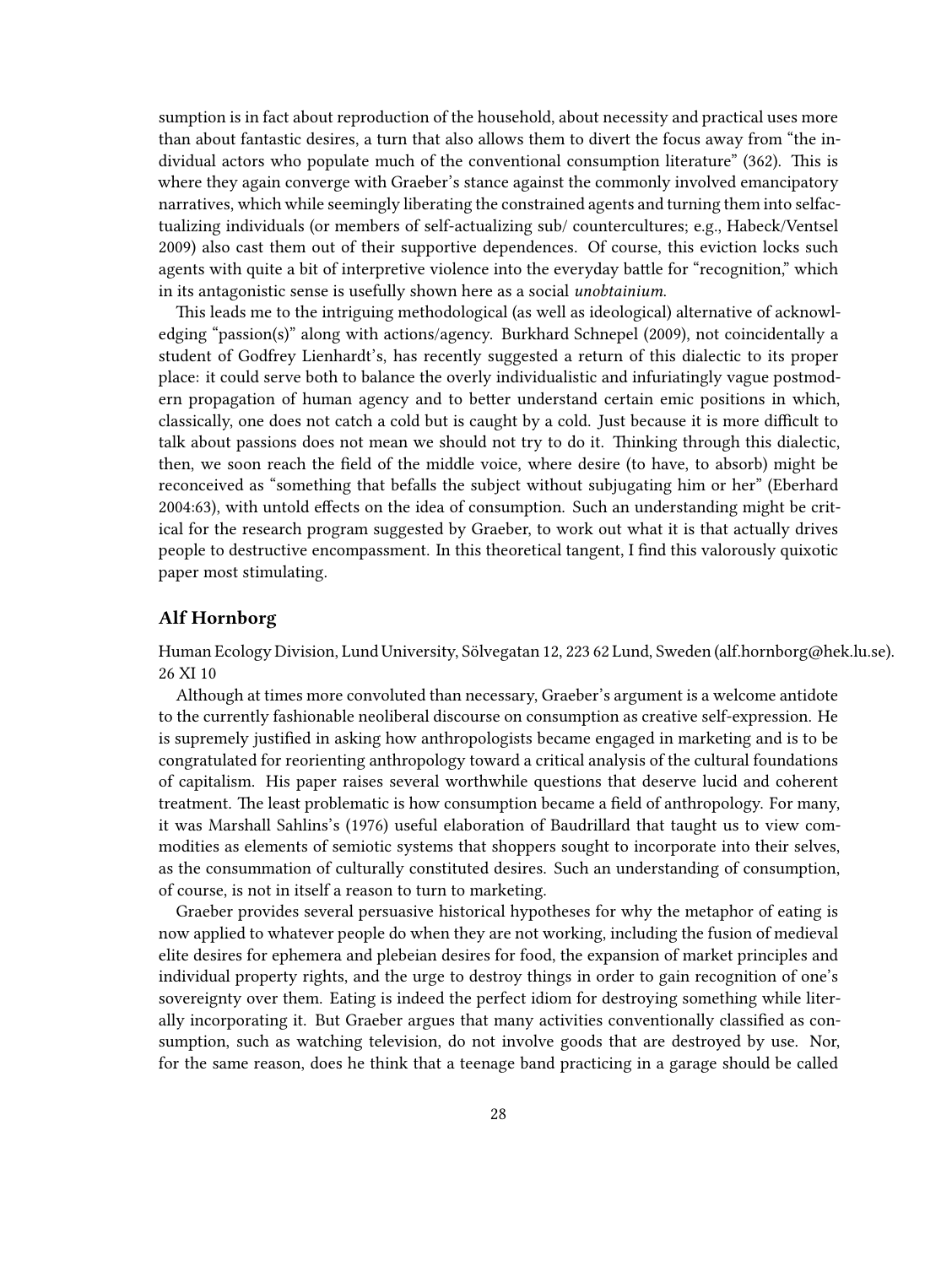consumption. Yet even these activities must submit to the twin constraints of capitalism and the law of entropy (Georgescu-Roegen 1971) that correctly identify consumption as destruction: any activity that, for want of other resources, must involve manufactured goods—or even using electricity—implies destroying purchased physical resources in the process of creating meaning. The concept of consumption thus deserves to be retained, paradoxically, for its critical potential: because it highlights how that which capitalism would have us maximize is ultimately destroying the planet. While there is no exemption from entropy whatever the mode of production, the specificity of capitalism lies in its relentless pursuit of ever higher rates of resource destruction.

It thus seems that Graeber's call for an abandonment of the discourse on consumption, although highly understandable when directed at its neoliberal version, would be at odds with those activists for whom the concept remains integral to their criticism of the treadmill logic of capitalism. His paper, conceived in the early 1990s and published some years ago (Graeber 2007a), criticizes the concept of consumption from two opposite angles, that is, for being perceived as creativity and destruction. As much as I share his skepticism regarding the ideological uses of the former perception, I am unable to abandon the latter (even when applied to television programming). In fact, it is only by acknowledging the material biophysical dimension of the global economy that we can resist the seductive neoliberal glorification of consumption as the right to creative self-expression.

Graeber traces the historical recognition that consumer desires are potentially infinite and quite possible to manipulate. Clearly, it is this latter dilemma that raises the most incisive doubts about capitalism rather than the extent of resource destruction itself. For if profits are proportional to our "creative" destruction of resources, it means that marketing will be geared to fabricating increasingly arbitrary incentives for us to maximize such destruction. To continue to expose this fundamental logic seems a more trenchant criticism of neoliberalism than to debate whether this or that activity is really destructive of resources.

The most significant point in Graeber's paper is his observation that consumption is really about the production of people, echoing Marx's insight that in capitalism, relations between people masquerade as relations between things. The human appropriation (and incorporation) of things has always been about the production of persons, but as Graeber reminds us, commodity fetishism encourages us to imagine otherwise. Although the idea of private property is a thoroughly social relation, that is, a person's right to exclude others from access to a thing, it presents itself to us as a relation between that person and that thing. Nor do we generally see that the commodity is an embodiment of other people's labor and landscapes. If the consumer's sovereignty over his or her commodified objects is modeled on the monarch's sovereignty over his or her subjects, as Graeber suggests, the affinity between the two relations thus boils down to a transformation of social power. Viewed in this light, it is indeed revealing to see capitalism as a transformation of slavery or even cannibalism. Graeber's (2001, 2004, 2007a) stimulating and entertaining contributions to economic anthropology continue to generate insights about how human relations to objects are ultimately about their relations to other humans, whether objects are treated as humans or humans are treated as objects.

#### <span id="page-28-0"></span>**Peter N. Stearns**

Office of the Provost, George Mason University, 4400 University Drive, MS 3A2, Fairfax, Virginia 22030, U.S.A. (pstearns@gmu.edu). 5 X 10.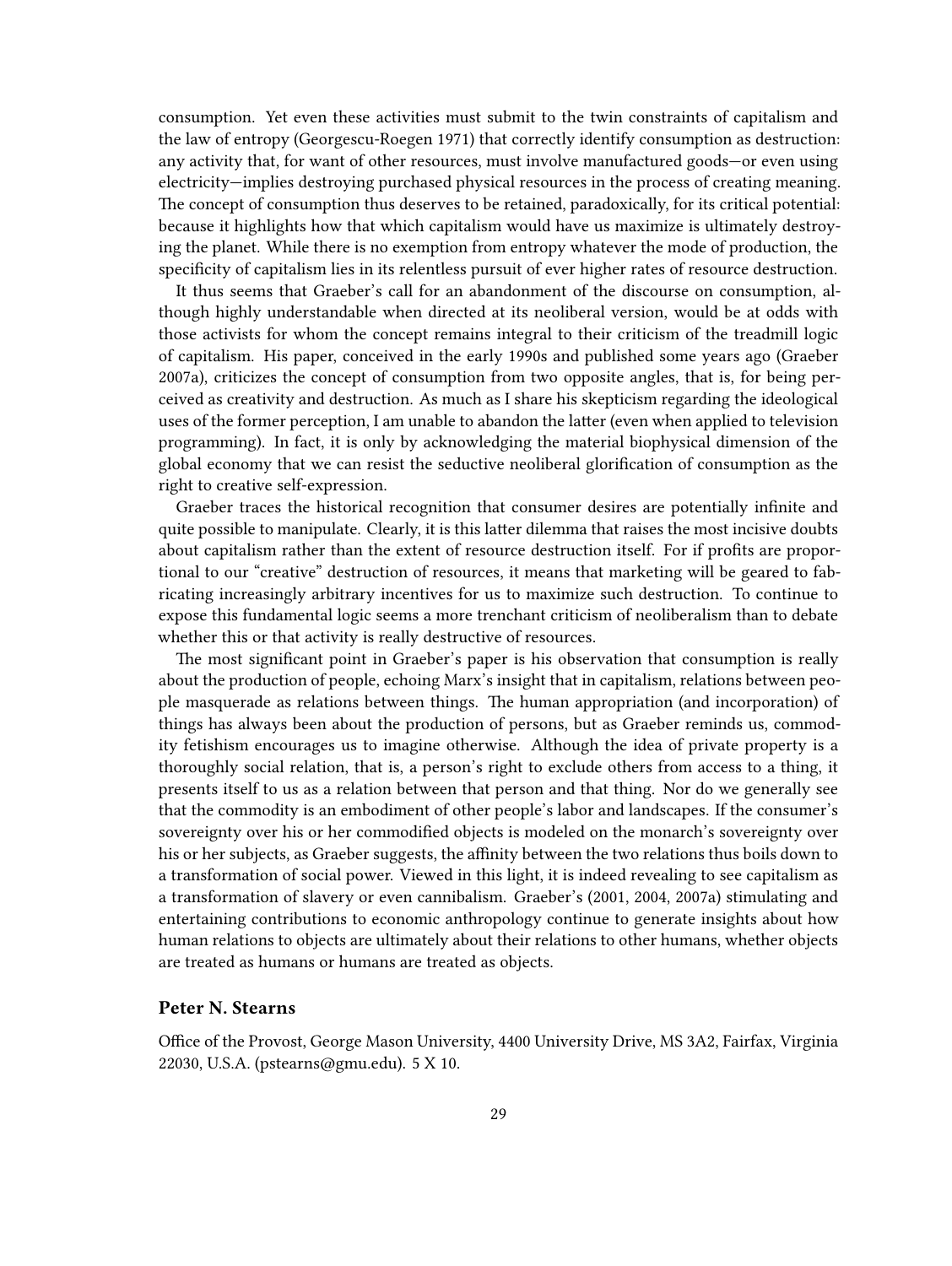The challenge to open a new discussion on the meaning of consumerism is both welcome and stimulating. I am accurately cited in David Graeber's article as among the several historians who have worked to identify the emergence of new forms of consumer behavior in the Western world in the eighteenth century, and it is useful to be reminded of how new conceptualizations began to emerge at this point, if initially among the dreaded economists, as well as new behaviors.

Even with a commitment toward identifying significant historical change and using new intensities of consumer activities as one measure, the need to explore continuities, which the Graeber essay emphasizes under the broader category of desire, unquestionably deserves more scrutiny than it has received from historians and others. Even those of us who think that something new and important was emerging in early modern Europe have faced the question of whether the essential novelty resulted simply from greater prosperity and new shopkeeper lures, not from new motivations at all. Is the consumer potential rather uniformly present in human makeup, or at least Western cultural makeup, so that its awakening requires little explanation once new levels of mass affluence set in? The invitation to think more about continuities in desire—even though framed in this essay largely in terms of intellectual constructs rather than popular motivations advances the issue constructively while partly redefining it.

There are, I think, a few additional angles to explore under this general heading, not in frontal opposition to the Graeber formulation but by way of extension and complication. First, a historian looking at pre-eighteenth-century illustrations of premodern desire would not focus solely or even primarily on the Western context. (I always worry about Western statements that lack any real comparative ballast.) Those of us interested in the emergence of consumerism but with a disproportionately European or U.S. history background need to pay a great deal more attention to the earlier emergence of consumer commitments in prosperous urban settings such as Song China, where, among other things, tastes and possibly motivations emerged that would directly influence European interests later on. To the extent that we accept the Graeber focus on desire as a human or at least clearly premodern category, we may need to explore Asian (and probably other) manifestations as well. (It is also relevant to note that Chinese consumerism, if that is what it should be called, emerged in a cultural context officially hostile to undue emphasis on romantic or erotic attachments.) Of course, premodern Chinese consumerism, like its European outcropping until recently, frequently encountered societal disapproval, with arrests and even executions responding to some of the most vigorous consumer behaviors, but this does not contradict the existence and significance of relevant desire. Modern consumerism is gaining some excellent comparative attention from several disciplines including both history and anthropology, but we may well need more premodern work as well.

Even for the Western context, particularly before the eighteenth century but to an extent even since, I wonder also about a possible overemphasis on individualism. Another avenue to explore and it may also encompass identifiable categories of desire—involves group consumerism. Premodern cities in the West but also elsewhere burst with group consumer projects (and I know by now I am referencing consumerism a lot despite the admonitions in the Graeber article). Religious projects were front and center, with consumer decisions about church and clergy styles and decorations, but guild presentations count as well. One of the constraints on individual consumerism was the pervasive emphasis on using costume and other objects to denote group identity and conformity, though in terms of a basic definition of acquisitive efforts beyond the needs of any reasonable subsistence, they fit a consumerism umbrella. And this element, though by now far less organized, has hardly disappeared from consumer behavior. The frequency of in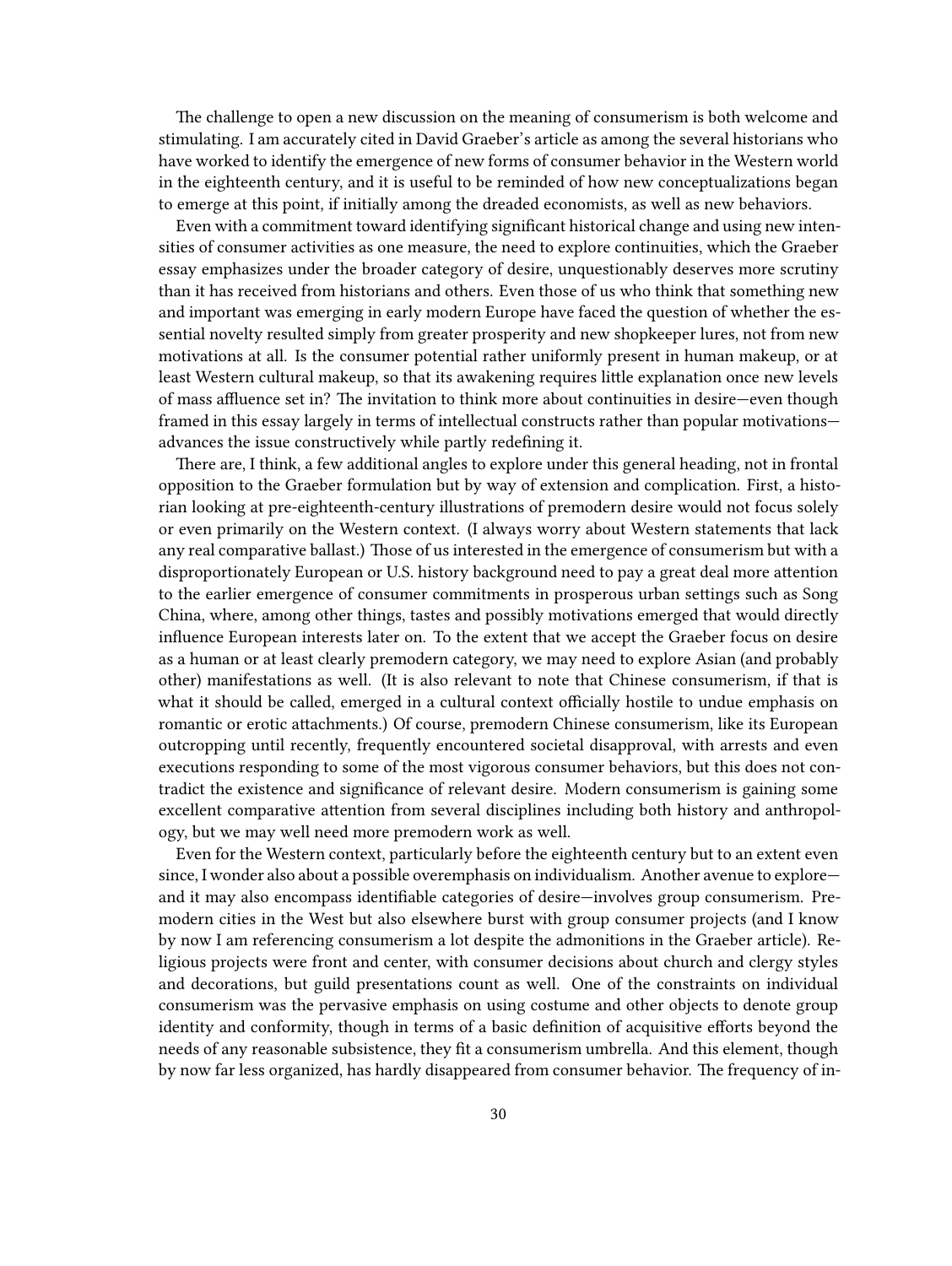dividual decisions to acquire items or entertainments that in fact help blend with a recognizable group—the peer cluster in school, the office assemblage—is another complexity in consumerism that needs attention. Here, too, links with as well as changes from more traditional patterns factor in substantially.

All this said, let me return to my admiration for the Graeber hypothesis about a transition, at least in Western culture, between desire for a person to a desire for things (whether the food consumption focus is entirely apt requires discussion, but it is beside the main point). I am not sure I agree that this is what happened; certainly, it is not what many new consumers thought was happening when they hoped to use objects to express not only personal identity but also sexual or affectionate relationships with loved ones. But perhaps it did happen, playing a role in the misfiring of relationships in the modern Western world, and it certainly is worth further exploration and analysis.

#### <span id="page-30-0"></span>**David Sutton**

Department of Anthropology, Southern Illinois University, Mailcode 4502, Carbondale, Illinois 62901, U.S.A. (dsutton@ siu.edu). 8 XI 10

In the 1940s a Swedish sociologist traveled through the villages of northern Sweden asking people about their "hobbies." A farmer confronted with this newfangled word hesitated, then answered "chopping wood." (Ehn and Lofgren 2010:111)

David Graeber's article is a trenchant reminder of how problematic the categories of political economy are for anthropological analysis.<sup>38</sup> They were problematic in the 1970s, when it was all about modes of production, and they are problematic now that the focus has turned to consumption. The first step in thinking beyond these categories is to excavate them, which Graeber does with his fascinating genealogy of the concept of desire in the Western philosophical tradition. To the extent that consumption studies have become ubiquitous and many of them fail to define or even think through what is meant by the term "consumption," Graeber's critique is all the more cogent. I think many of us are familiar with the kind of studies he is referring to: ones that claim, for example, that McDonald's in Japan is really not so bad because they serve squid, too (thus short-circuiting or deflecting attention from any serious critique of their sourcing, labor, waste disposal, and other practices). These types of analysis are so ubiquitous that one of my students, Leo Vournelis, dubbed them the "It's OK, they've appropriated it" school of thought.

One of the key contributions of Graeber's approach, then, is to get us to consider the possibility of different models to analyze activities we have been lumping under the consumption rubric. Surely, he is right that it is dubious at best to think of television watching as an act of "consumption," and it would be more interesting to look at the categories that people bring to the activity of television watching in different contexts and communities. But I would like to briefly focus on one object that Graeber has suggested is the epitome of consumption: food. Indeed, food could be seen as "consumed" in the act of eating, and Melanesian anthropologists—

<sup>&</sup>lt;sup>38</sup> Thanks to my colleagues and students who shared their thoughts with me on this article over dinner. Animal and vegetable products were bought, cooked, and eaten and a fair amount of fermented beverages imbibed. Properly sated, we discussed and debated a lot of ideas. Only a bureaucrat would try to label this as either "production" or "consumption."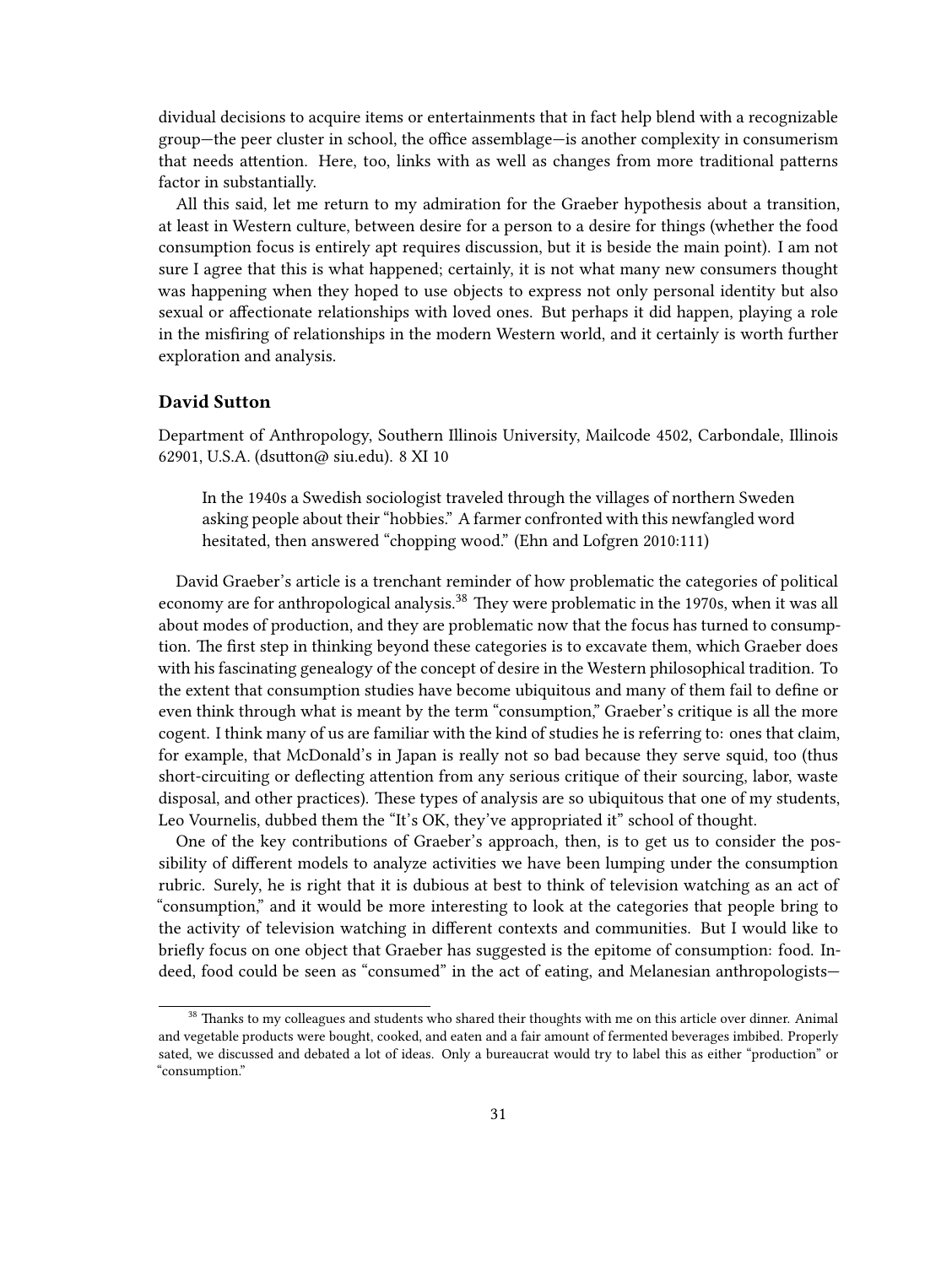for example, Weiner (1992)—have claimed that this is what makes food of limited social value: unlike shells, it is used up in its transacting and thus cannot carry enduring meaning. Indeed, Graeber suggests in his history of Western desire that food plays a particular role: he sees it as key to the transition from medieval and Renaissance to modern notions of consumption, from erotics to gastronomics. The model of modern consumption, Graeber suggests, highlights food because eating was "the perfect idiom for talking about desire … in a world in which everything, all human relations, were being reimagined as questions of property." Perhaps. But as Graeber points out with regard to most of these philosophical musings, we are probably talking about 40-year-old upper-class white men eating food, or at least their ideas about their eating. Anthropologists have shown repeatedly in many cultural contexts, including the United States, how food is one of the key ways that humans imagine their interconnectedness—how food is almost always about sharing and creating social relations as well as for tying past, present, and future together— not, primarily, their Marxian alienation and commodity fetishism. Food, *pace* Weiner, does carry enduring social meaning through its powerful role in imagining and in remembering social relatedness in everyday and ritual contexts. This is merely to suggest that the fitness of the metaphor of eating as a model for modern consumption is not inherently obvious; many other factors were clearly at play.

Indeed, Graeber's argument that we move beyond the categories of consumption and production fits very well with an interest in food preparation or cooking. Cooking clearly is not illuminated by a model of identity, creative consumption, and resistance as much as it might be by a model that focuses on cooking as part of a project of value transformation (Weiss 1996), as the creation of flavors that influence others (Adapon 2008), or as an embodied memory and skill that can be studied just as many anthropologists study apprenticeship (Sutton 2010). A reexamination of the usefulness of consumption as a theoretical category opens up all kinds of new possibilities, and in this Graeber is right on target.

# <span id="page-31-0"></span>**Reply**

I must confess I am a bit startled by the uniformly positive response; when one writes an intentionally provocative piece, one expects that at least someone will be provoked. Take it as a sign, perhaps, that as a discipline we have turned a corner. At any rate, I must offer my sincere thanks to the commentators for their grace and generosity and for giving me so much to think about.

The lack of any need for elaborate self-defense also allows me an opportunity to use the space to fill readers in on the background of this small collection. The real mastermind behind it is Lauren Leve, and the vision grew from a series of collective conversations between fellow anthropologists in New York as far back as 2002 around a "new keywords" project. Leve's idea was not just to make a list of buzzwords and explore—à la Raymond Williams (1983)—why at certain points in history, certain terms ("culture" was his famous example) suddenly seem to jump to the center of intellectual and social debate. Even more, she proposed to study those theoretical terms that were not, really, being debated—or often, really, defined—and why. Starting in the 1990s, anthropology has moved away from grand questions of theory; indeed, it largely stopped generating theory of any sort. Instead, we were greeted with a flood of new topics of research and attendant technical terms ("identity," "consumption," "agency," and "flow" but also "the body," "governmentality," etc.) whose meaning was largely assumed to be self-evident. The approach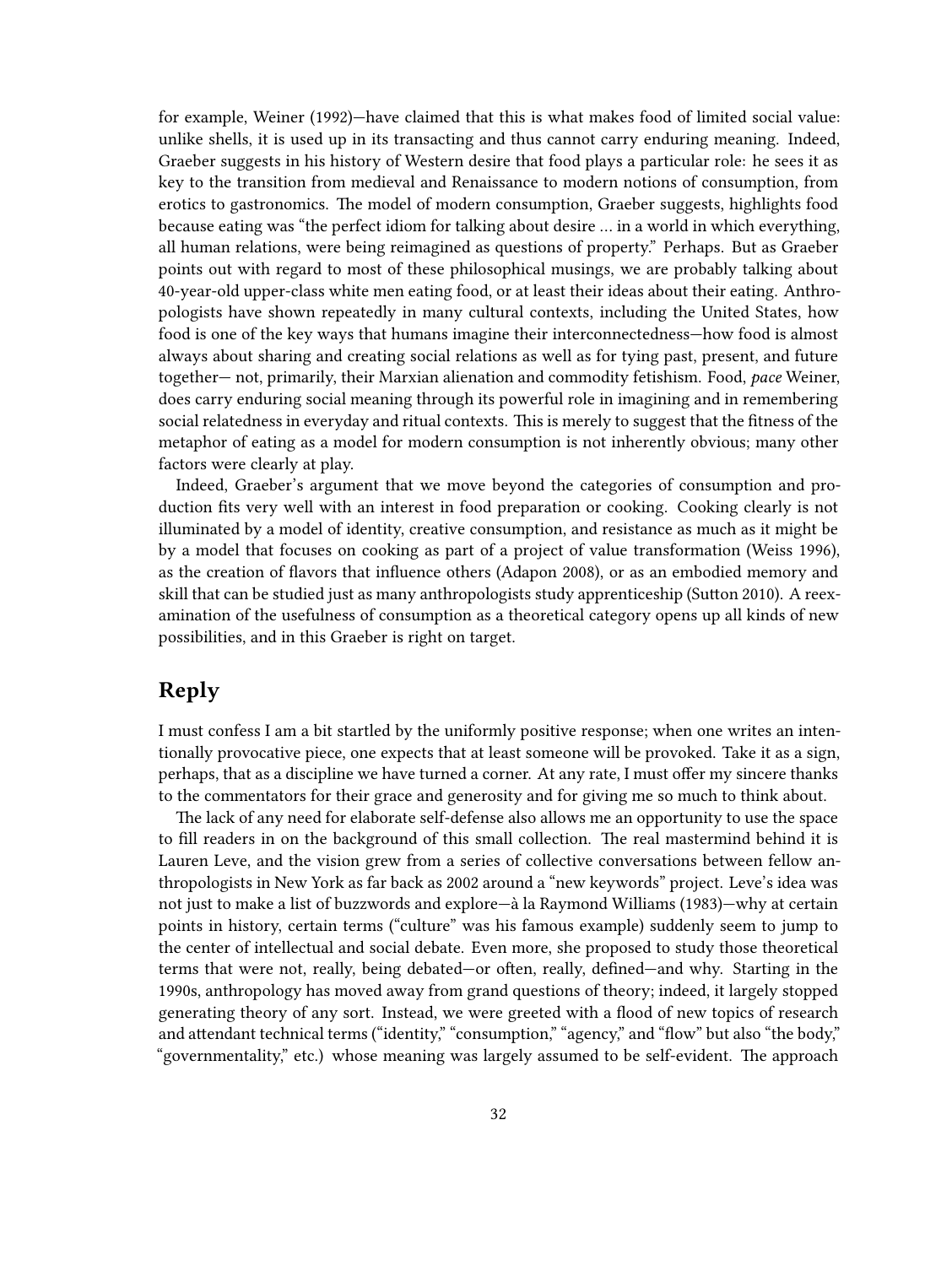instantly made sense to the rest of us, who, as scholars trained to believe that it is, in fact, impossible to look at the world without applying some base assumptions about what humans are and how they interact and convey meaning to one another and that those who do not consciously work out their theoretical assumptions are generally condemned to simply reproduce the dominant ideology of the day (usually some form of economistic individualism) without realizing it, could not help but be suspicious. We soon reached the collective conclusion that together, these terms did in fact begin to constitute a kind of neoliberal orthodoxy that had crept over anthropology without our being willing to admit it. It was neoliberal in the classic sense: naturalizing market ideology in the form of a mushy but often self-righteous populism even as anthropology itself (and now I am speaking for myself here) abandoned its onetime political autonomy and became, increasingly, a handmaiden to bureaucrats, marketers, and NGOs.

The project first led to a session called "The New Keywords: Unmasking the Terms of an Emerging Orthodoxy" at the 104<sup>th</sup> Annual Meetings of the American Anthropological Association (AAA) in Chicago in November 2003. It has taken some years to come together as a volume, but the key points of the essays continue to be all too relevant.

My own contribution was based on an idea that I had been working at on and off since graduate school inspired by puzzlement over the peculiar moral fervor with which, starting in the 1980s, anthropologists and others critical of consumerism had been denounced as enemies of the people by highly paid members of the academic elite. Why had this particular assault happened at that particular time?

It would seem that moment of moral fervor has passed— though there were some signs of outrage in the original peer reviews; the published responses are quite remarkable. Most are concerned mainly to extend the argument even further, and all of them offer something I would never have thought of myself. Let us take them one by one.

Robert Cluley and David Harvie manage to be both funny and poetic at the same time. Writing from a school of management, they suggest in their relation to the business world, anthropologists have failed in their primary duty, which is to challenge economists' received categories rather than reproducing them. This is perhaps not entirely fair (when I say it either), because there are anthropologists who are critical; it is just that marketers ignore them. But I would like to strongly second their point that the main voices criticizing consumption now come from outside the academy entirely. Here let me repeat an autobiographical note relegated to a footnote in the essay itself. I actually come from a working-class family—not only that, from a onetime Nielsen family that during my early childhood represented the entirety of southern Manhattan for ratings purposes until we gave an anonymous interview to *TV Guide*. I know a little about ordinary Americans' attitudes. This is why I find it so bizarre to be lectured by a bunch of high-bourgeoisborn academics that critiquing consumption makes me out of touch. Maybe they should stop designing so many surveys and talk to people for a change.

Dimitra Doukas suggests that perhaps possessive individualism is not so much the culprit behind the rise of the ideology of consumption as the principle of universal competition. She may be right. I think the appeal of her notion of "affect hunger" is compelling. I guess I would only ask, Is affect hunger and the resultant perverse competitive dynamics the necessary result when you imagine your relation with the world primarily by analogy with things?

I much appreciate Felix Girke's suggestions that many have long been reminding us that "consumption" is largely about the creation and maintenance of households; one of the pitfalls of employing the term "production," even when referring to the production of people and social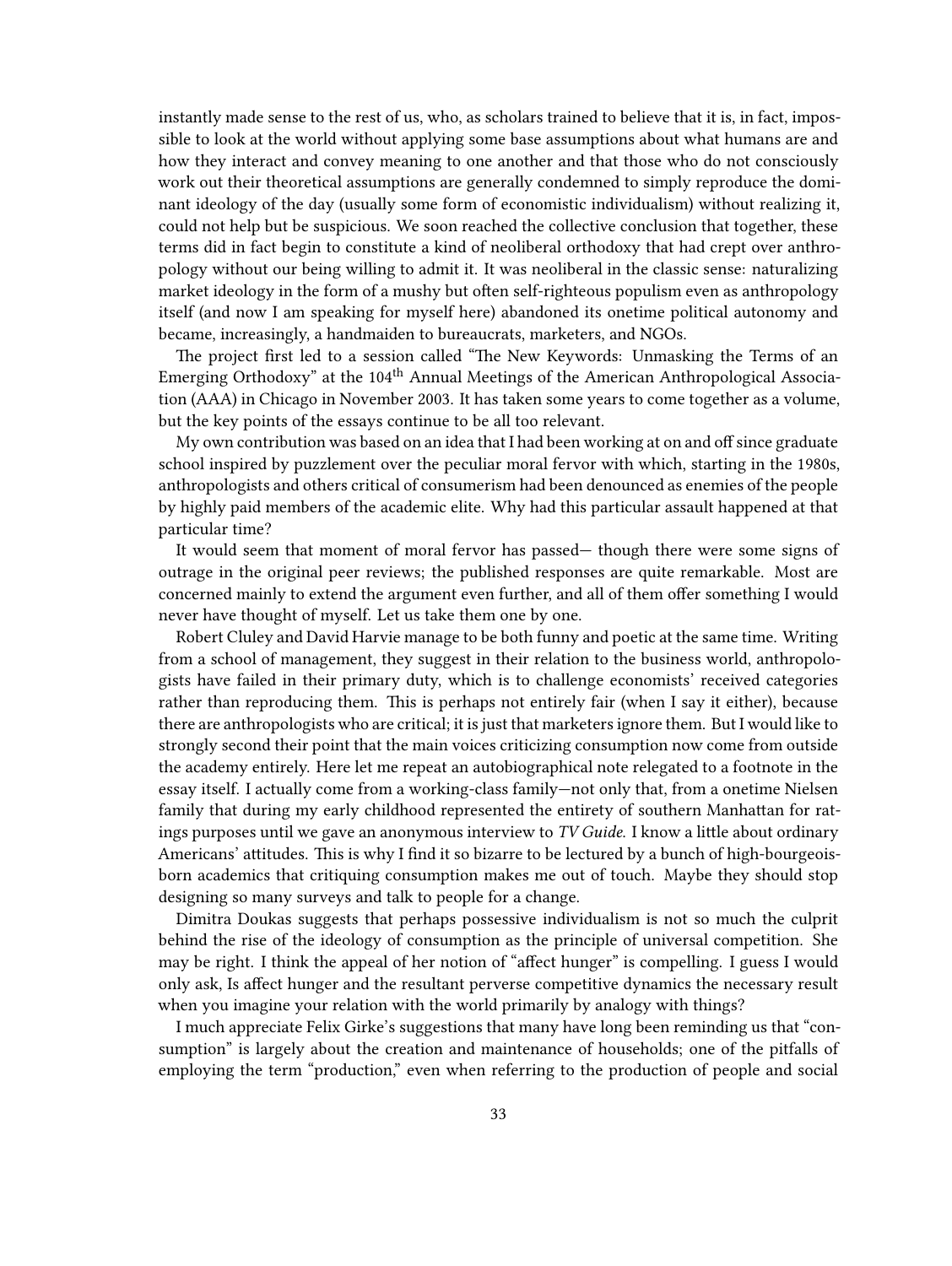relations (a usage that goes back at least to the *German Ideology*), is that much of the most important labor—and particularly caring labor, which should probably be considered the primary form of labor—is not about "producing" so much as preserving, maintaining, and sustaining things. So, too, with the point about passions. It dovetails both with Gershon's critique of agency (Gershon 2011) and in a complex way, I think, with Doukas's invocation of Herschfeld. We used to feel "consumed" by passions. Now we have a passion to consume. Yet to what degree is all this based not in an active desire to make, do, or construct but a (sometimes secret) desire not to have to do so for a change. In earlier drafts, one of the comments that most enraged marketing theorists seemed to be the idea that some of the desire to throw oneself in front of the television was grounded on the desire not to have to do—or think—anything at all.

Alf Hornborg might be right that I let my old teacher Marshall Sahlins off the hook in my genealogy of the modern notion of consumption, but if so, it is a genuine irony, because if there is one theme that runs through his entire intellectual history, it is a challenge to any assumption that humans are cursed with infinite needs. (It is also worth mention that as the commentator on the AAA version, he agreed strongly with the argument.) More challenging is his proposal that we retain the word "consumption" to remind us that everything we do has an ecological impact. I am of two minds about this. Certainly, everything we do (including production) expends resources and is subject to the law of entropy, and Hornborg deserves much credit for being one of the few anthropologists willing to consistently remind us of this fact. Still, why does this mean we have to continue to embrace consumption as an *analytical* category rather than as a native category that is having almost unimaginably destructive ecological effects?

Peter Stearns's generous comments raise a number of critical questions, only some of which I can fully answer—though I take some comfort in the suspicion that no one else can, either. I agree that the phenomenon of collective consumption, in Europe and elsewhere, and the shift from collective to individual (or family or interpersonal) forms and ideals of enjoyment and fulfillment is absolutely crucial and is not adequately addressed in the text. Here Puritanism played a crucial role. The question of Song China is also a perennial challenge, along with the broader "why didn't China conquer the world instead of Europe?" question (though this focuses more on the early Ming), which, to be honest, was in the back of my mind when writing this piece, even though it is not explicitly addressed. This is why I resisted calls from earlier peer reviewers to focus more on colonialism: I was much more interested in trying to get at the roots of that peculiarly European (or perhaps "Western," if that term is allowed to include Islam?) incorrigibility that made colonial expansion possible. But, surely, what I offer are just suggestions, and much comparative work is required.

Finally, I genuinely appreciate David Sutton's comments about food—appropriate indeed for a project that began in a restaurant in lower Manhattan with just the sort of conversation he describes. I would just reemphasize the second half of the clause "40-year-old upper-class white men eating food, or at least their ideas about their eating." Indeed. Conviviality has always been, for most humans everywhere, the definition of shared experience, a kind of communism of the senses that puts the lie to the entire ideology of consumption. (And even when rich white guys eat in expensive French restaurants—how often do you see one eating by himself?) It is not even most eating that is the model; it is the midnight snack, the piece of pie snarfed from the fridge when no one else is looking, the sandwich you have at the train station, the morning coffee, possibly the candy bar you buy when you are depressed. In a way, that last one tells you everything.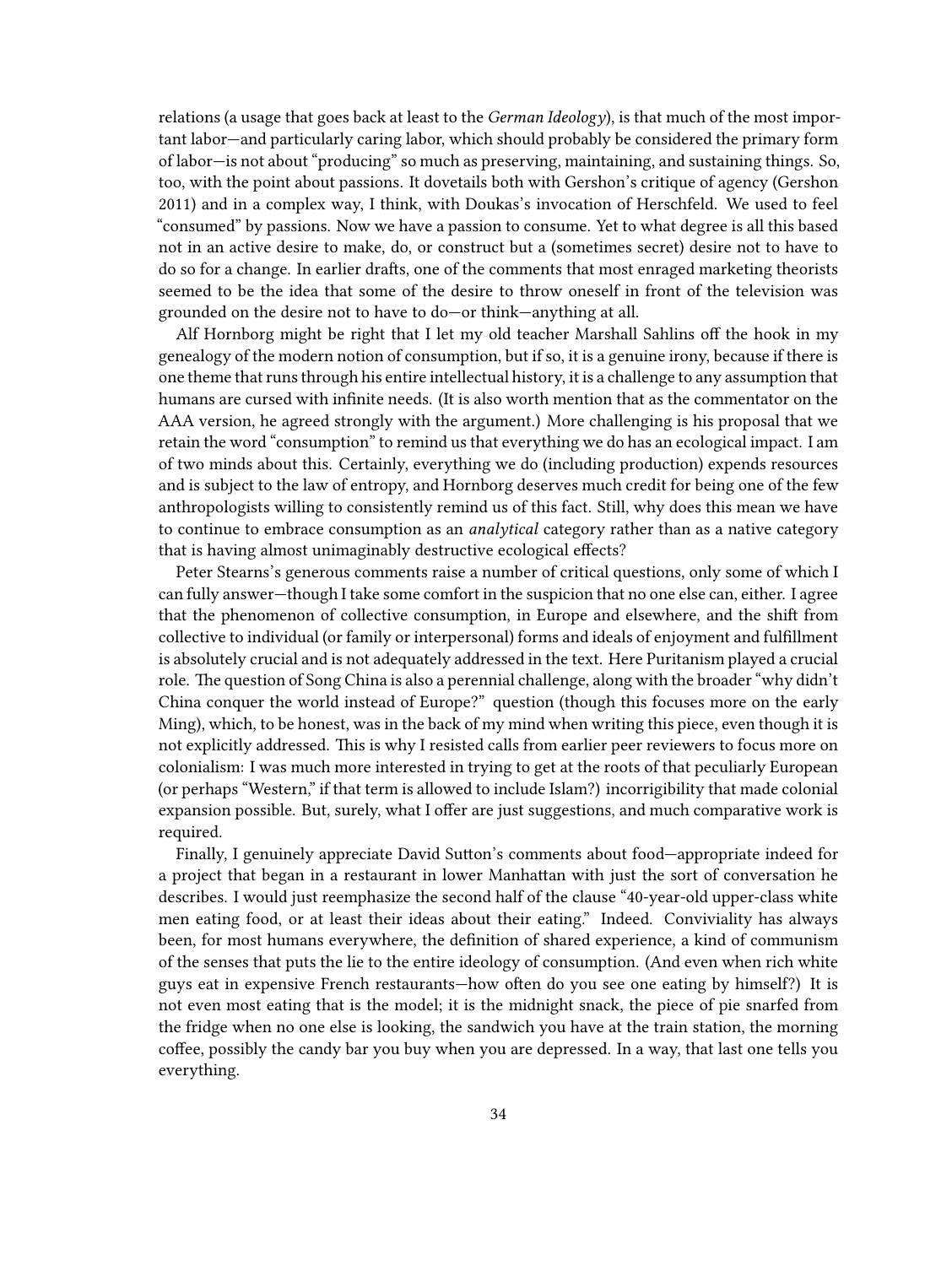—David Graeber

## <span id="page-34-0"></span>**References Cited**

Adapon, Joy. 2008. *Culinary art and anthropology.* Oxford: Berg. [DS]

Agamben, Giorgio. 1993a. *Infancy and history: essays on the destruction of experience.* Liz Heron, trans. London: Verso.

———. 1993b. *Stanzas: word and phantasm in Western culture.* Minneapolis: University of Minnesota Press.

Appadurai, Arjun. 1986. Introduction: commodities and the politics of value. In *The social life of things: commodities in cultural perspective.* Arjun Appadurai, ed. Pp. 3–63. Cambridge: Cambridge University Press.

Appleby, Joyce. 1999. Consumption in early modern social thought. In *The consumer society in American history: a reader.* Lawrence B. Glickman, ed. Pp. 130–144. Ithaca, NY: Cornell University Press.

Arnould, Eric J., and Craig J. Thompson. 2005. Consumer culture theory (CCT): twenty years of research. *Journal of Consumer Research* 31:868–882.

Aylmer, G. E. 1980. The meaning of property in seventeenth-century England. *Past and Present* 86:87–97.

Baba, Marietta. 2006. Anthropology and business. In *The encyclopedia of anthropology.* H. James Birx, ed. Pp. 83–117. Thousand Oaks, CA: Sage.

Bakhtin, Mikhail. 1984. *Rabelais and his world.* Bloomington: Indiana University Press.

Basbøll, Thomas. 2010. Softly constrained imagination: plagiarism and misprision in the theory of organizational sensemaking. *Culture and Organization* 16(2):163–167. [RC/DH]

Bataille, Georges. 1985 (1937). The notion of expenditure. In *Visions of excess, selected writings, 1927–1939.* Allan Stoekl, ed. and trans. Pp. 116–129. Minneapolis: University of Minnesota Press.

Belk, Russell W. 1975. Situational variables and consumer behavior. *Journal of Consumer Research* 2(3):157–164.

Berg, Maxine, and Helen Clifford, eds. 1999. *Consumers and luxury: consumer culture in Europe, 1650–1850.* Manchester, UK: Manchester University Press.

Boase, Roger. 1977. *The origin and meaning of courtly love.* Manchester, UK: Manchester University Press.

Bocock, Robert. 1993. *Consumption.* London: Routledge.

Bordo, Susan. 1993. *Unbearable weight: feminism, Western culture, and the body.* Berkeley: University of California Press.

Bourdieu, Pierre. 1999. On television. New York: New Press. Buck-Morss, Susan. 2000. Hegel and Haiti. *Critical Inquiry* 26(4): 821–865.

Campbell, Colin. 1987. *The romantic ethic and the spirit of modern consumerism.* Oxford: Blackwell.

Carrier, James G. 1996. Review of Acknowledging consumption: a review of new studies. *American Ethnologist* 23(2):421–422. [FG]

Carrier, James G., and Josiah M. Heyman. 1997. Consumption and political economy. *Journal of the Royal Anthropological Institute* 3(2):355–373. [FG]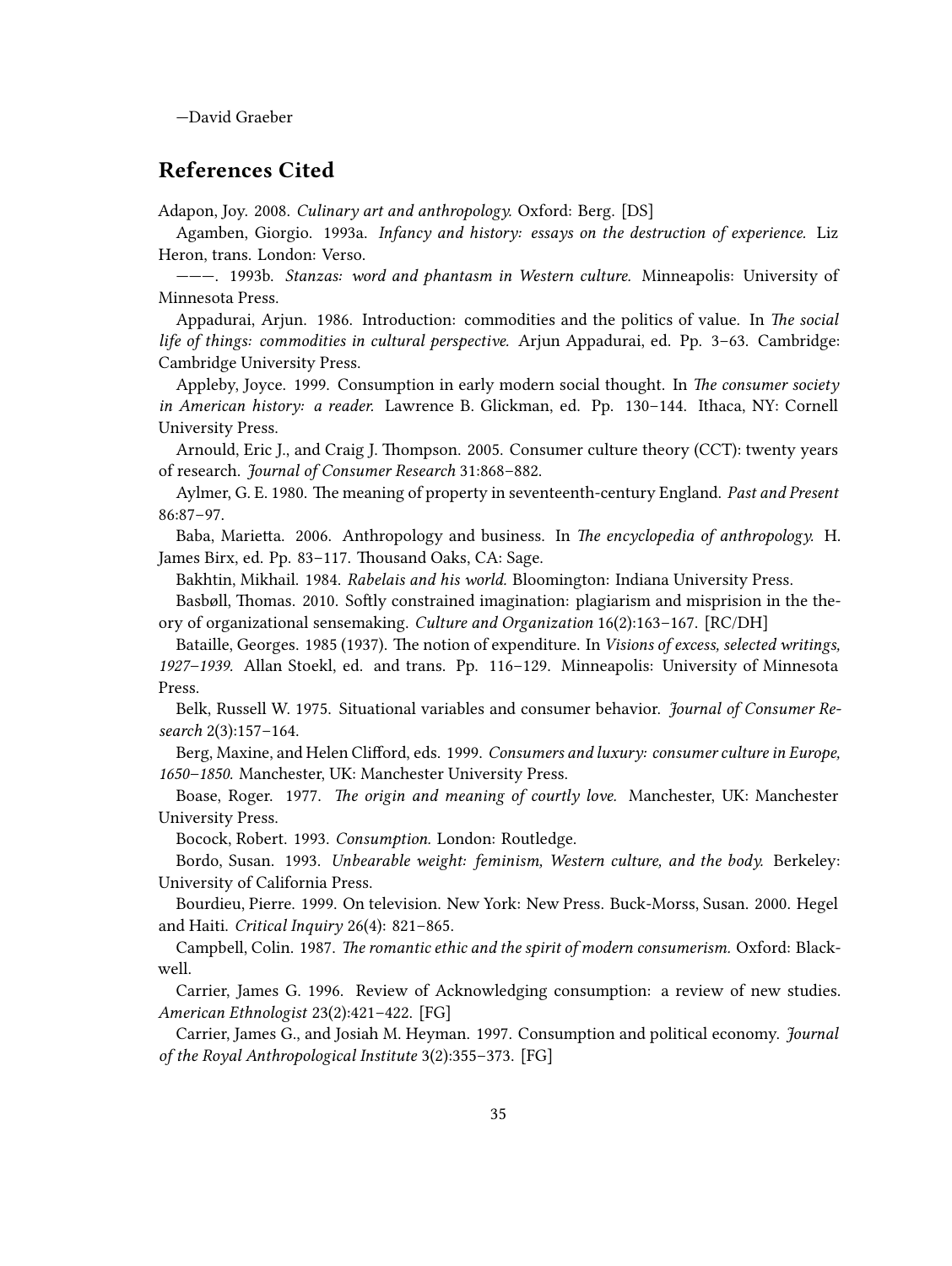Casey, Edward S., and J. Melvin Woody. 1983. Hegel and Lacan: the dialectic of desire. In *Interpreting Lacan.* Joseph Smith and William Kerrigan, eds. Pp. 77–88. New Haven, CT: Yale University Press.

Couliano, Iouan. 1987. *Eros and magic in the Renaissance*. Margaret Cook, trans. Chicago: University of Chicago Press.

Davis, Natalie Zemon. 1975. *Society and culture in early modern France.* Stanford, CA: Stanford University Press.

Debord, Guy. 1994. *Society of the spectacle*. New York: Zone.

Deleuze, Gilles, and Felix Guattari. 1983. *Anti-Oedipus: capitalism and schizophrenia.* Minneapolis: University of Minnesota Press.

Delumeau, Jean. 2000. *History of paradise: the Garden of Eden in myth and tradition.* Matthew O'Connell, trans. Chicago: University of Illinois Press.

Douglas, Mary, and Baron Isherwood. 1979. *The world of goods: towards an anthropology of consumption.* New York: Basic.

Eberhard, Philippe. 2004. *The middle voice in Gadamer's hermeneutics.* Tübingen, Germany: Mohr Siebeck. [FG]

Ehn, Billy, and Orvar Lofgren. 2010. *The secret world of doing nothing.* Berkeley: University of California Press. [DS]

Federici, Silvia. 2004. *Caliban and the witch: women, the body, and primitive accumulation.* New York: Autonomedia.

Fischer, Sibylle. 2004. *Modernity disavowed: Haiti and the cultures of slavery in the age of revolution.* Durham, NC: Duke University Press.

Friedman, John Block. 1981. *The monstrous races in medieval art and thought.* Cambridge, MA: Harvard University Press.

Friedman, Jonathan. 1994. Introduction. In *Consumption and identity.* Jonathan Friedman, ed. Amsterdam: Harwood Academic.

Gates, Moira, and Genevieve Lloyd. 1999. *Collective imaginings: Spinoza, past and present.* London: Routledge.

Georgescu-Roegen, Nicholas. 1971. *The entropy law and the economic process.* Cambridge, MA: Harvard University Press. [AH]

Gershon, Ilana. 2011. "Neoliberal agency." *Current Anthropology* 52(4):537–555.

Goldschmidt, Walter. 2006. *The bridge to humanity: how affect hunger trumps the selfish gene.* Oxford: Oxford University Press. [DD]

Graeber, David. 1997. Manners, deference and private property: the generalization of avoidance in early modern Europe. *Comparative Studies in Society and History* 39(4):694–728.

———. 1998. Rebel without a god: a review of Buffy the vampire slayer. In *These Times* 23(2):28– 30.

———. 2001. </em>Towards an anthropological theory of value: the false coin of our own dreams.</em> New York: Palgrave.

———. 2004. *Fragments of an anarchist anthropology.* Chicago: Prickly Paradigm. [AH]

———. 2005. Turning modes of production inside out; or, why capitalism is a transformation of slavery (short version). *Critique of Anthropology* 26(1):61–81.

———. 2007a. *Possibilities: essays on hierarchy, rebellion, and desire.* Oakland, CA: AK. [AH]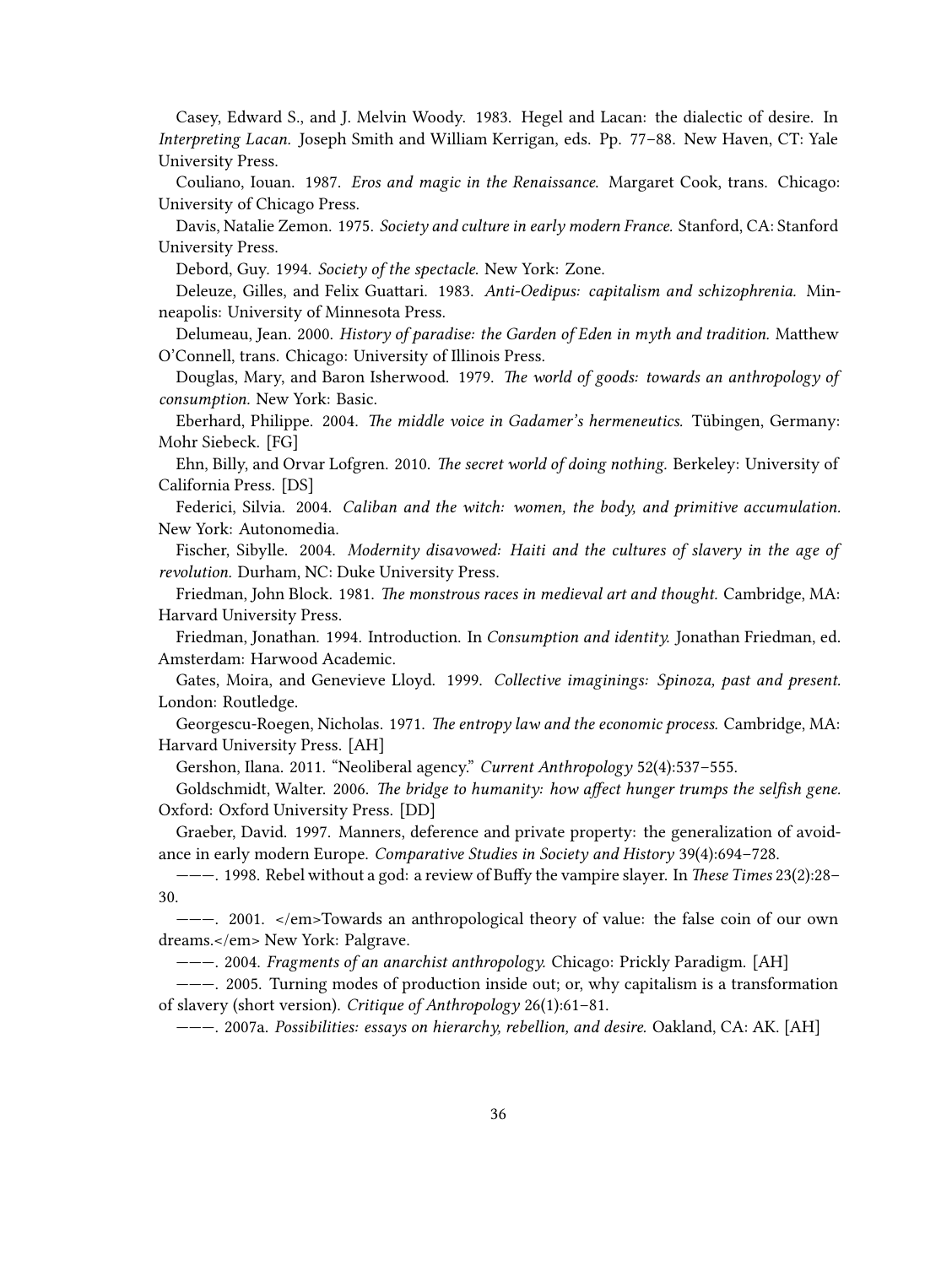———. 2007b. The very idea of consumption: desire, phantasms, and the aesthetics of destruction from medieval times to the present. In *Possibilities: essays on hierarchy, rebellion, and desire.* Pp. 57–85. Oakland, CA: AK. [FG]

———. 2008. The sadness of post-Workerism. *Commoner*. http:// www.commoner.org.uk/ ?pp33.

———. 2010. Neoliberalism; or, the bureaucratization of the world. In *The insecure American*.

Hugh Gusterson and Catherine Besteman, eds. Berkeley: University of California Press. Gudeman, Stephen. 2009. The persuasions of economics. In *Economic persuasions: studies in rhetoric and culture*, vol. 3. Stephen Gudeman, ed. Pp. 62–80. Oxford: Berghahn. [FG]

Habeck, Joachim Otto, and Aimar Ventsel. 2009. Consumption and popular culture among youth in Siberia. *Zeitschrift für Ethnologie* 134(1):1–22. [FG]

Hebdige, Dick. 1979. *Subculture: the meaning of style.* London: Routledge.

Hegel, Georg Wilhelm Friedrich. 1998. *Phenomenology of spirit.* A. V. Miller, trans. Oxford: Clarendon.

Hirschman, Albert O. 1977. *The passions and the interests: political arguments for capitalism before its triumph.* Princeton, NJ: Princeton University Press. [DD]

Hobbes, Thomas. 1968. *Leviathan.* Harmondsworth, UK: Penguin.

Kojéve, Alexandre. 1969. *Introduction to the reading of Hegel.* New York: Basic.

Lacan, Jacques. 1977. *Écrits: a selection.* Alan Sheridan, trans. New York: Norton.

Lasn, Kalle. 1999. *Culture jam: how to reverse America's suicidal consumer binge—and why we must.* New York: Harper Collins.

Lazzarato, Maurizio. 1996. Immaterial labor. In *Radical thought in Italy: a potential politics.* Paolo Virno and Michael Hardt, eds. Pp. 133–147. Minneapolis: University of Minnesota Press.

Levinas, E. 1998. *Otherwise than being; or, beyond essence.* Pittsburgh, PA: Duquesne University Press.

Lienhardt, Godfrey. 1961. *Divinity and experience.* Oxford: Oxford University Press.

Lodziak, Conrad. 2002. *The myth of consumerism.* London: Pluto.

MacFarlane, Alan. 1998. The mystery of property: inheritance and industrialization in England and Japan. In *Property relations: renewing the anthropological tradition*. C. M. Hann, ed. Pp. 104– 123. Cambridge: Cambridge University Press.

MacKay, Hugh. 1997. *Consumption and everyday life.* London: Sage.

MacPherson, Crawford Brough. 1962. *The political theory of possessive individualism: Hobbes to Locke.* Oxford: Clarendon.

Mander, Jerry. 1978. *Four arguments for the elimination of television.* New York: Harper Perennial.

Masco, Joseph. 1995. "It is a strict law that bids us dance": cosmologies, colonialism, death, and ritual authority in the Kwakwaka'wakw potlatch, 1849 to 1922. *Comparative Studies in Society and History* 37:41–75.

Massignon, Louis. 1982. *The life of al-Hallaj*, vol. 1 of *The passion of al-Hallaj: mystic and martyr of Islam*. Princeton, NJ: Princeton University Press.

McKendrick, Neil, John Brewer, and J. H. Plumb. 1982. *Birth of a consumer society: the commercialization of eighteenth-century England.* London: Europa.

Miller, Daniel. 1987. *Material culture and mass consumption.* London: Blackwell.

———, ed. 1995. *Acknowledging consumption: a review of new studies.* London: Routledge.

———. 1997. *Capitalism: an ethnographic approach.* Oxford: Berg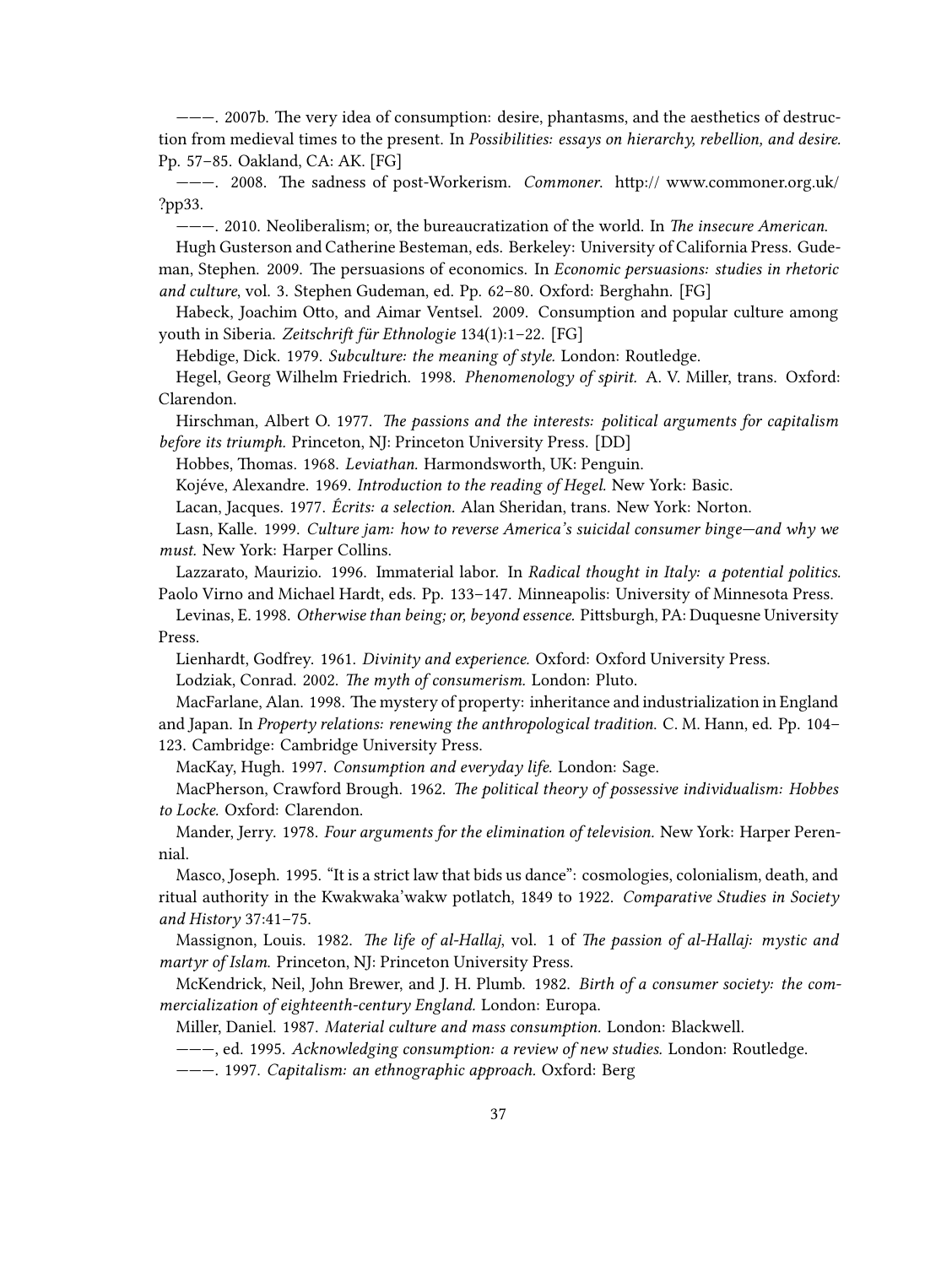———. 1998. *A theory of shopping.* Cambridge: Polity/Cornell University.

———. 2001. Introduction. In *Consumption: critical concepts in the social sciences.* Daniel Miller, ed. Pp. 1–6. London: Taylor & Francis.

Negri, Antonio. 1991. *The savage anomaly: the power of Spinoza's metaphysics and politics.* Michael Hardt, trans. Minneapolis: University of Minnesota Press.

Pagden, Anthony. 1987. *The fall of natural man: the American Indian and the origins of comparative ethnography.* Cambridge: Cambridge University Press.

Pleij, Herman. 2001. *Dreaming of Cockaigne: medieval fantasies of the perfect life.* Diane Webb, trans. New York: Columbia University Press.

Sahlin, H., and J. P. Robinson. 1980. Beyond the realm of necessity: television and the colonization of leisure. *Media, Culture and Society* 3:85–95.

Sahlins, Marshall. 1996. The sadness of sweetness; or, the native anthropology of Western cosmology? *Current Anthropology* 37(3): 395–428.

Sahlins, Marshall D. 1976. *Culture and practical reason.* Chicago: University of Chicago Press. [AH]

Schivelbusch, Wolfgang. 1992. *Tastes of paradise: a social history of spices, stimulants and intoxicants.* New York: Vintage.

Schnepel, Burkhard. 2009. *Zur Dialektik von Agency and Patiency*. Paragrana 18(2):15–22. [FG]

Schor, Juliet B., and Douglas B. Holt, eds. 2000. *The consumer society reader.* New York: New Press.

Silverman, Hugh. 2000. Twentieth-century desire and the histories of philosophy. In *Philosophy and desire.* Pp. 1–13. New York: Routledge.

Smith, Adam. 1976 (1776). *An inquiry into the nature and causes of the wealth of nations.* Oxford: Clarendon.

———. 2002 (1761). *Theory of moral sentiments.* Cambridge: Cambridge University Press.

Smith, Woodruff D. 2002. *Consumption and the making of respectability: 1600–1800.* London: Routledge.

Spinoza, Baruch. 2000. *Ethics*. G. H. R. Parkinson, ed. and trans. Oxford: Oxford University Press. Stearns, Peter. 2001. Consumerism in world history: the global transformation of desire. London: Routledge.

Sutton, David. 2010. *The mindful kitchen, the embodied cook: tools, technology and knowledge transmission on a Greek island*. Canadian Material Culture Review 70:63–68. [DS]

Thomas, Keith. 1971. *Religion and the decline of magic.* New York: Scribner.

Todorov, Tzvetan. 2001. *Life in common: an essay in general anthropology.* Katherine Golsan and Lucy Golsan, trans. Lincoln: University of Nebraska Press.

Wagner, Roy. 1995. If you have the advertisement you don't need the product. In *Rhetorics of self-making*. D. Battaglia, ed. Pp. 60–77. Berkeley: University of California Press.

Weiner, Annette. 1992. *Inalienable possessions: the paradox of keeping while-giving.* Berkeley: University of California Press. [DS]

Weiss, Bradd. 1996. *The making and unmaking of the Haya lived world: consumption, commoditization and everyday practice.* Durham, NC: Duke University Press. [DS]

Wilk, Richard. 2004. Morals and metaphors: the meaning of consumption. In *Elusive consumption.* Karin Ekstrom and Helene Brembeck, eds. Pp. 11–26. London: Berg.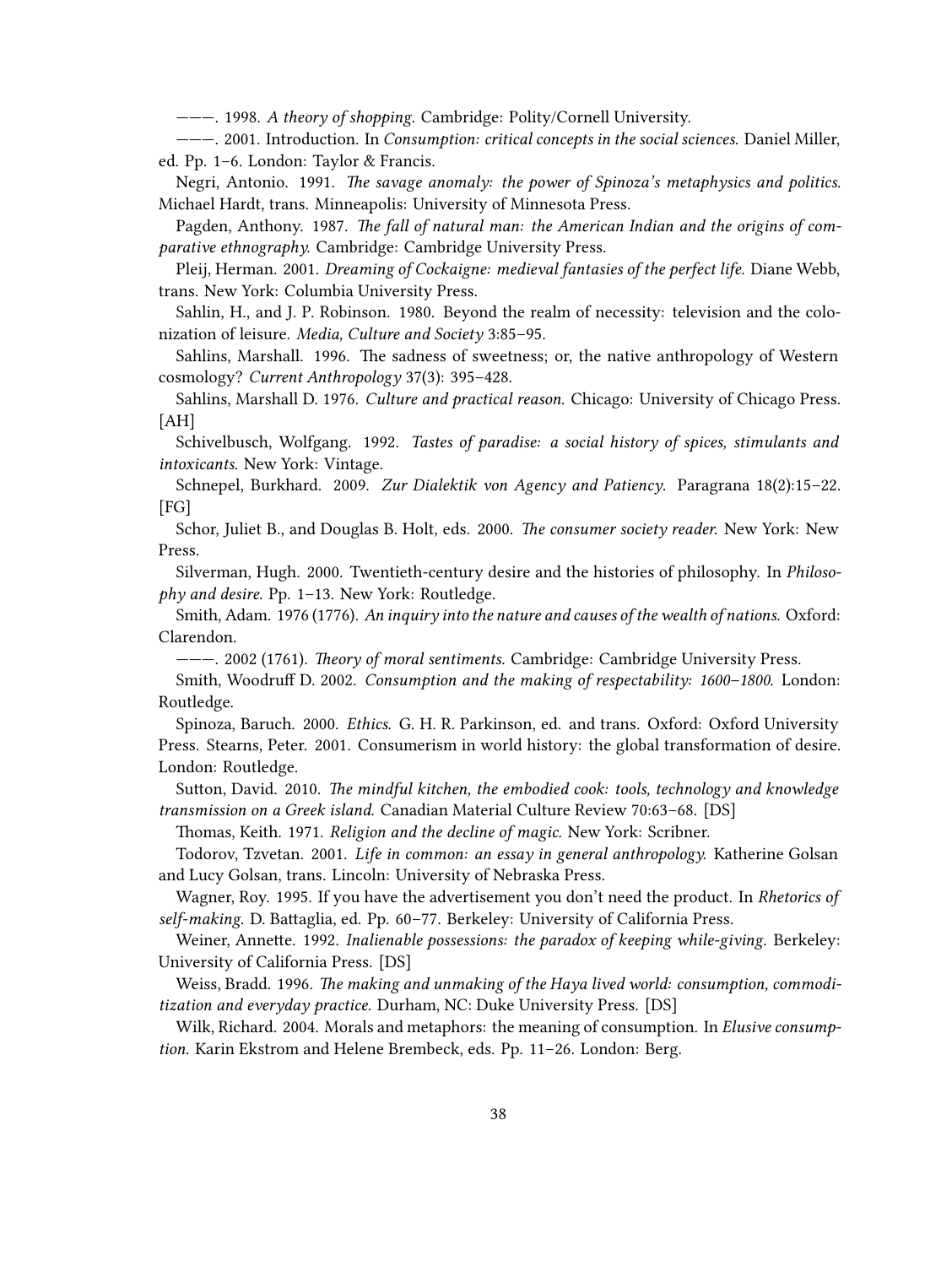Williams, Raymond. 1983. *Keywords: a vocabulary of culture and society.* Rev. edition. New York: Oxford University Press.

Yar, Majeed. 2001. Recognition and the politics of human(e) desire. *Theory, Culture and Society* 18(2–3):57–76.

Yates, Frances. 1964. *Giordano Bruno and the hermetic tradition.* Chicago: University of Chicago Press. ———. 1966. The art of memory. Chicago: University of Chicago Press.

Yovel, Yirmiyahu, ed. 1999. *Desire and affect: Spinoza as psychologist*. New York: Little Room.